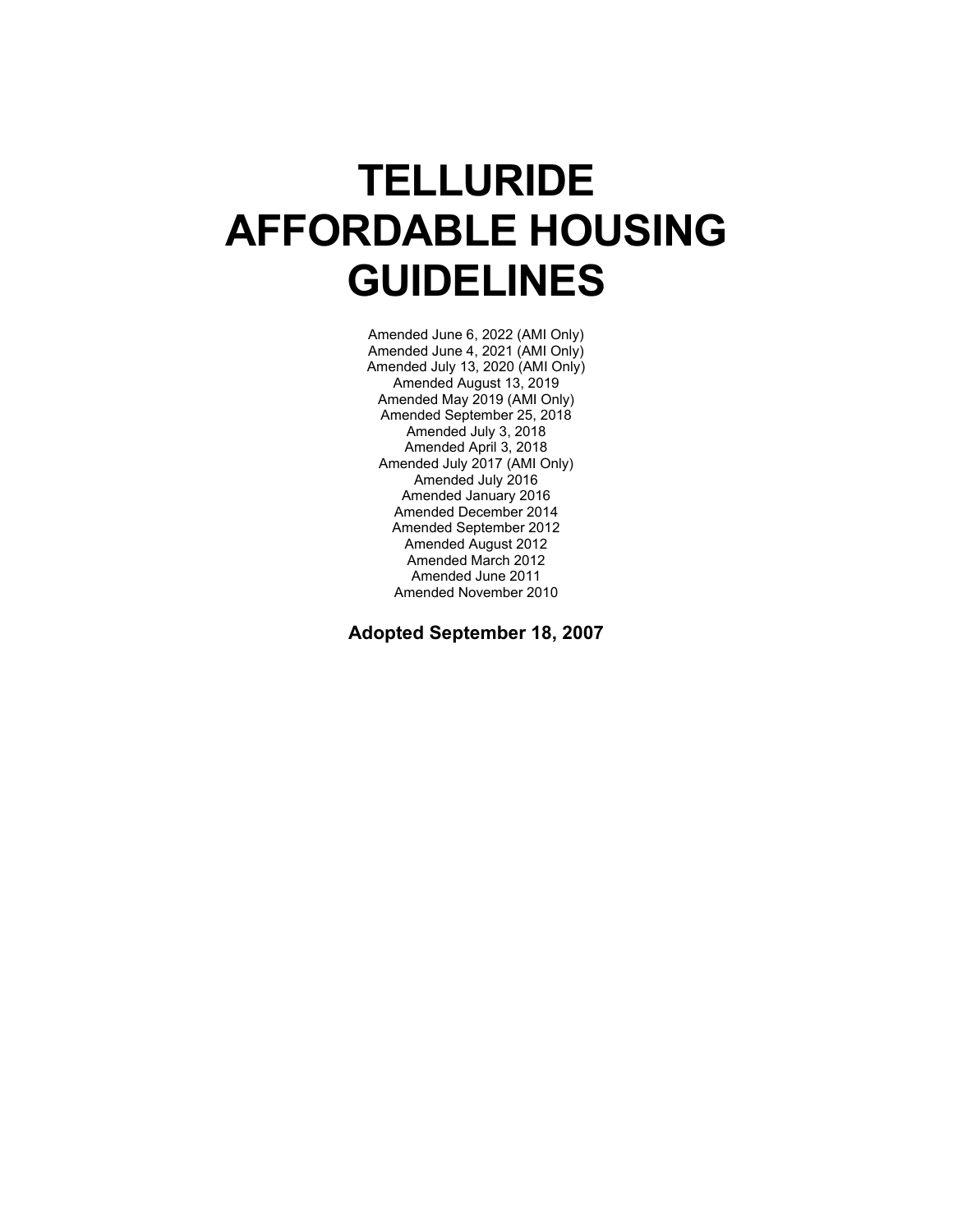[This page is intentionally blank]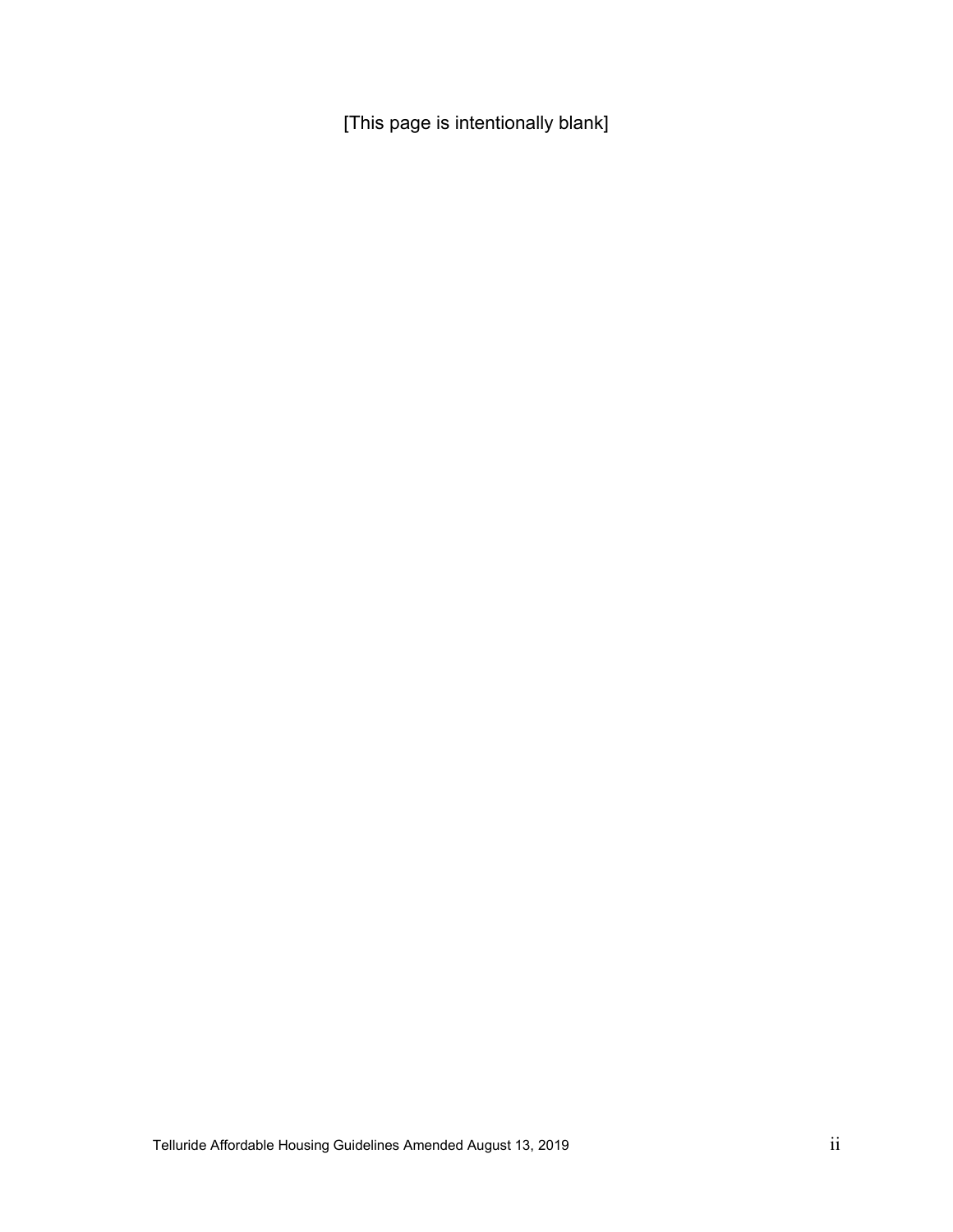## **TABLE OF CONTENTS**

| Part 1      |  |  |
|-------------|--|--|
| Section 101 |  |  |
| Section 102 |  |  |
| Section 103 |  |  |
| Section 104 |  |  |
| Section 105 |  |  |
| Section 106 |  |  |
| Section 107 |  |  |
| Section 108 |  |  |
| Section 109 |  |  |
| Section 110 |  |  |
| Part 2      |  |  |
| Section 201 |  |  |
| Section 202 |  |  |
| Section 203 |  |  |
| Section 204 |  |  |
| Section 205 |  |  |
| Section 206 |  |  |
| Section 207 |  |  |
| Section 208 |  |  |
| Section 209 |  |  |
| Section 210 |  |  |
| Section 211 |  |  |
| Part 3      |  |  |
| Section 301 |  |  |
| Section 302 |  |  |
| Section 303 |  |  |
| Section 304 |  |  |
| Section 305 |  |  |
| Section 306 |  |  |
| Section 307 |  |  |
| Section 308 |  |  |
| Part 4      |  |  |
| Section 401 |  |  |
| Section 402 |  |  |
| Section 403 |  |  |
| Section 404 |  |  |
| Section 405 |  |  |
| Section 406 |  |  |
| Section 407 |  |  |
| Section 408 |  |  |
| Section 409 |  |  |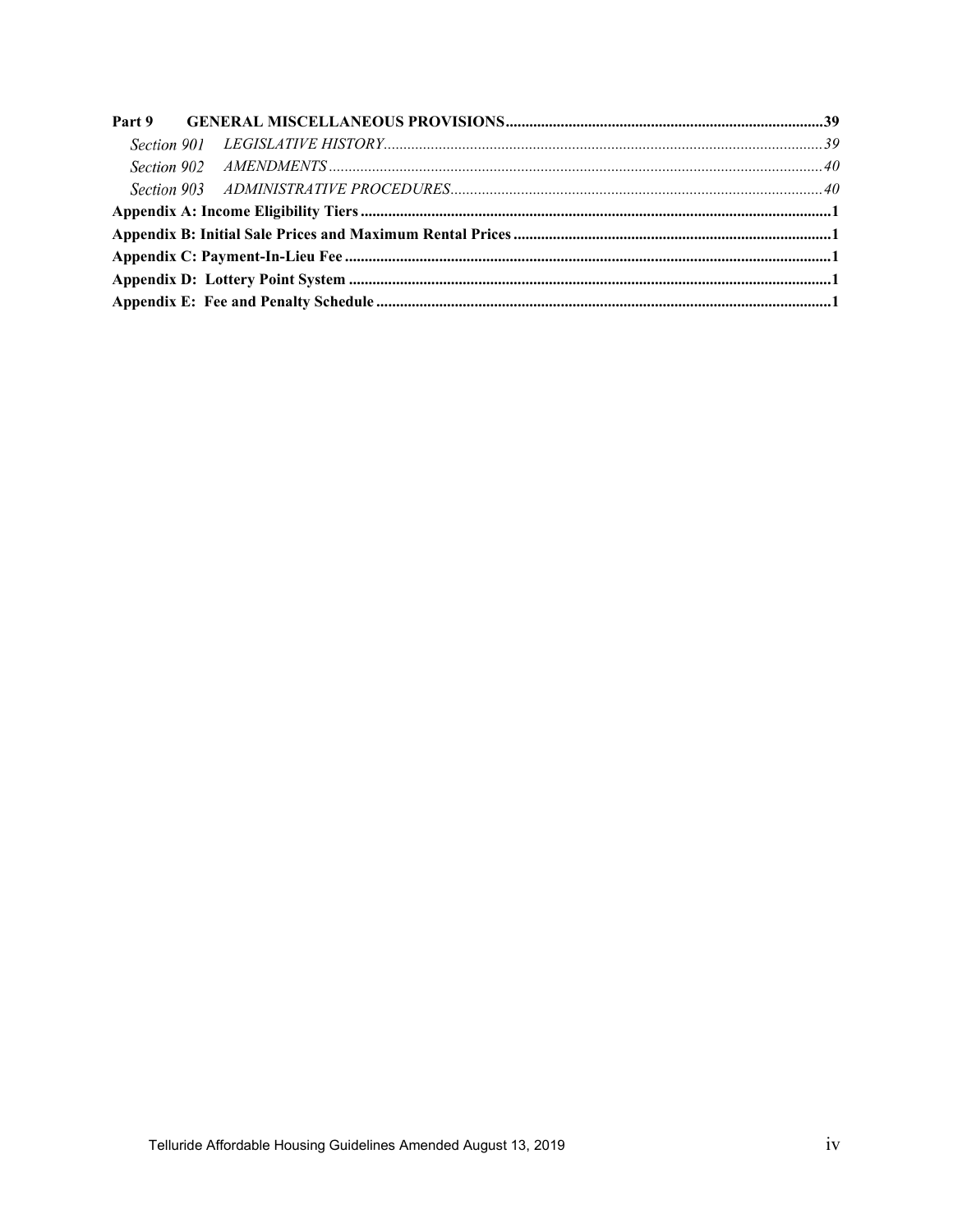## **DEFINITIONS**

<span id="page-4-0"></span>Definitions of terms and phrases contained within these Housing Guidelines:

- **Affordable Housing** As the context requires, either the required square footage of housing that must be provided to offset the housing impacts of new construction as further described in the Telluride Land Use Code and Part 2 or more generically any Housing Unit that is restricted to sale or rental at a specified price to a Qualified Household or Owner and subject to these Guidelines.
- **Alter or Alteration** Alter or alteration means any change, addition, or modification in construction or occupancy.
- **Applicant** A Household that has submitted the required application either for qualification as a Buyer or for placement on the Ownership Waiting List, as the context requires.
- **Area Median Income [AMI]** A statistical number based on Household Size and Income for residents of San Miguel County Colorado that is used in these Guidelines as a basis for the Income Eligibility Tiers applied to specific Housing Units. THA Staff shall update the AMI at least once per year based upon an analysis of the best available data for San Miguel County Household Incomes. Data sources and methods for this analysis are documented in Appendix A.

## **Assets –**

- **Assets** Anything owned by an individual that has commercial or exchange value. Assets consist of specific property or claims against others, in contrast to obligations due others.
- **Gross Assets** Anything which has tangible or intangible value, including property of all kinds, both real and personal; includes among other things, patents and causes of action which belong to any person, as well as any stock in a corporation and any interest in the estate of a decedent; also, the entire property of a person, association, corporation, or estate that is applicable or subject to the payment of debts. Gross Assets shall include funds or property held in a living trust or any similar entity or interest, where the person has management rights or the ability to apply the assets to the payment of debts. Assets are evaluated at current fair market value, not accounting book value.

**Household Gross Assets** – Combined Gross Assets of the Household.

**Household Net Assets** – Gross Household Assets less Gross Household Liabilities.

- **Net Assets –** Gross Assets minus liabilities. Retirement accounts will be reviewed on a case-by-case basis to determine whether or not they shall be included as a net asset.
- **Bedroom** Area designed to be used for sleeping purposes that shall contain closets, have access to a bathroom and meets applicable Town Building Code requirements for light, ventilation, sanitation and egress.
- **Buyer** A person who is buying or has purchased a Housing Unit.
- **Capital Improvements (Allowed)** See Permitted Capital Improvements
- **Commercial Property** Property which is used for any of the following uses as defined by the Telluride Municipal Code Chapter 18 "Land Use Code": Commercial; Industrial; Accommodations (including Hotel, Lodge, Boarding and Rooming houses, Lock-off units, and Short-term Dwelling Units); Agricultural Land.
- **Consumer Price Index [CPI]** Two Indices are used for purposes of the Guidelines and for purposes of the Deed Restriction: the Consumer Price Index, All Items, U.S. City Average,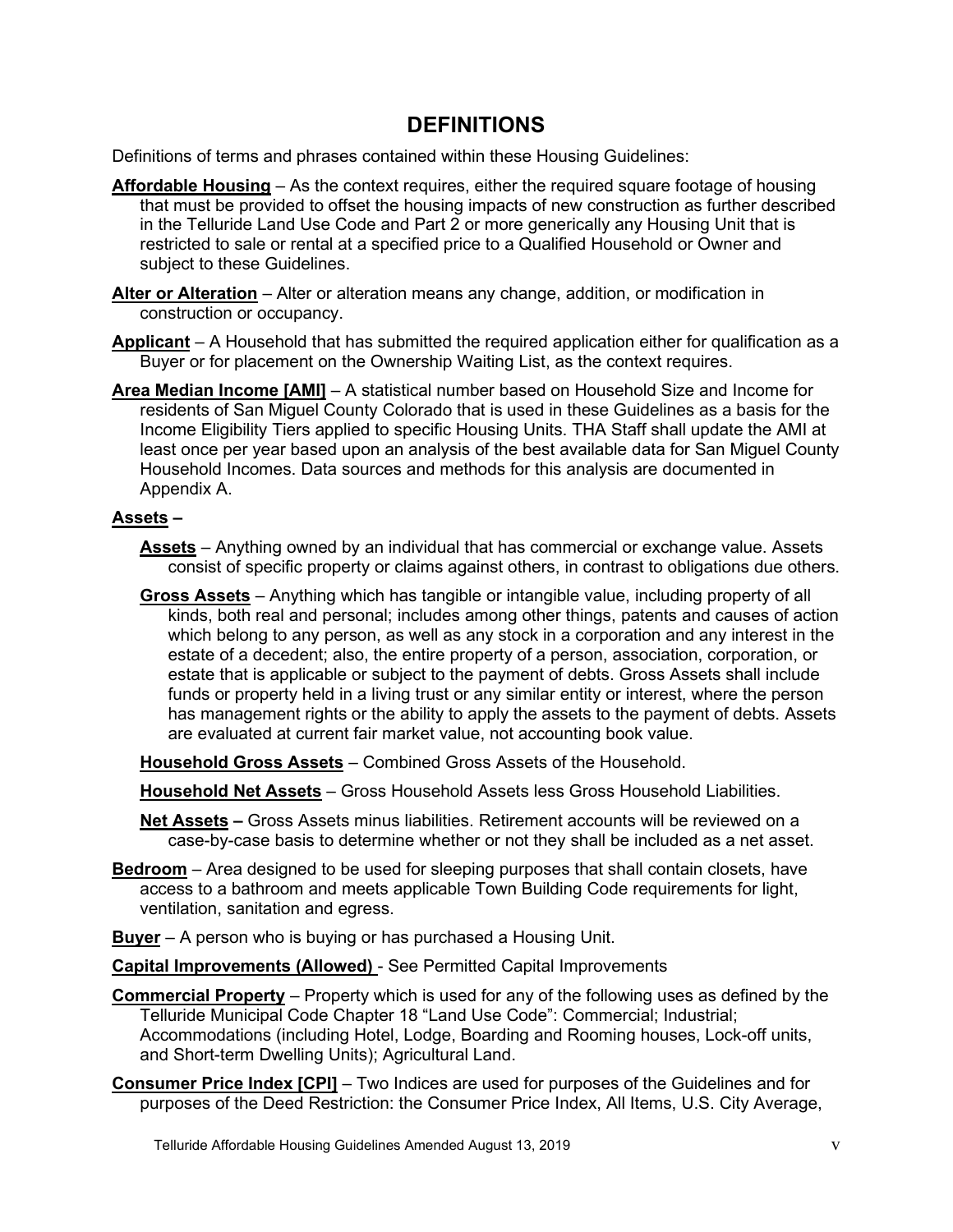Urban Wage Earners and Clerical Workers (CPI-W) or its successor index; or the Consumer Price Index, All Items, Denver-Boulder-Greeley CPI-W. Updated information is received on a regular basis from the U.S. Department of Labor, Bureau of Labor Statistics.

- **Co-signer** A joint signatory of a promissory note whose obligations are the same as those of the primary borrower. If the primary borrower does not repay the loan, the co-signer accepts responsibility for the debt. A Co-signer shall not occupy the unit unless qualified by THA.
- **Deed Restriction** A contract prepared by THA in coordination with Town Legal and entered into between THA, the Town of Telluride and the Owner or Buyer of real property identifying and burdening the conditions of use, occupancy and sale which shall not be altered by any party without the written consent of all parties.
- **Dependent** A minor child (18 years or younger) or other person related by blood or adoption to a Tenant or Owner of a Housing Unit declared as a dependent for federal income tax purposes by such Tenant or Owner, or by Tenant's or Owner's present or former spouse.
- **Designee** is a person or entity who is named and authorized to act in place of the person or entity granting the designation.
- **Developed Residential Property** Property that contains at least one (1) dwelling unit as defined in the Telluride Land Use Code.
- **Disabled Person** A person with a "disability" as defined in the Americans with Disabilities Act of 1990 as amended. Federal laws currently define a person with a disability as "Any person who has a physical or mental impairment that substantially limits one or more major life activities; has a record of such impairment; or is regarded as having such an impairment." (see also Mobility Disabled Person)
- **Down Payment** The initial payment one makes when purchasing the Housing Unit with [debt](http://financial-dictionary.thefreedictionary.com/Debt) or otherwise [paid](http://financial-dictionary.thefreedictionary.com/Payment) in [installments.](http://financial-dictionary.thefreedictionary.com/installment) Buyer may convert personal assets held for two (2) years or greater to cash for use as a Down Payment without said cash considered Income for purposes of Qualification. Additionally, a one-time gift of up to 30% of the Original Purchase Price used exclusively as a down payment for the purchase of a Housing Unit may be considered as a net asset, and not as earned income for the purposes of initial qualification.

**Earned Income** – See income

- **Elderly** A person who is at least 65 years of age.
- **Eligibility** Qualification requirements applied to a Household based on the specific Housing Unit the Household intends to occupy.

**Eligibility Tier** – See Income Eligibility Tier

**Essential Response Personnel** –Those required to report to their designated work location to ensure the operation of **essential** functions during an emergency. Qualified Emergency Response Personnel are employees or volunteers (on call 12 hours/day, a minimum of 8 times per month or its equivalent) of a community based organization that provides onscene assistance and personal care to victims. Community based organizations include but are not limited to the Fire Department, Mountain Rescue, Marshal's and Sheriff's Departments, Hospital Emergency Services, Emergency Medical Services, Social Services, and Emergency Dispatch. Emergency Service Organizations must demonstrate the need of that agency to house another Essential Response Worker in the Telluride area by requesting a formal approval through THA.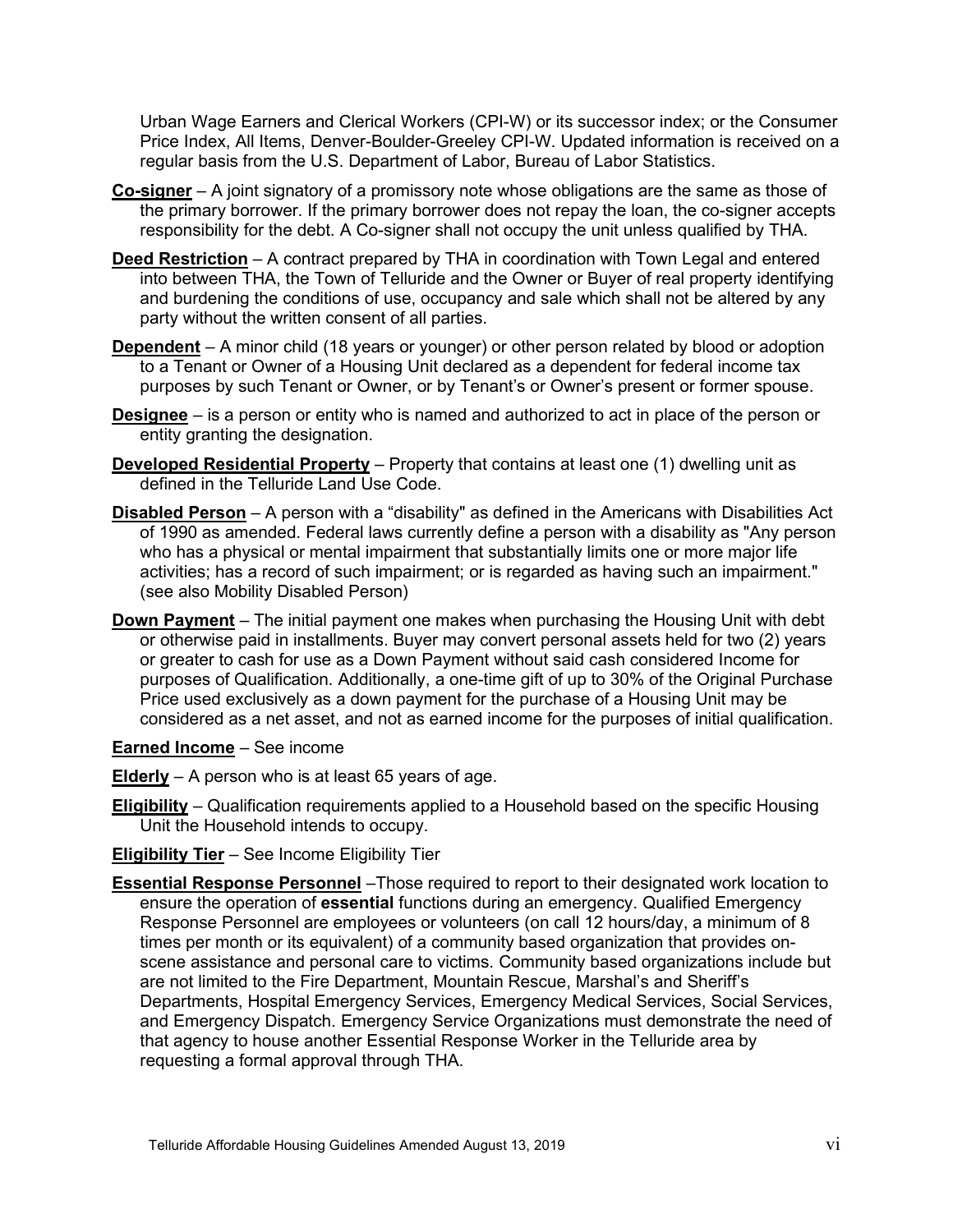- **Employee** is a person who is self-employed or is working for another person and is compensated for such work on an hourly, weekly, monthly or commission basis or any combination of such compensation. See also Qualified Employee.
- **Employee Dwelling Unit [EDU]** A Housing Unit created according to the Town of Telluride Land Use Code, including any amendments thereto, that is restricted to occupancy by a Qualified Household but does not have any restriction on sale or rental price. Sale of EDUs separately from the project in which they are created is not permitted in all zone districts.
- **Exception** A variance from these Guidelines granted to a Household or other interested party through the Exception Procedure in Section [109.2.](#page-27-0)
- **Fair Market Value** –The price at which bona fide non-distress sales have been consummated for assets of like type, quality, and quantity in a particular market.
- **Family** See Immediate Family
- **Fannie Mae [FNMA]** Federal National Mortgage Association, a quasi-governmental agency that purchases mortgage loans in the secondary loan market.
- **Fee Simple Estate** The maximum possible estate that one can possess in real property; complete and absolute ownership of indefinite duration, freely transferable, and inheritable.
- **Financial Statement** A statement detailing all personal assets, liabilities, and net assets (the difference between gross assets and liabilities) as of a specific date.
- **Fixture** 1) A tangible thing which previously was personal property and which has been attached to or installed on land or a structure thereon in such a way as to become a part of the real property; 2) Any non-portable lighting device built in or attached securely to the structure; 3) The permanent parts of a plumbing system and fixtures.
- **Free Market Property** A property that is not restricted by any Deed Restriction or covenant regarding price or terms of sale.

## **Gross Assets** – See Assets

- **Gross Liabilities**  The total amount owed to other persons including loans, liens, accounts payable, and other financial obligations as defined by generally accepted accounting practice.
- **Guest**  A person with whom a Household shares the same living quarters who has no proprietary interest including no leasehold interest in the Housing Unit, who is not on the title to the unit, who does not provide financial assistance to the Household, and whose stay is limited to less than thirty (30) days every six (6) months, except if Guest would otherwise qualify under Household and,
	- a. does not provide financial assistance to Household; AND
	- b. either provides or receives, without financial gain, elder care, child care, rehabilitation assistance or similar services as approved by THA Staff.
- **Guidelines** These Telluride Affordable Housing Guidelines or specific provisions thereof as the context requires.

**Household** – All Owners and/or Tenants, or those applying to own or rent, their immediate family and any parties who will be occupying the Housing Unit, excluding Guests.

**Household Income** – See Income

### **Household Gross Assets** – See Assets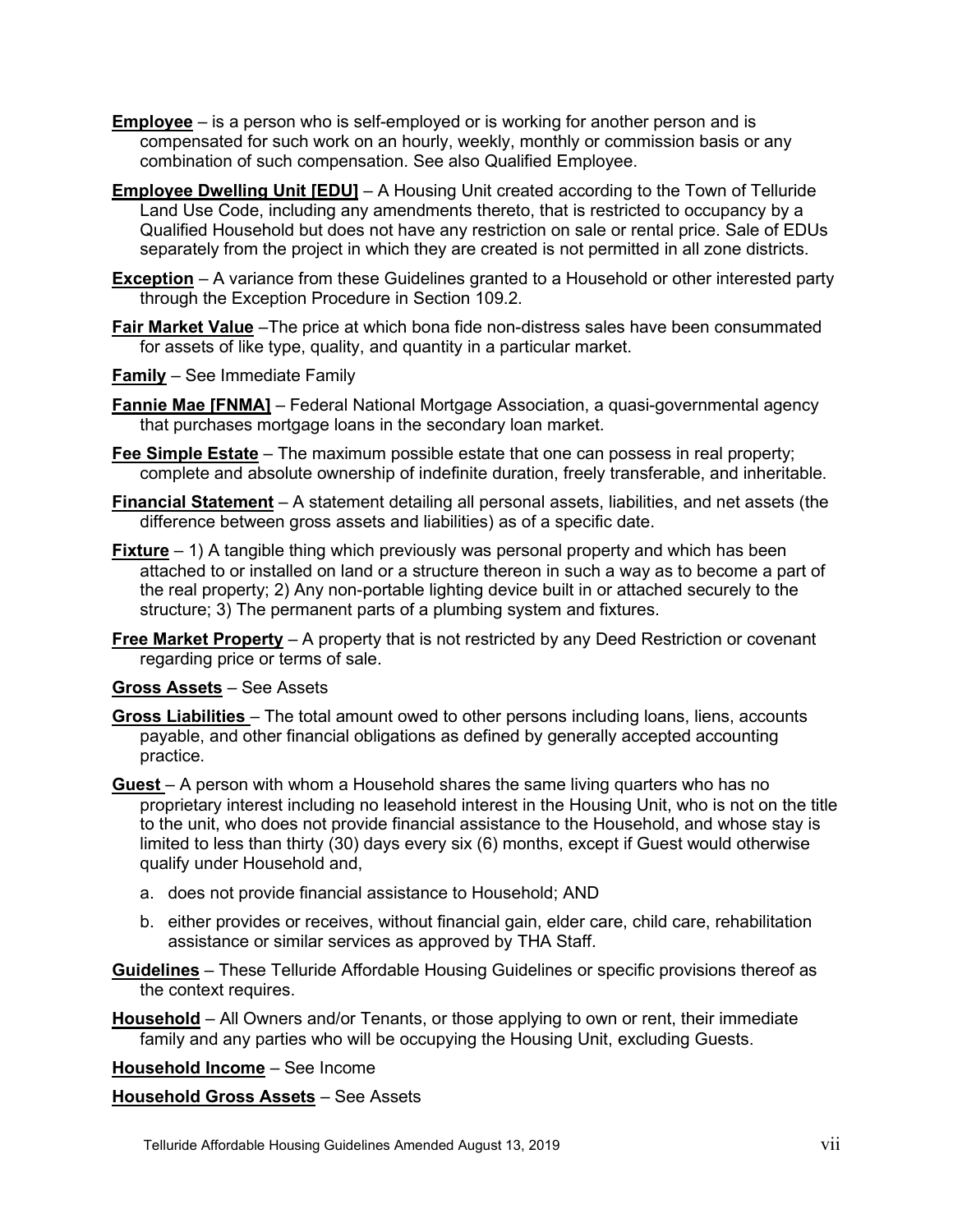### **Household Net Assets** – See Assets

- **Household Net Worth** Equivalent of Household Net Assets. Household Net Assets is the term used throughout these Guidelines.
- **Housing Mitigation Unit** A Housing Unit that is designated to satisfy the requirements to construct Affordable Housing as defined in [Part 2](#page-32-0) of these Guidelines and the Town of Telluride Land Use Code.
- **Housing Unit** A deed-restricted unit that is subject to the Telluride Affordable Housing Guidelines and any additional covenants that run with the land.
- **Housing Guidelines** A set of operational regulations adopted by the Telluride Housing Authority and the Telluride Town Council, and amended from time to time, that set out definitions, standards and procedures that are to be applied to specific Housing Units.
- **Housing Program** The specific set of regulations that apply to the Housing Units in each Part of the Guidelines. Within these Guidelines, each Housing Program is governed by the Common Policies and by the specific Part of the Guidelines that apply to specified Housing Units.
- **Immediate Family** The Qualified Employee and the spouse of the Qualified Employee and their siblings, the parents and/or offspring of the Qualified Employee and the spouse of the Qualified Employee, all of whom may be related either biologically, by marriage, by civil union and/or by legal adoption, and regardless of age. Immediate Family also includes: a minor child for whom the Qualified Employee or the spouse of the Qualified Employee becomes a legal guardian and a minor child for whom the Qualified Employee or the spouse of the Qualified Employee becomes a legal foster parent. Such children shall be treated as biological children and have the same Immediate Family status, regardless of age.

### **Income** –

### **Earned Income** –

- i. Income derived from one's own labor or through active participation on a regular, continuous, and substantial basis in a business and including retirement funds from deferred income earned from employment, Social Security benefits, alimony and child support; and
- ii. Net income derived from a business after reasonable deductions for expenses, depreciation, taxes, and similar allowances.
- iii. For Qualified Elderly, retirement and/or pension income, regardless of origin, is considered earned within the R-1 School District.

**Household Income** – Combined Gross Income of all individuals in the Household.

**Unearned Income** – Income derived from investments, rental property, trusts, inheritance, etc. and any other passive activity.

**Gross Income –** The total of all income from whatever source before deductions. Applicant representations of Gross Income are subject to verification and evaluation of reasonableness by THA.

- **Income Eligibility Tier** The standard of Household Income that applies to a particular Housing Unit. Not all Housing Units have an Income Eligibility Tier.
- **Initial Sale Price** The sale price for a Housing Unit subject to Part 2 of these Guidelines that is recorded as the Original Purchase Price [OPP] of that Housing Unit at the time the original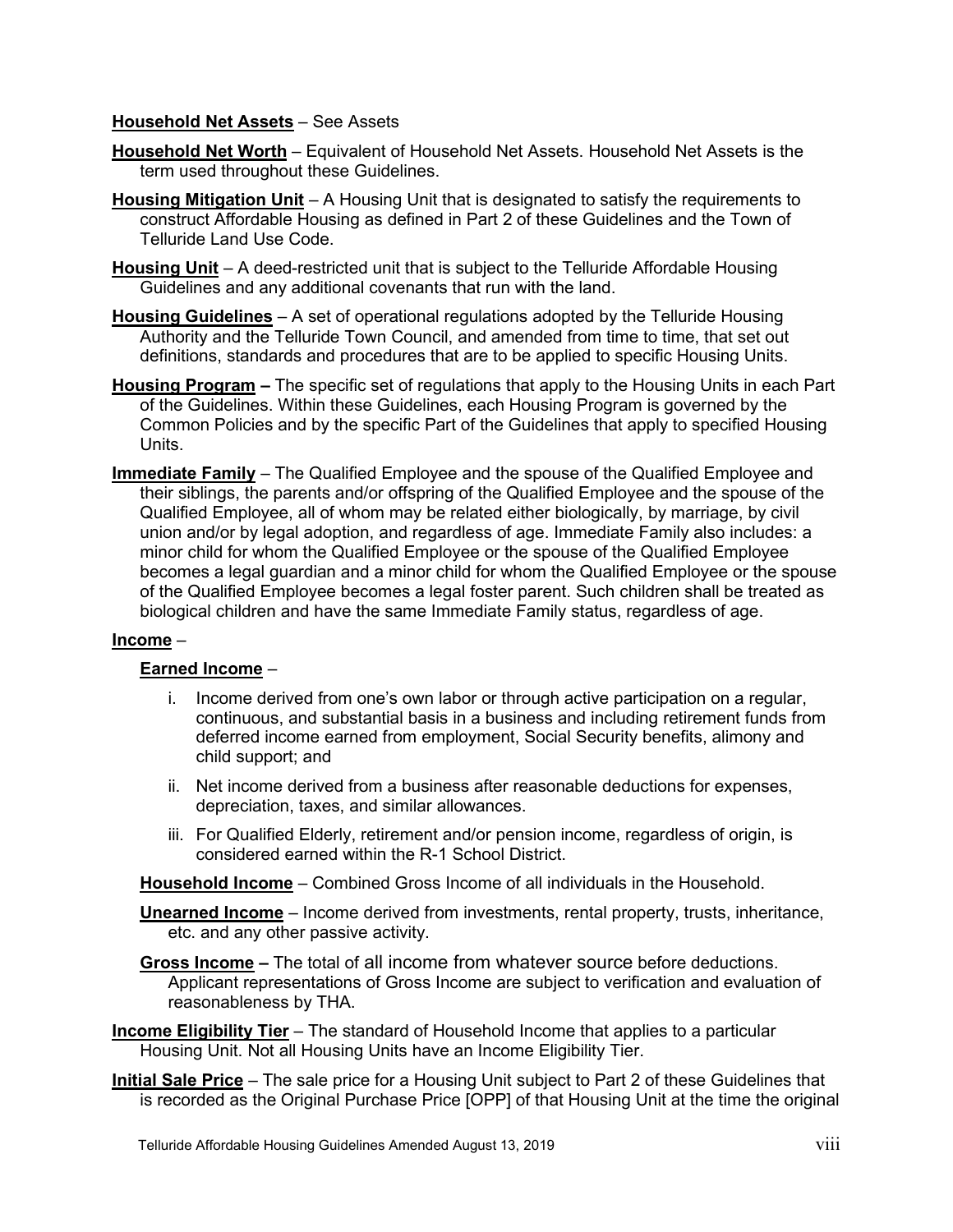Deed Restriction for the Housing Unit is executed and recorded, calculated according to Section [206.1.](#page-33-3)

- **Joint Tenancy** Ownership of real estate between two or more parties who have been named in one conveyance as joint tenants. Upon the death of one tenant, surviving joint tenant(s) have the right of survivorship.
- **Kitchen** A room or place for the preparation and cooking of food which contains facilities for the boiling , heating, reheating, baking, frying, etc. of food and shall, at a minimum, include a two-burner or four-burner stovetop and an oven.
- **Land** Land means all land or water surfaces, whether public or private, including lots, parcels, or other ownership categories and all rights (including potentially but not limited to: surface, subsurface, or air) that may be attached or detached from the land.
- **Lease** A written agreement between an Owner and a tenant Household that creates a Leasehold Interest.
- **Leasehold Interest** A less than fee simple estate that a tenant possesses in real property.
- **Leave of Absence** An Exception from the requirement that a Qualified Household maintain the Housing Unit in question as its primary place of residence granted according to the Exception Procedure in Section [109.2.](#page-27-0) .
- **Luxury Items** Luxury Items are non-essential appliances, fixtures or upgrades.
- **Maximum Rental Rate** The total amount per month including utilities that a Qualified Owner is allowed to charge to a Household in leasing a Housing Unit. If utilities are paid by the Tenant, HUD utility standard allowances, Utilities Allowances, shall be deducted from the Maximum Rental Rate to determine the Contract Rent allowed.
- **Maximum Sale Price [MSP]** Unless otherwise defined in the Deed Restriction covering the unit, the Owner's Maximum Sale Price is determined according to Section [106.3.](#page-20-1)
- **Mobility Disabled Person** A person who is Disabled and who suffers from a limitation in independent, purposeful physical movement of the body or of one or more extremities.
- **Mortgagee** A lender in a mortgage loan transaction.
- **Mortgagor** A borrower in a mortgage loan transaction.
- **Net Assets** See Assets
- **Notice of Violation** A formal written notice from the Town of Telluride or the THA to a Housing Unit Owner or Tenant who is in violation of provisions of the Deed Restriction for the Housing Unit or of the provisions of the Telluride Affordable Housing Guidelines.
- **Option to Purchase** A legal document signed by the Mortgagee, and where applicable a Cosigner, acknowledging the provisions of the Deed Restriction and granting a right to the Town of Telluride or to THA to purchase the Housing Unit in a foreclosure under certain conditions.
- **Original Purchase Price [OPP]** The price paid for the Housing Unit by the current Owner(s) and used as a basis to determine the Maximum Sale Price. The OPP is recorded in the Deed Restriction attached to each Housing Unit.
- **Owner** Owner means an individual or individuals who have a legal right to the property by deed, tenancy in common, joint tenancy or tenancy in the entirety or other relationship and who have a proprietary interest.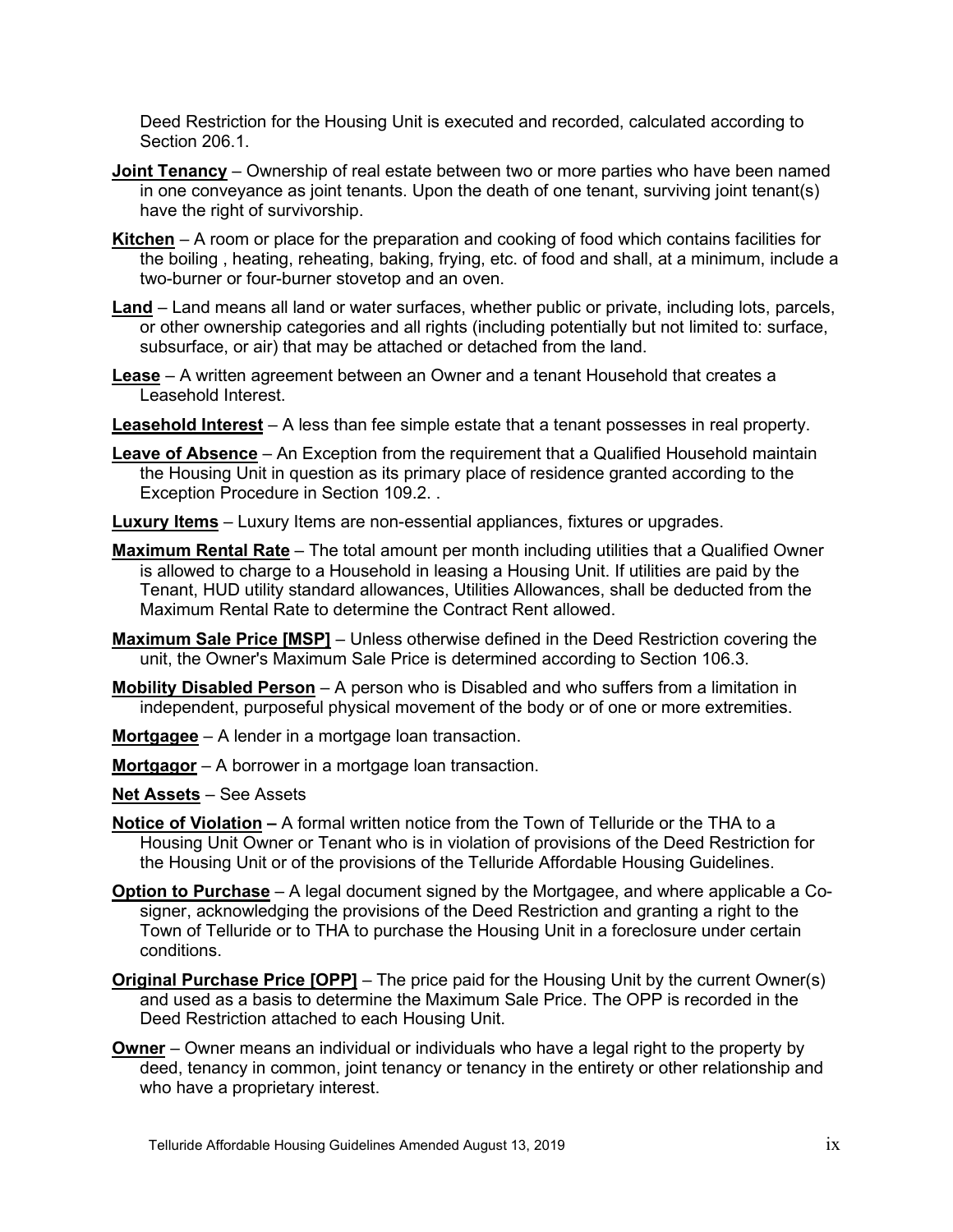**Permitted Capital Improvements** – Unless otherwise defined in the Deed Restriction covering the Housing Unit, a Permitted Capital Improvement is any fixture *approved by THA Staff prior to erection, construction or installation* that is erected, constructed or installed as a permanent improvement to real property or non-recurring expenses for physical improvements that provide a long-term upgrade or improvement to the deed-restricted housing unit. Labor costs provided by the Owner may be authorized for up to 50% of the Permitted Capital Improvements upon approval by the THA. Permitted Capital Improvements shall NOT include luxury items, upgrades for esthetic or personal preference, landscaping, or cost associated with ordinary repair, replacement, and maintenance. It is the Owner's responsibility to secure any approval necessary from the Housing Unit's homeowners association and THA prior to undertaking any Capital Improvements.

- **Priority** The order in which Housing Units are offered to Applicant Households based on the applicable selection procedure for the Housing Unit in question (e.g. a lottery, waiting list or bidding procedure). Priority is created by resolution of the Telluride Town Council and not all Housing Units are subject to Priority.
- **Program** See Housing Program
- **Premises** Premises mean one (1) unit of real estate with its appurtenances, building(s) and/or structures.
- **Prequalification** A borrower's tentative mortgage approval from a lender.
- **Present Value** The cost or price of any capital improvements as established at the time of such improvement and shall be neither appreciated nor depreciated from such time.
- **Primary Residence** The sole and exclusive place of residence.
- **Property** Includes all real estate of any kind, developed or undeveloped, including but not limited to land, commercial property, investment property, residential property.
- **Qualification** The minimum standards of employment, residency and/or net assets that are applied to a Qualified Household according to [Section 103](#page-13-0) and [Section 105](#page-18-0) as well as any additional qualifications under a particular Housing Program.
- **Qualified Employee** An employee who is qualified under the terms of these Guidelines for the purposes of initial and/or continuing Household qualification.
- **Qualified Household** A Household that has been certified by THA as qualified to own or occupy a Housing Unit according to the Guidelines that apply to that Unit.
- **Qualified Owner** A person or entity who is permitted to own Housing Units. Specific definitions are contained in Section [203.3](#page-32-4) and Section 403.5 as they apply to their respective programs.
- **Rent** (see Maximum Rental Rate)
- **Sale** For purposes of the Guidelines, a sale is the exchange of a Housing Unit for an agreed amount of money in a single transaction in which title to the Housing Unit is transferred to a new Qualified Household.
- **Storage Space** Space intended and commonly utilized as location for preservation or later use or disposal of items.
- **Tenancy In Common** Co-ownership in which individual holds an undivided interest in real property as if he were sole Owner.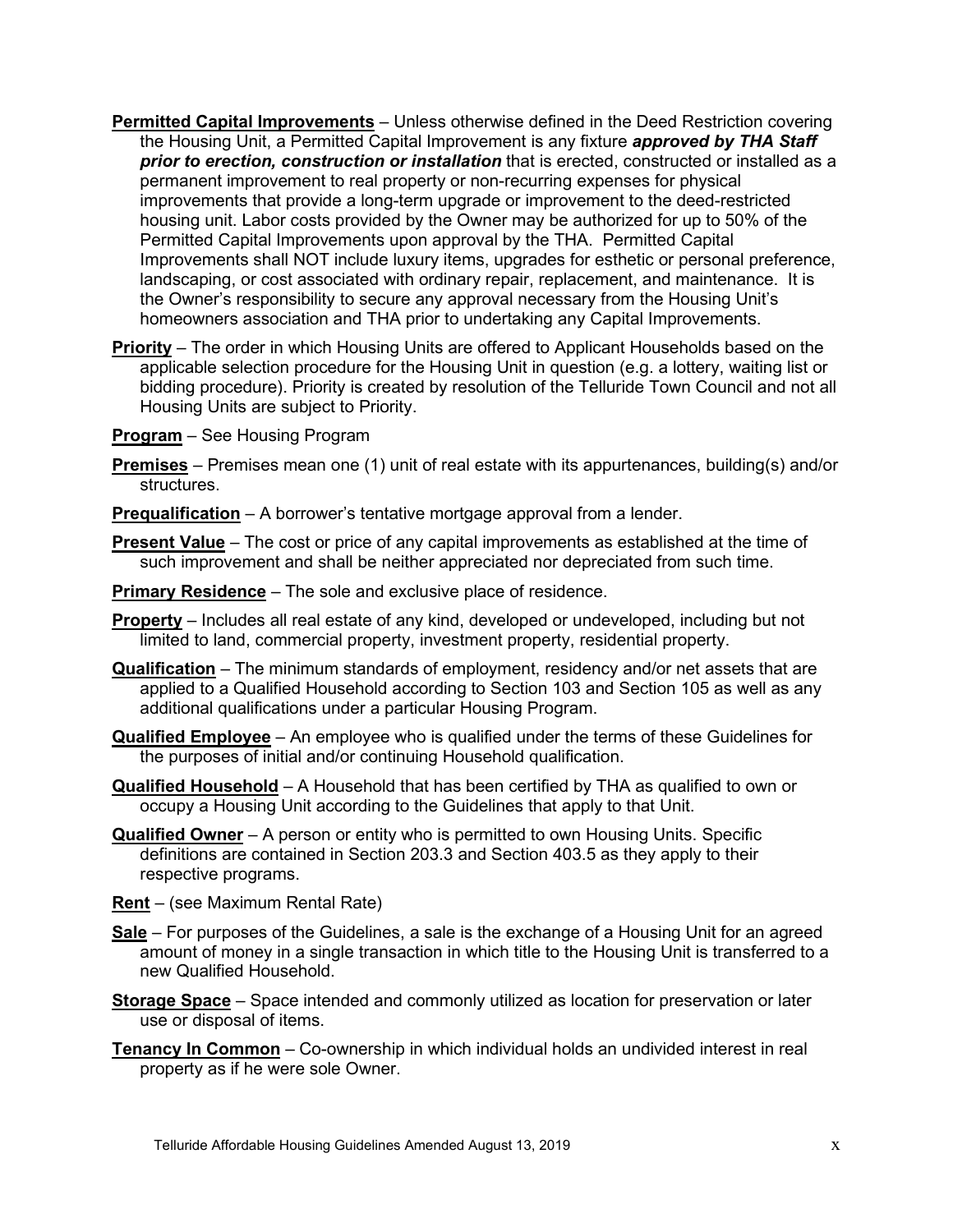- **Tenancy in the Entirety** A special joint tenancy between a lawfully married husband and wife, which places all title to property (real or personal) into the marital unit, with both spouses having an equal, undivided interest in the whole property.
- **Tenant** A person who has the temporary use and occupation of real property owned by another subject to the Guidelines.
- **THA** The Telluride Housing Authority of the Town of Telluride. As used in these Guidelines, THA may also mean the Board of Directors of the Telluride Housing Authority, the THA Subcommittee, or THA Staff as the context requires.
- **THA Board** The Board of Directors of the Telluride Housing Authority.
- **THA Staff** The person or persons who the Telluride Housing Authority employs for the purpose of administering these Guidelines.
- **THA Subcommittee** A committee of the Telluride Housing Authority appointed to oversee and administer the affairs of the Telluride Housing Authority.
- **Town** The Town of Telluride, a Colorado home rule municipality.
- **Town Council** The Town Council of the Town of Telluride.
- **Undeveloped Residential Property** Vacant property which is restricted solely to residential uses, and uses accessory thereto, as defined in the Telluride Land Use Code.
- **Utilities Allowance** The amount dedicated for tenant paid utilities based upon the utility allowance schedule developed by HUD for rent subsidized units in San Miguel County. The utility allowance schedule is available at THA.
- **Volunteer Community Service** Work which is performed for recognized non-profit community organizations for which no monetary or other material compensation is received.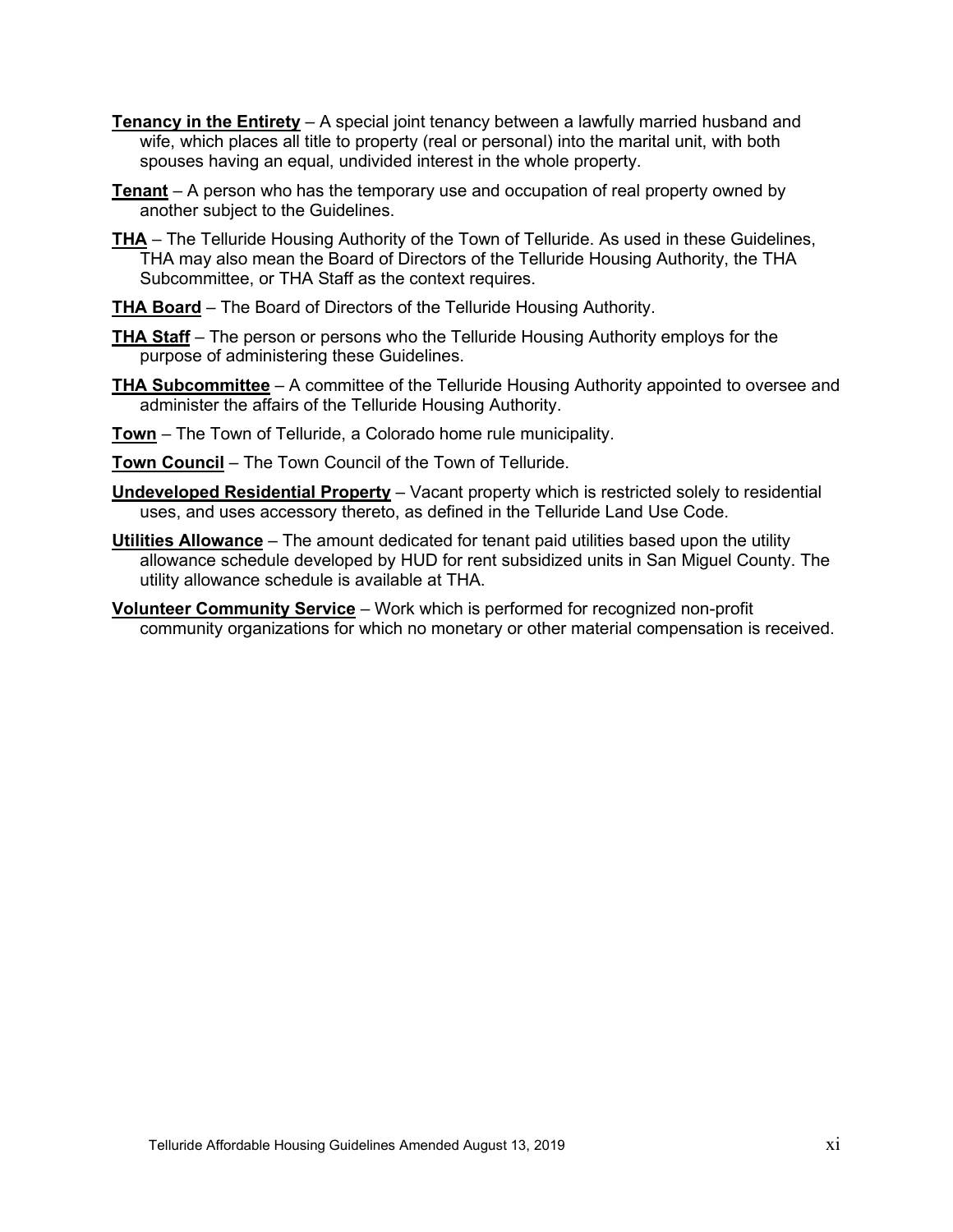[This page is intentionally blank]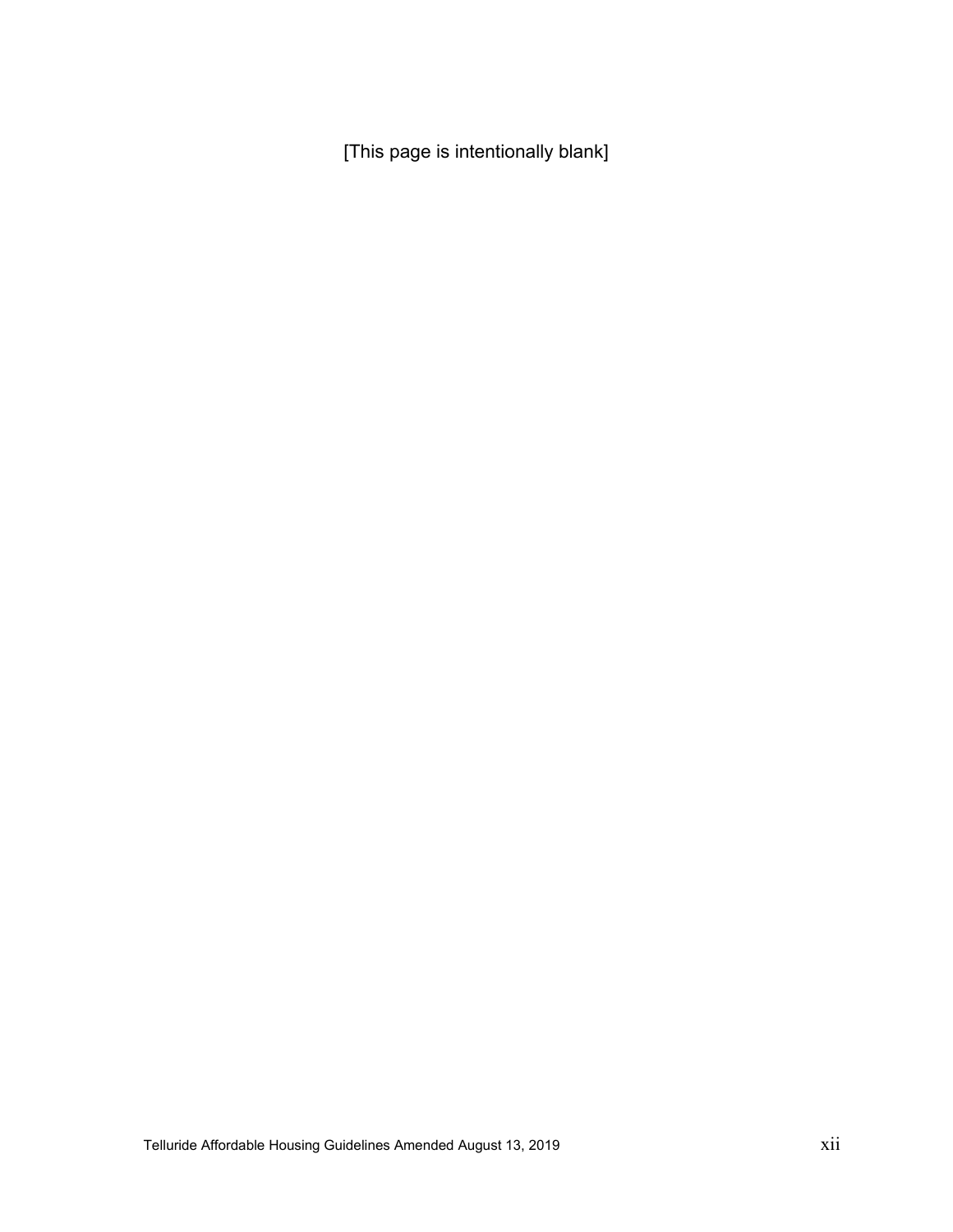## **Part 1 COMMON POLICIES**

## <span id="page-12-1"></span><span id="page-12-0"></span>Section 101 PURPOSE AND APPLICABILITY

The purpose of the Telluride Affordable Housing Guidelines is to provide a comprehensive and consistent set of provisions that apply to housing created by the Town of Telluride and/or the Telluride Housing Authority through either its Land Use Code or through direct construction of Housing Units or the financing thereof.

- 101.1 The Guidelines are split into Parts and Appendices. However, due to the interdependence of the many aspects of the programs, they must be read as a whole. [Part 1](#page-12-0) summarizes the key Guideline provisions that are common to all Housing Programs covered by these Guidelines. Parts 2 through 8 are reserved for specific Housing Programs, and Part 9 outlines administrative procedure.
- 101.2 Each Housing Program is subject to provisions that are unique to that program. Such provisions are contained in the Part that applies to the Housing Program in question.
- 101.3 Every sale or rental of a Housing Unit shall be subject to the Guidelines in effect at the time of sale or rental. Owners and Tenants are subject to the Guidelines in effect as amended during their ownership or lease. However, Maximum Sale Price shall always be determined by the Deed Restriction for the Housing Unit. THA will require filing of a new Deed Restriction with updated terms at the time of sale or transfer of a Housing Unit.
- 101.4 Violations of these Guidelines are considered to be violations of the Telluride Municipal Code and are subject to the penalties adopted for such violations in addition to remedies provided herein.
- 101.5 These Guidelines are considered legislative rules and regulations in order to control and enforce any applicable Deed Restriction and/or covenant on real property and have the force and effect of law and can be enforced by THA or its authorized agents and/or representatives. These rules have binding effect on all individuals and courts. THA is authorized to establish fees or penalties for violations not to exceed the general penalty parameters of Telluride Municipal Code § 1-4-10(a)(2) (see Appendix E).

### <span id="page-12-2"></span>Section 102 **GENERAL POLICY GOALS**

- 102.1 The general goal of all Housing Programs covered by these Guidelines is to provide affordable housing for residents and their families who make a living primarily from Employment that requires their presence within the boundaries of the Telluride R-1 School District This is accomplished primarily by regulating and restricting occupancy and sale of the Housing Units covered by the Guidelines to "Qualified Households" as defined.
- 102.2 Certain Housing Programs also limit eligibility for ownership or occupancy to Qualified Households that meet specific economic means tests that may include both Household Income and Household Net Assets. Such tests of economic means are intended to promote economic diversity within the Telluride community.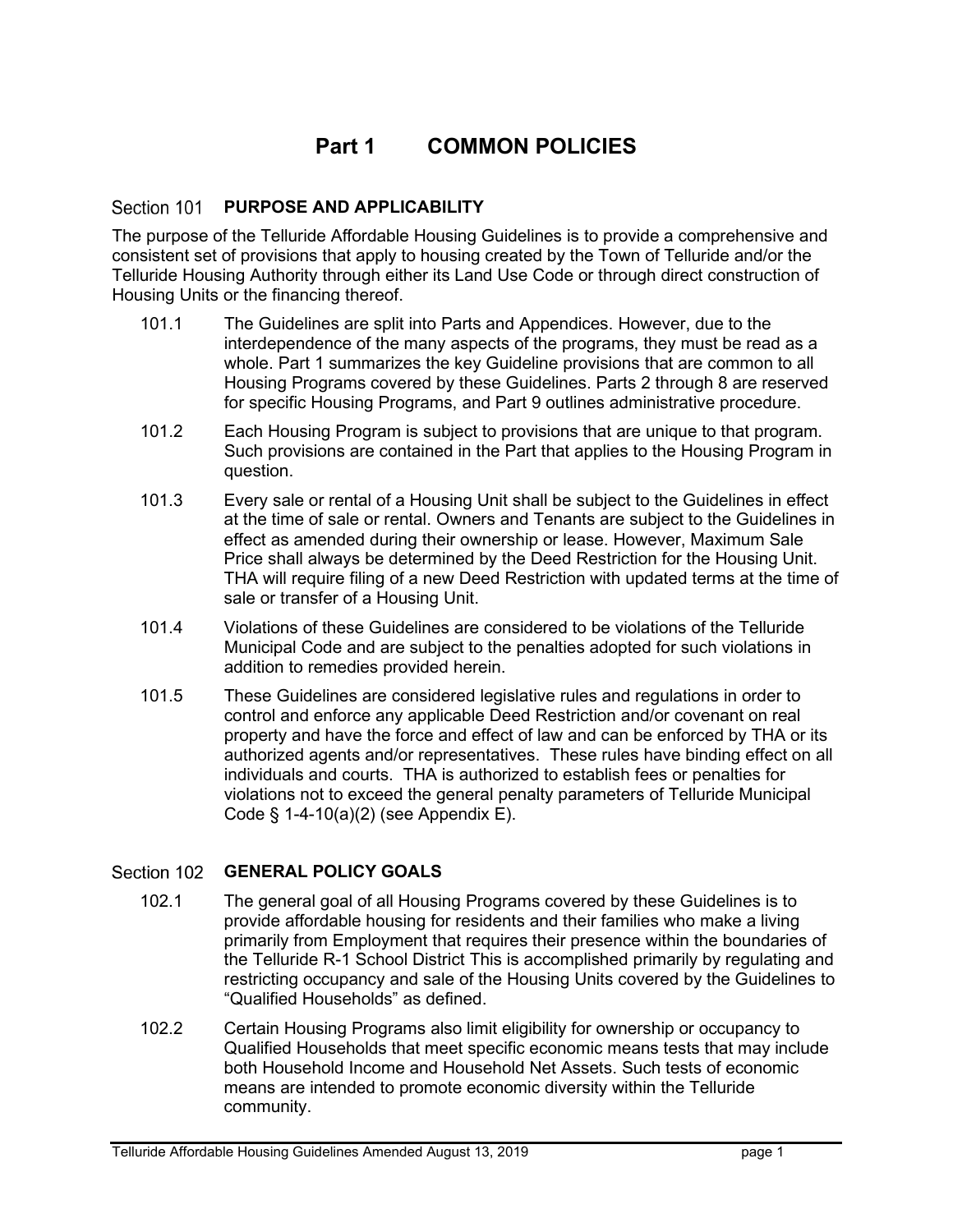- 102.3 Many of the Housing Units covered by these Guidelines are subject to price limitations for sale, resale and/or rental. These limitations are intended to insure affordability for both the current Household and for the long-term affordability of the Housing Unit.
- 102.4 These Guidelines are intended to provide for clear, fair and consistent administration of the Housing Programs to which they apply. It is recognized that there are individual Households and Housing Units that may not fit clearly within the specific provisions of the Guidelines but still meet these general policy goals. For these cases, Exception and Appeal processes have been established (see [Section 109\)](#page-26-0).
- 102.5 THA or its designee is authorized to adopt specific policy directives as necessary to clarify and aid in the application and enforcement of the Guidelines. Policy directives shall be adopted by THA at a properly noticed public meeting.
- 102.6 **DISCLAIMER:** The Town of Telluride expressly disclaims any and all warranties, express or implied, including without limitation fitness for a particular purpose with respect to the provision of Housing Units. The Town of Telluride does not represent, warrant or promise to construct, finance or otherwise produce, in whole or in part, any Housing Units pursuant to these guidelines or under any other programs. No Applicant may rely upon any promise implied or expressed that Housing Units shall be constructed, financed or otherwise produced, in whole or in part, by the Town of Telluride. In no event shall the Town of Telluride be liable to any Applicant for any direct, indirect, incidental, punitive, or consequential damage of any kind whatsoever, including without limitation lost profits, lost sales, lost business, lost opportunity, lost information, lost or wasted time. None of the information contained in these guidelines constitutes an offer to sell or the solicitation of an offer to buy a Housing Unit.

### <span id="page-13-0"></span>Section 103 **HOUSEHOLD QUALIFICATION, ELIGIBILITY AND PRIORITY**

103.1 Each Housing Program may have up to three levels of evaluation to determine the qualification of Applicants for the purchase or occupancy of Housing Units, known as Qualification, Eligibility and Priority.

> *Qualification* is the most general and is the same definition for all Housing Programs.

*Eligibility* refers to additional requirements specific to a particular Housing Unit or Housing Program.

*Priority* refers to the rules by which Applicants for particular Housing Units are placed in order for the purpose of offering the Units for sale or rent as they become available (e.g. a bidding, waiting list or lottery procedure).

- A. A Household must maintain its Qualification continuously as long as it owns, rents or occupies the Housing Unit. Failure to continuously meet Qualified Household Criteria shall require vacation of the Housing Unit, or sale of the Housing Unit according to the provisions for Unqualified Owners in the Deed Restriction and in [Section 106.](#page-20-0)
- B. Eligibility and Priority only apply at the time of initial rental or purchase of the Housing Unit.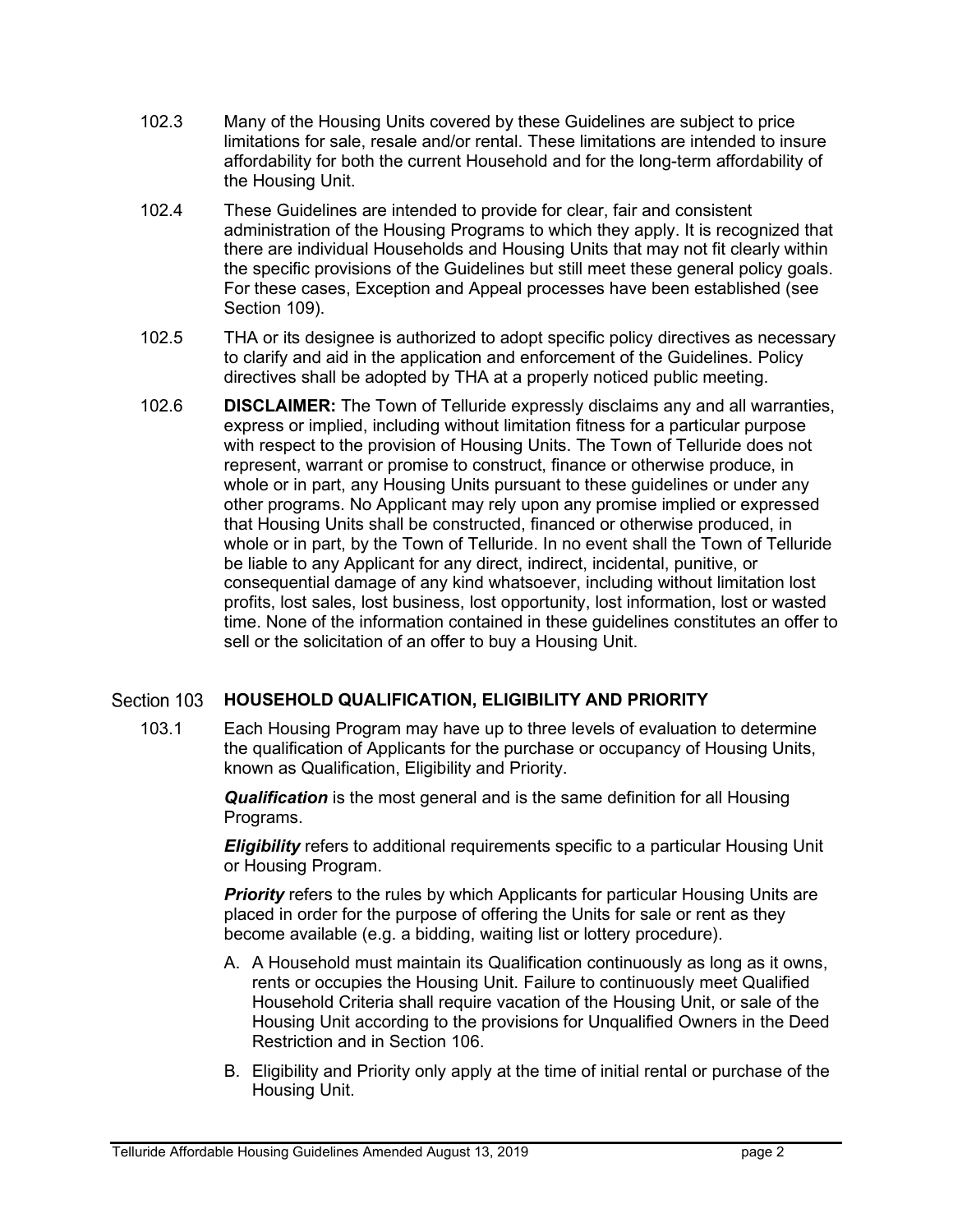## <span id="page-14-5"></span><span id="page-14-4"></span><span id="page-14-2"></span>103.2 **Household Initial Qualification**

- A. **"Qualified Household" Defined** Qualified Households must:
	- 1. meet the Employment Requirement;
	- 2. meet the Earned Income Standard;
	- 3. meet the Residency Standard;
	- 4. meet the Property Ownership Standard; and
	- 5. meet the Net Assets Standard.

## <span id="page-14-6"></span><span id="page-14-3"></span>B. **Employment Requirement**

- 1. **Ownership**  At least one member of the Household who is an Owner shall be a Qualified Employee and must demonstrate and verify 1400 hours of employment for which presence is required within the boundaries of the Telluride R-1 School District for a minimum of forty (40) hours per month for at least twelve (12) of the sixteen (16) months immediately prior to submission of an application.
- <span id="page-14-7"></span>2. **Rental and/or Occupancy** - Each person renting or occupying a room in a Housing Unit must be a Qualified Employee and demonstrate and verify 1000 hours of employment for which presence is required within the boundaries of the Telluride R-1 School District for a minimum of forty (40) hours per month for at least twelve (12) of the sixteen (16) months immediately prior to submission of an application or provide verifiable intent to work 1000 hours within twelve (12) months of application.
- 3. **Qualifying Volunteer Hours** Up to ten percent (10%) of the required employment hours may be filled by verifiable Volunteer Community Service within the boundaries of the Telluride R-1 School District.
- <span id="page-14-0"></span>4. **Exemptions.** Those who have been determined by THA to be Qualified Elderly or Qualified Disabled prior to application for ownership or rental, as well as Immediate Family of a Qualified Employee are exempt from the required employment hours.
	- i. **Qualified Disabled** Those who are disabled may apply to be Qualified Disabled by providing a verifiable history of employment meeting the ownership or rental occupancy Employment Requirements on a rolling twelve (12) month basis for at least five (5) of the seven (7) years immediately prior to application for Qualified Disabled as defined.
	- ii. **Qualified Elderly** Those who are 65 years or older may apply to be Qualified Elderly by providing a verifiable history of employment meeting the ownership or rental occupancy Employment Requirements on a rolling twelve (12) month basis for at least five (5) of the seven (7) years immediately prior to application for Qualified Elderly as defined.

## <span id="page-14-8"></span><span id="page-14-1"></span>C. **Earned Income Standard**

1. Households must earn a minimum of seventy-five percent (75%) of their Gross Income in the Telluride R-1 School District.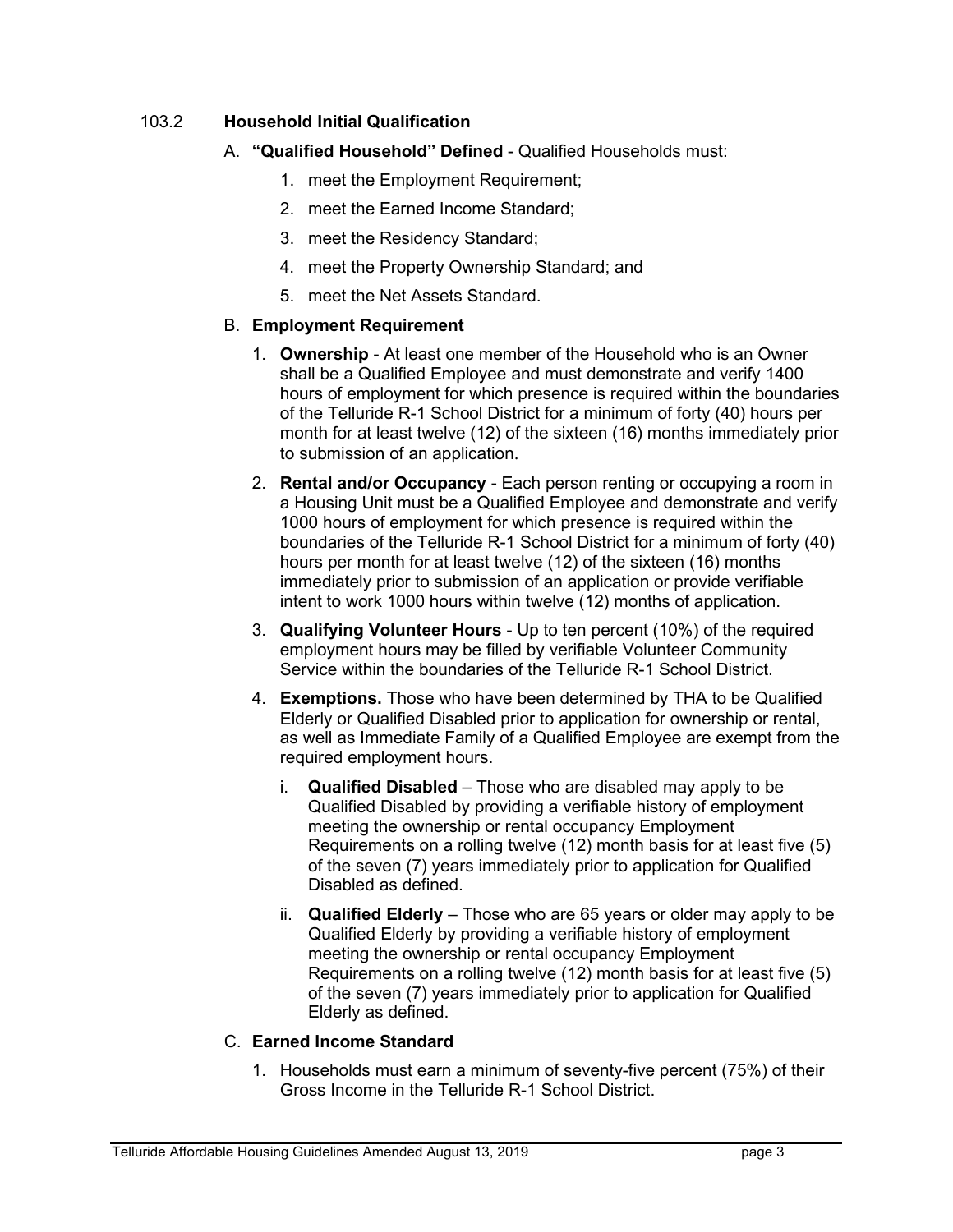- 2. **Exemptions** The following are exempt from the earned income standard:
	- i. Those who are Qualified Disabled per the provisions of Section [103.2B.4. i;](#page-14-0) and
	- ii. Those who are Qualified Elderly per the provisions of Section [103.2B.4. ii.](#page-14-1)

## D. **Residency Standard**

- 1. Applicants purchasing a Housing Unit must have lived in the four-county region (San Miguel, Montrose, Dolores, and Ouray) a minimum of the twelve (12) months immediately prior to application.
- 2. Applicants purchasing or renting must intend to occupy and will be required on an ongoing basis to occupy the Housing Unit, as their sole and primary residence.

## <span id="page-15-1"></span>E. **Property Ownership Standard**

- 1. At the time of application, a Household may own other undeveloped or developed residential or commercial property. The fair market value of such property will be taken into consideration when determining Household Net Assets. Any change in the fair market value of such property shall be taken into consideration in evaluating the Household's continued Qualification to occupy the Housing Unit.
- 2. A Household will be able to acquire or maintain ownership of other property that is commercial or undeveloped residential property or is developed residential property outside the boundaries of San Miguel County with no effect on the Qualification, unless such ownership causes the Household to exceed the limitation on Net Assets contained in Section [103.2F.](#page-16-0)
- <span id="page-15-0"></span>3. Ownership of developed residential property within the boundaries of San Miguel County is restricted.
	- i. **If the residential property is deed restricted as affordable or employee housing** the Household will be required to enter into a contractual agreement between the Town of Telluride, or its designee, and the Household setting forth the terms of the agreement to sell the property. The Household will be required to be under contract to sell this property within eight months and close the sale within one year of taking title to the Housing Unit.
	- ii. **If the property is any other form of developed residential property** the Household will be required to
		- (1) sell the other property under the terms of [103.2E.3. i;](#page-15-0) OR
		- (2) to apply for and be granted an Exception allowing the Household to enter into a contractual agreement with the Town of Telluride, or its designee, that provides for rental of the property to a Qualified Household. The Household shall follow the general rental procedures contained in [Section 107](#page-22-0) of these Guidelines. In addition, the property must be leased to a Qualified Household beginning not longer than 90 days after the closing of the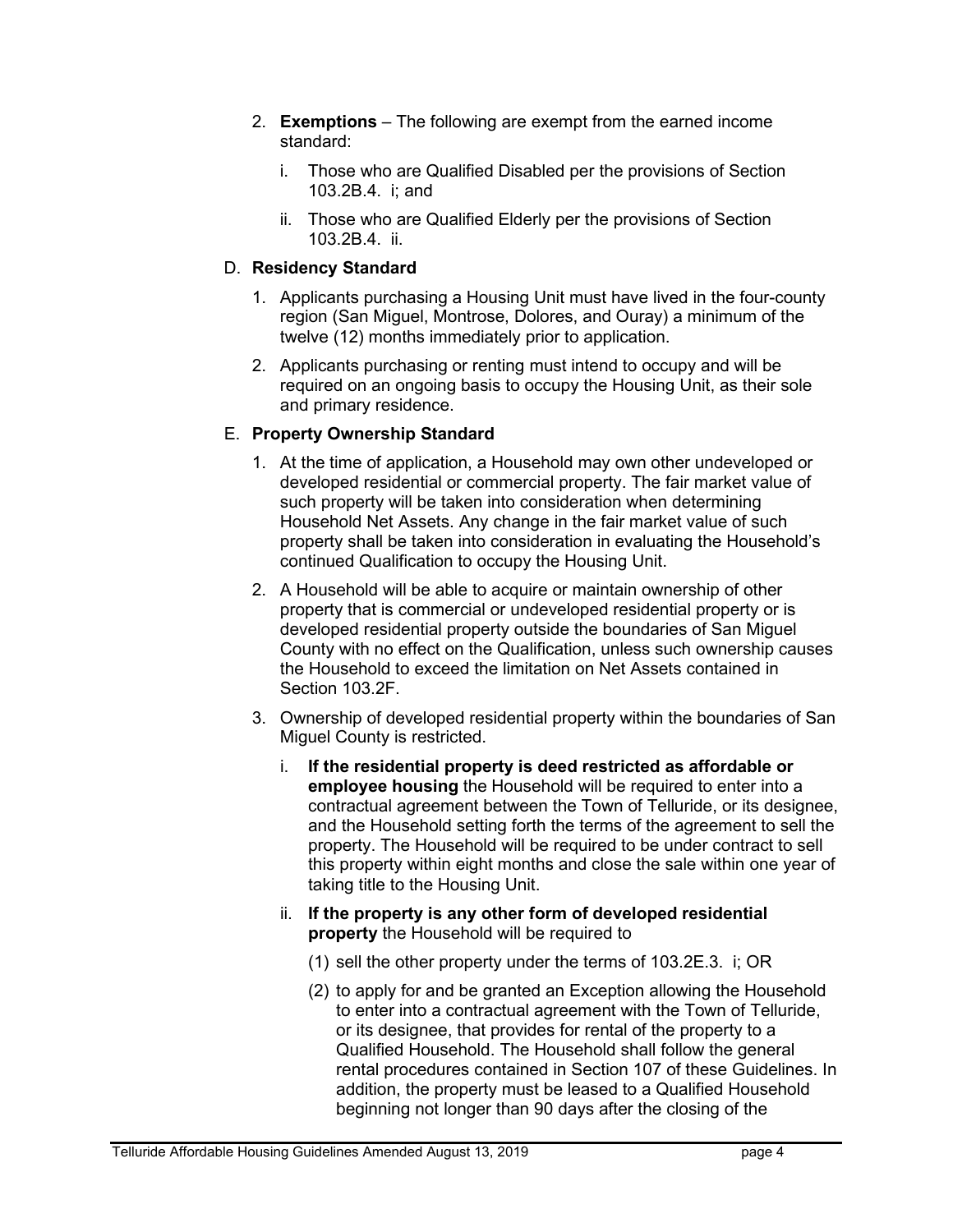purchase of the Housing Unit and must remain continuously leased (reasonable turnover and maintenance time excepted) so long as the Qualified Household owns the Housing Unit. If the property remains out of lease for more than thirty (30) consecutive days, THA may give notice requiring the Owner to be under contract to sell either the Housing Unit or the other developed residential property within eight (8) months and close the sale within one (1) year from the date of the notice.

- iii. **Exceptions** The Household must make an application to THA according to the Exceptions Procedure in Section [109.2](#page-27-0) for consideration by THA of the terms under which rental or sale of other developed residential property shall be allowed.
- iv. Households that desire to acquire developed residential property in San Miguel County after taking ownership of a Housing Unit must be granted an Exception prior to taking ownership of the additional property.

## <span id="page-16-0"></span>F. **Net Assets Standard**

- 1. Total Household Net Assets shall not exceed two times the Original Purchase Price ("OPP") of the Housing Unit. All Household members' shares of business assets, including real estate, shall be included in determination of the Household Net Assets. See "Definitions" for further information.
- 2. A one-time gift of up to thirty percent (30%) of the OPP used only as a Down Payment for the purchase of a Housing Unit may be considered in Net Assets, and not as Income, for the purposes of initial qualification.
- 3. **Disposition of Assets** Any member of a Household who has assigned, conveyed, transferred or otherwise disposed of property or other assets within the last two (2) years without fair consideration in order to meet the net asset limitation or the property ownership limitation shall be ineligible.

## 103.3 **Household Eligibility Criteria**

- A. **Income Eligibility Tiers** In addition to the Qualification criteria, Eligibility criteria may differ between units that are targeted to different Tiers, as defined in Appendix A.
	- 1. In the event a Housing Unit does not have a designated Tier, the Tier 3 income criteria in Appendix A shall apply to determine income levels for purchase or rental, except as set forth in [Part 4](#page-46-0) "Employee Dwelling Units Program".
	- 2. The existence of more than one Eligibility Tier does not guarantee that the Town or THA will construct or otherwise make available housing in that Tier.
- <span id="page-16-1"></span>B. **Household Size –** The total number of people in a Household shall not be less than the following Minimum Household Sizes:

| Unit Type:       | <b>Minimum Household Size:</b> |  |
|------------------|--------------------------------|--|
| 1 Bedroom/Studio | 1 person                       |  |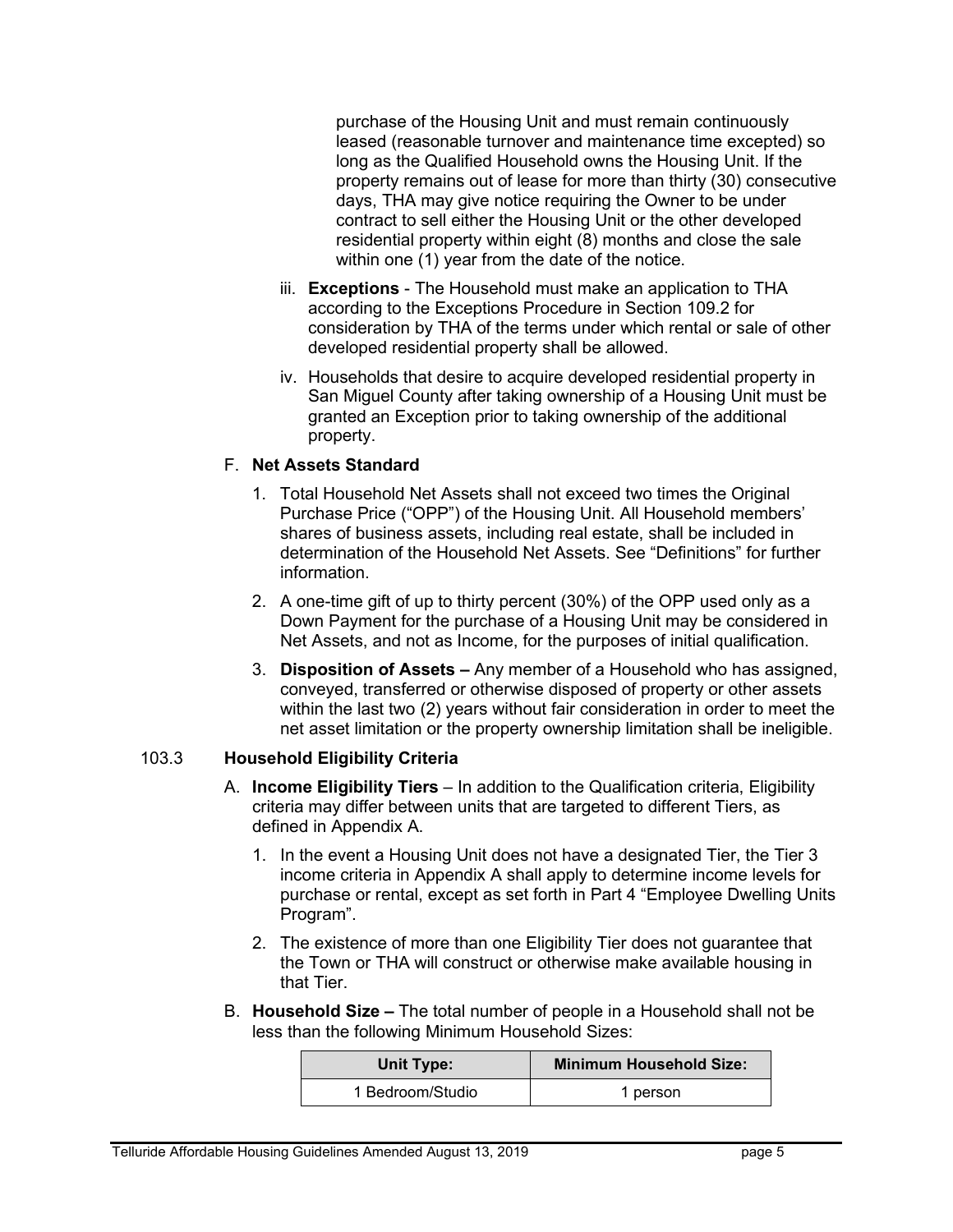| 2 Bedroom | 2 person  |  |
|-----------|-----------|--|
| 3 Bedroom | 3 persons |  |
| 4 Bedroom | 4 persons |  |

C. Nothing in this policy shall be read to imply any limits on the discretion of Town and/or THA to make such a decision or to use criteria not included in this policy.

#### <span id="page-17-0"></span>Section 104 **INITIAL HOUSEHOLD APPLICATION PROCESS**

- <span id="page-17-2"></span>104.1 Applications for qualification shall be made to THA. THA may request any combination of documentation reasonably related to proof of income, assets, and employment. Household shall sign a release of information so that THA may obtain such information. THA will require a sworn statement of the facts contained in the application including at least the following certifications:
	- A. that the facts contained in the application are true and correct to the best of the Applicant's knowledge;
	- B. that the Applicant has been given the standard application information packet by THA Staff; and,
	- C. that the Applicant, on the basis of the application presented, believes that the Household qualifies to occupy the Housing Unit in question according to the Deed Restriction, these Guidelines and all other applicable procedures, rules and regulations.
- 104.2 Verification of Qualification and Eligibility Standards will be done:
	- A. upon request of THA due to the Household's high ranking in an ownership lottery if applicable, or
	- B. upon the initial application to THA.
- 104.3 Any material misstatement of fact or deliberate fraud by the Household in connection with any information supplied to THA shall be cause for immediate expulsion from the application process and/or forced sale or vacation of the Housing Unit. In addition, any material misstatement of fact or deliberate fraud by the Household shall be considered a violation of the Town of Telluride Municipal Code which provides for additional penalties in such cases, including nullification of application.
- 104.4 **Homeowners Associations**: The Housing Unit may be subject to a homeowners association ("HOA"). HOA dues are authorized in Colorado under Colorado Revised Statutes §38-33.3-101 et seq. If applicable, all Owners of Housing Units are required to timely remit payment of HOA dues. Applicants should be aware that HOA dues may be substantial, and homeowners associations frequently have other interests and regulations that affect Housing Units. It is the Household's responsibility to be aware of these interests.
- <span id="page-17-1"></span>104.5 All personal and financial information provided to THA Staff will be kept strictly confidential, except as follows:
	- A. Signed contracts between the Applicant or Household and THA or Town including but not limited to Contracts to Purchase a Housing Unit, Deed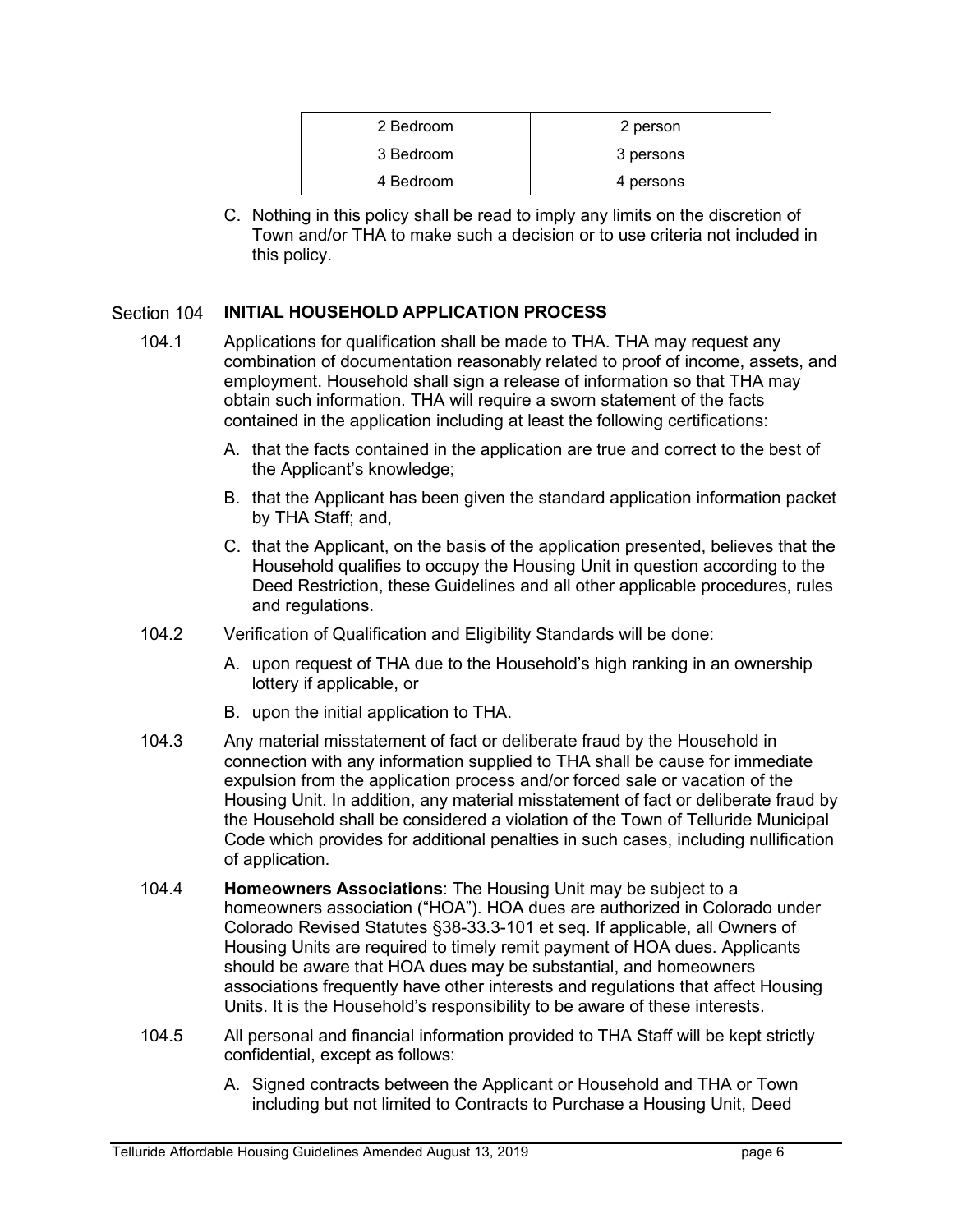Restrictions, any document to be recorded with the sale of the Housing Unit along with the Deed Restriction, and any document that would customarily be a matter of public record in the property records of the applicable jurisdiction;

- B. The names and lottery positions of all persons who have participated in any ownership lottery held per [Section 308;](#page-42-1)
- C. Any other information that a court of competent jurisdiction rules must be released under the Freedom of Information Act or the Colorado Open Records Act;
- D. Personal and private information necessary for an independent audit of THA records, provided such person or entity provides authorization; and
- E. Personal and private information to the extent THA determines the information is necessary for its deliberation of a request for an Exception or for consideration during a violation hearing.
- 104.6 THA may require third-party verification for all self-employed Applicants at initial qualification and during compliance checks.
- 104.7 THA may employ outside accounting expertise to evaluate the reasonability of an Applicant's or Household's representations of Income and Assets. The expense for outside services shall be borne by the Applicant or Household.

### <span id="page-18-0"></span>**CONTINUING HOUSEHOLD QUALIFICATION AND VERIFICATION** Section 105

- 105.1 THA requires Households, including all occupants of Housing Units, to maintain Qualified Household status on an on-going basis.
- 105.2 Changes to Qualified Households impact ongoing qualifications and may jeopardize qualification, such as a pending separation or divorce, the death of a Household member, or departure of a Household member, and the addition of Immediate Family members as defined, and shall be reported to THA within 30 days of said change. THA will make every effort to maintain stable housing for Households in transition, but shall require the Household to come into compliance within a reasonable period prior to issuing a Notice of Violation.
- 105.3 **Compliance Checks** In order to verify compliance with Deed Restrictions and the Guidelines, THA will conduct regular Compliance Checks, and may initiate random Compliance Checks to investigate complaints or reports of noncompliance.
- 105.4 THA shall require Households to verify that they remain a Qualified Household within twenty-one (21) days of a written notice of Compliance Check or a penalty will be assessed (see Appendix E). [Section 104.](#page-17-0)1 shall apply to Compliance Check submissions, and a sworn statement shall be required.
- <span id="page-18-1"></span>105.5 **Qualified Household Continuing Requirements** – Verification of the following shall be required:

## A. **Continuing Employment Standard**

1. A Qualified Employee shall work a minimum of eight (8) of every twelve (12) months on a rolling twelve (12) month basis, and must work a minimum of forty (40) hours per month during the eight (8) months of employment.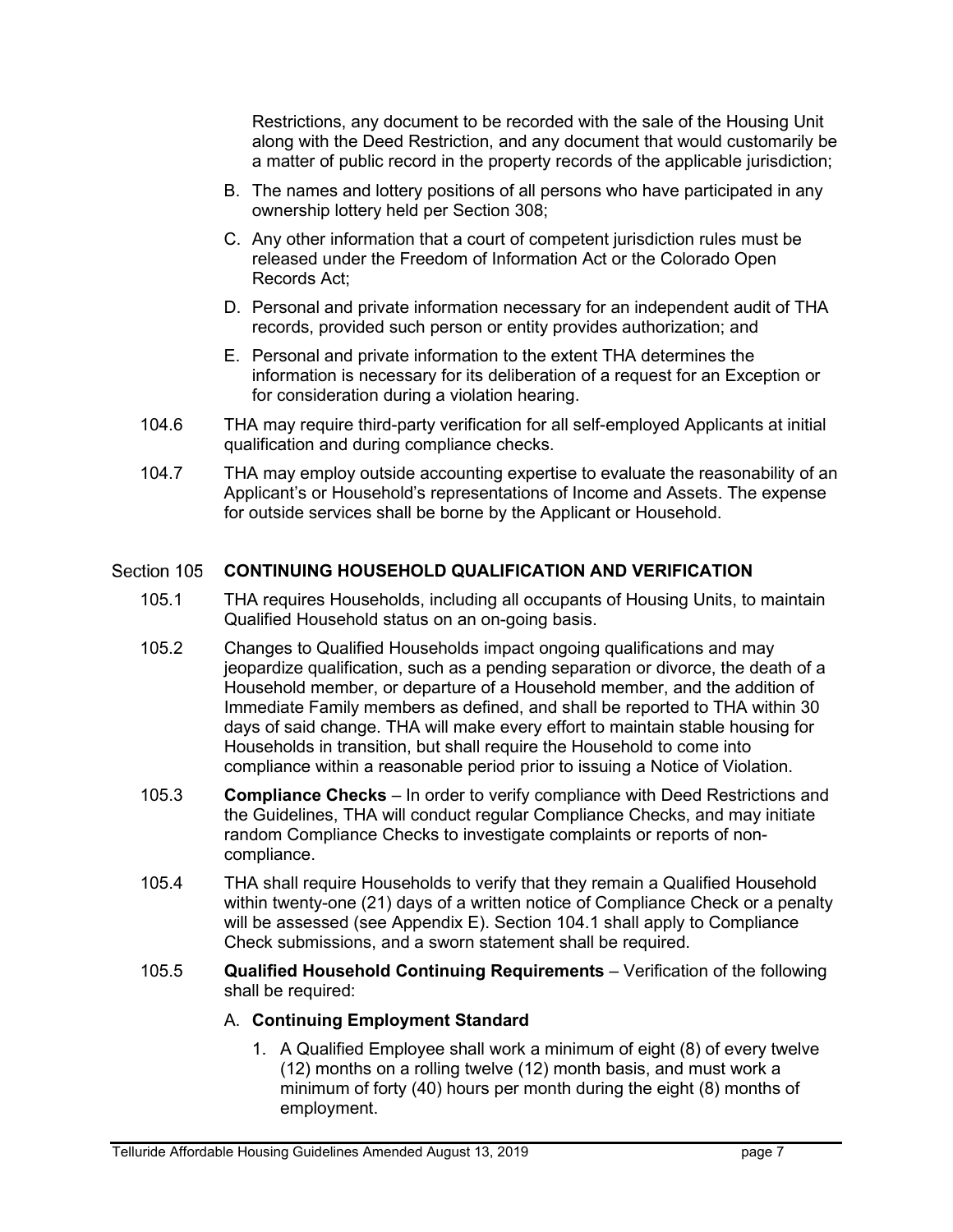- 2. Qualifying employment includes hours of employment for which presence is required within the boundaries of the Telluride R-1 School District and up to ten percent (10%) of the required hours may be filled by verifiable Volunteer Community Service within the boundaries of the Telluride R-1 School District.
- 3. Required minimum hours to maintain qualification are:
	- i. Tenants 1000 hours on a rolling twelve (12) month basis for Tenants of a Housing Unit or of a room in or portion of a Housing Unit; or
	- ii. Owners 1400 hours on a rolling twelve (12) month basis for Owners of a Housing Unit.
- 4. Qualified Elderly, Qualified Disabled and Immediate Family of Qualified Employees are exempt from the continuing employment standard.

## B. **Continuing Income Standard**

- 1. Household earns a minimum of 75% of Gross Income in the Telluride R1 School District.
- 2. Qualified Owners are exempt from Income Eligibility Tier income limits.
- 3. The addition of Immediate Family members are exempt from Income Eligibility Tier income limits as long as the new members of Household are reported within the 30 day timeline. After 30 days, a hearing may be required to determine the Household's status.
- 4. Tenants must re-qualify annually with respect to income limits.
- C. **Continuing Residency Standard** Qualified Households shall occupy the Housing Unit for at least eight (8) of every twelve (12) months on a rolling twelve (12) month basis.
	- 1. **Leave Of Absence –** In the event a Household wishes to not occupy the unit for a period of time exceeding four (4) months, the Household may apply to THA for a Leave of Absence for a term not to exceed two (2) years. The Household must provide clear and convincing evidence showing both a bona fide reason for leaving and a commitment to reoccupy the Housing Unit. THA shall condition the granting of the Leave of Absence on the Household's offering the Housing Unit for rent to a Qualified Household, during the period of the requested leave. THA may include other conditions, such as a Maximum Rental Rate, as it deems necessary. Applications for a Leave of Absence shall be made to THA according to the Exceptions Procedure in Section [109.2.](#page-27-0) Short-term rental of Housing Units is otherwise prohibited and is a violation of the Telluride Municipal Code.
- D. **Continuing Property Ownership Standard**  The provisions of Section [103.2E](#page-15-1) "Property Ownership Standard" apply.
- E. **Continuing Net Assets Standard**  The provisions of Section [103.2F](#page-16-0) "Net Assets Standard" apply. Exceeding the Net Assets Standard shall trigger a review by THA and Net Assets shall not exceed two and one half (2.5) times the Maximum Sale Price of the Housing Unit at the time of requalification.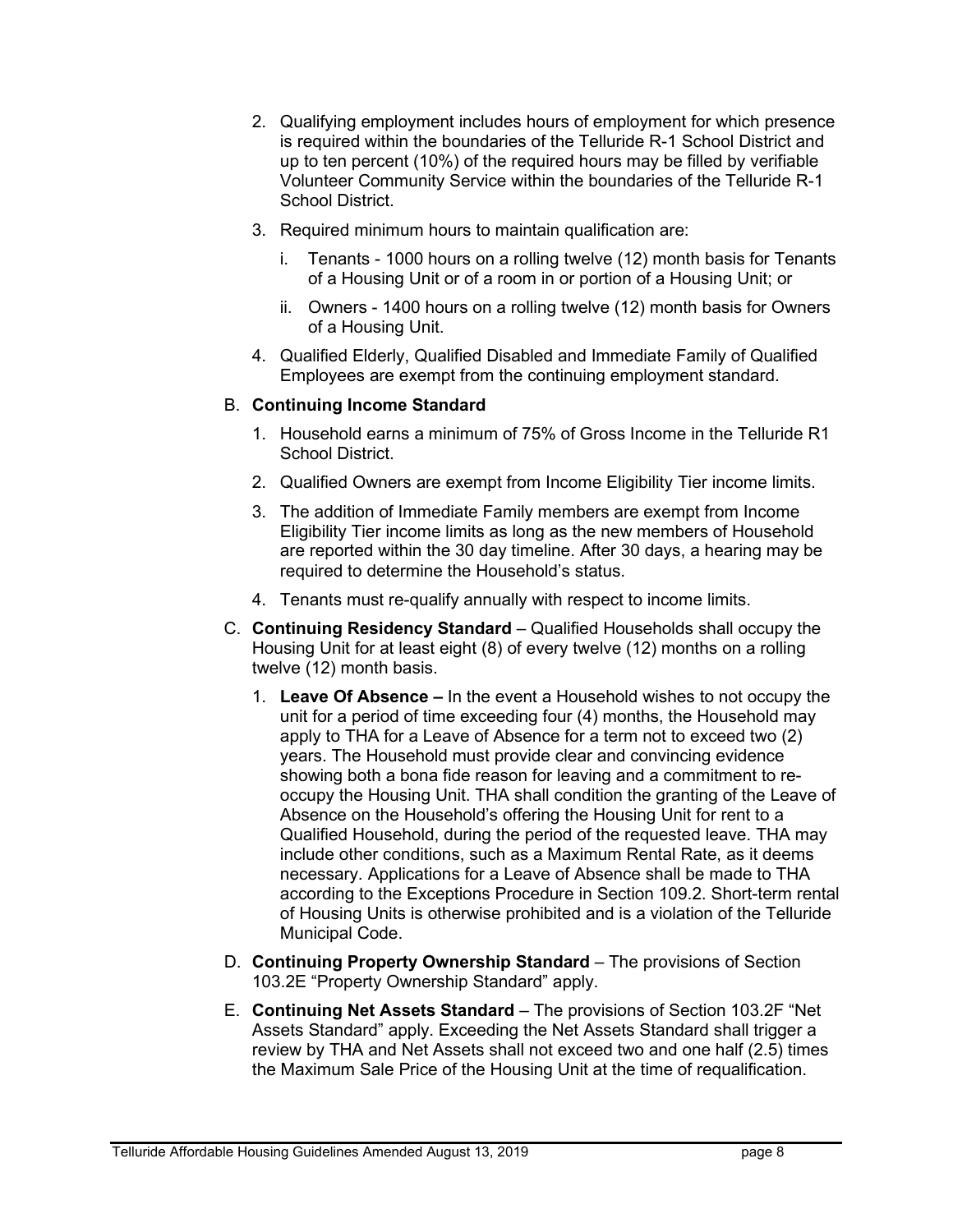105.6 Failure to timely complete the verification process is considered a serious breach of the Deed Restriction and violation of the Guidelines and shall be grounds for disqualification and forced sale or vacation of the Housing Unit as applicable. For any late submissions accepted, THA shall impose a Compliance Late Penalty (see Appendix E) for each day the submission is late.

#### <span id="page-20-0"></span>**SALE AND RESALE OF UNITS** Section 106

- 106.1 The initial sale of all Housing Units shall be in accordance with applicable lottery, wait list or other selection procedures as determined by the Town, which may vary depending on the specific Housing Program under which the Housing Units were created.
- 106.2 **Resale Options** Sellers of Housing Units have the following options for advertisement and marketing of their units, unless otherwise limited by the Deed Restriction or the specific Housing Program under which the Housing Units were created:
	- A. Seller may offer the Housing Unit for sale through a THA ownership lottery as set for the in [Section 308;](#page-42-1) or
	- B. Seller may advertise, market and sell a unit directly or list the unit with a real estate broker licensed to do business in the State of Colorado provided that:
		- 1. the Buyer meets the Qualified Household requirements of Section [103.2A.2. t](#page-14-2)hrough [103.2A.5. ;](#page-14-3) and
		- 2. Seller's real estate commissions must be borne by the seller and cannot be passed on to the Buyer.
- <span id="page-20-2"></span><span id="page-20-1"></span>106.3 **Maximum Sales Price** – The Maximum Sale Price of the Housing Unit shall be calculated according to its Deed Restriction. In no case shall any Housing Unit be sold for more than the Maximum Sale Price. The contracted sale price shall be the only exchange of value between parties to any sale of the Housing Unit. Both Buyer and seller must execute a sworn statement affirming that the contracted sale price is the only exchange of value in the sale. Any exchange of value outside the contract sale price shall invalidate the sale in addition to being a violation of the Telluride Municipal Code and applicable provisions of Colorado Law which provide for additional civil and criminal remedies.
	- A. **Minimum Standards for Maximum Sale Price** The Owner, Buyer and THA shall work together in addressing repairs necessary to bring a Housing Unit to Minimum Standards for Maximum Sale Price. Owners and Buyers shall use the following checklist of Minimum Standards for a sale at Maximum Sale Price, including but not limited to:
		- Clean, odor-free interior;
		- Carpets professionally steam-cleaned within two (2) days of closing;
		- Appliances must be clean and in good working order;
		- Surface scratches, marks, holes in doors, floors, walls, woodwork, cabinets, countertops, other than normal wear and tear, repaired;
		- Walls in good repair and paint-ready;
		- Windows and window locks in good repair and broken panes replaced;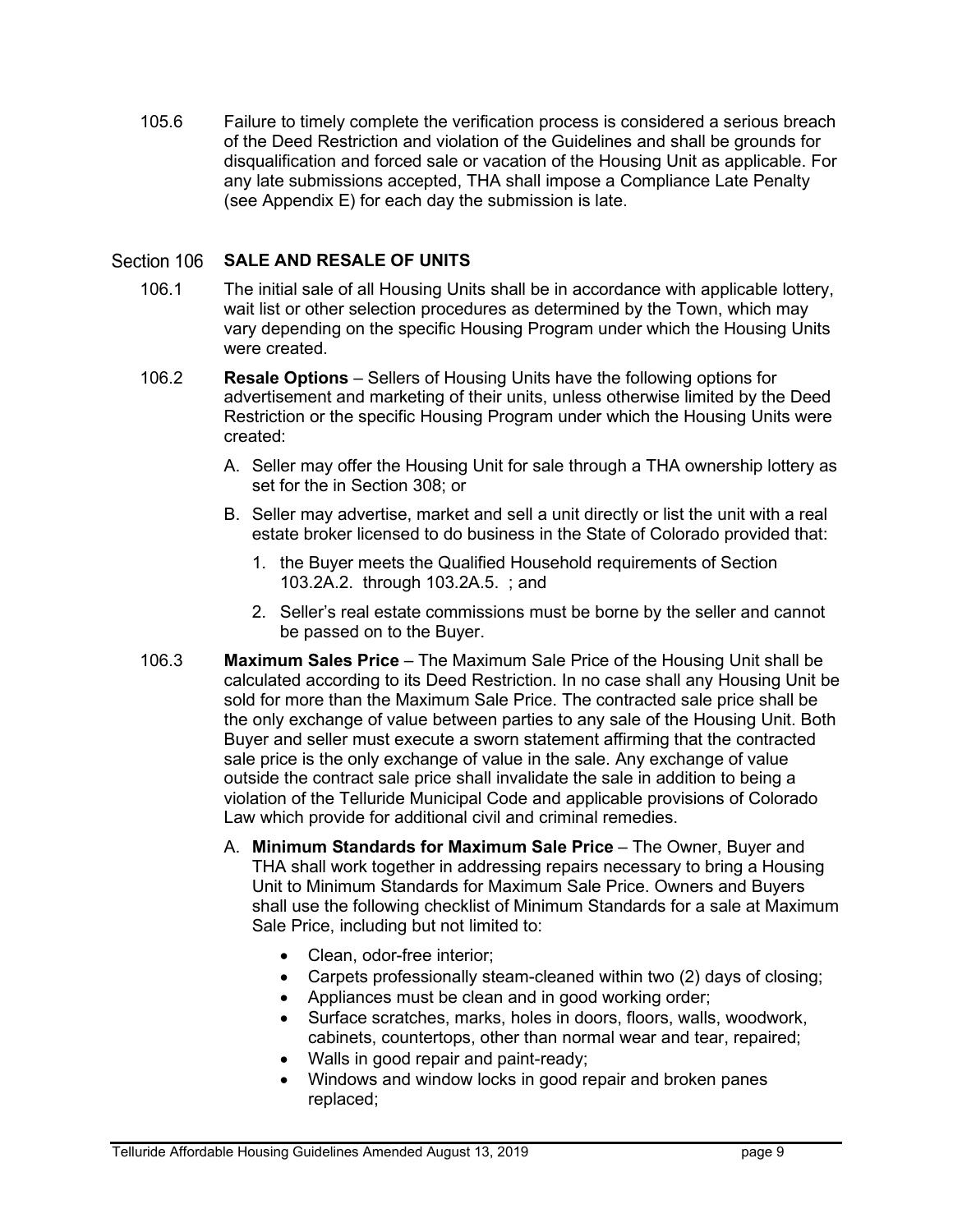- Window screens in place and in good repair;
- Doors and door locks in good repair and working keys for all locks at closing;
- Light fixtures, outlets, switches secure and in working order;
- Plumbing in good repair with no leaks;
- Tile grout in good repair, mold free and clean;
- Roof in good repair with no leaks (if home is a single family); and
- Safety hazards resolved.
- B. **Mitigation of Repairs –** THA shall conduct a cursory inspection pointing out items that may show up in an inspection report; however, THA's inspection does not take the place of the inspection done by an expert. The seller shall make identified repairs to bring the unit to Minimum Standards for Maximum Sale Price prior to closing. If a unit does not meet the minimum standards, THA may, at its discretion, require:
	- 1. That the cost of necessary repairs be deducted from the closing sale price; or
	- 2. That a credit be required from the seller to the Buyer; or
	- 3. That the seller place into escrow the funds necessary to ensure satisfactory repairs, the balance of which, after necessary repairs, shall be returned to the seller.
- 106.4 **Disclosure of relevant contracts and information** Both Buyer and seller of any Housing Unit must sign a release of information allowing THA to obtain copies of all documents relevant to the sale and must disclose all relevant information known to them. All financial information shall remain confidential except as noted in Section [104.5.](#page-17-1)
	- A. Relevant documents include but are not limited to:
		- 1. the sales contract for the Housing Unit;
		- 2. the Buyer's application for financing and related documentation; and
		- 3. title and escrow documents related to the sale.
	- B. Sellers must inform Buyers of any proposed or pending increases in homeowner association dues, as well as any proposed or pending assessments.
- 106.5 **Notification Required** –Written notice to THA shall be required for any pending change in financing or ownership of a Housing Unit. Failure to timely notify THA is considered a serious breach of the Deed Restriction and violation of the Guidelines and shall be subject to a Notification Required Penalty (see Appendix E) for each day the failure to notify persists.
	- A. Notice of intent to sell a Housing Unit must be given at least sixty (60) days prior to the sale of the unit on notice forms available from THA.
	- B. Notice of transfer of any interest in a Housing Unit must be given at least thirty (30) days prior to the transfer and will require the execution of a new Deed Restriction.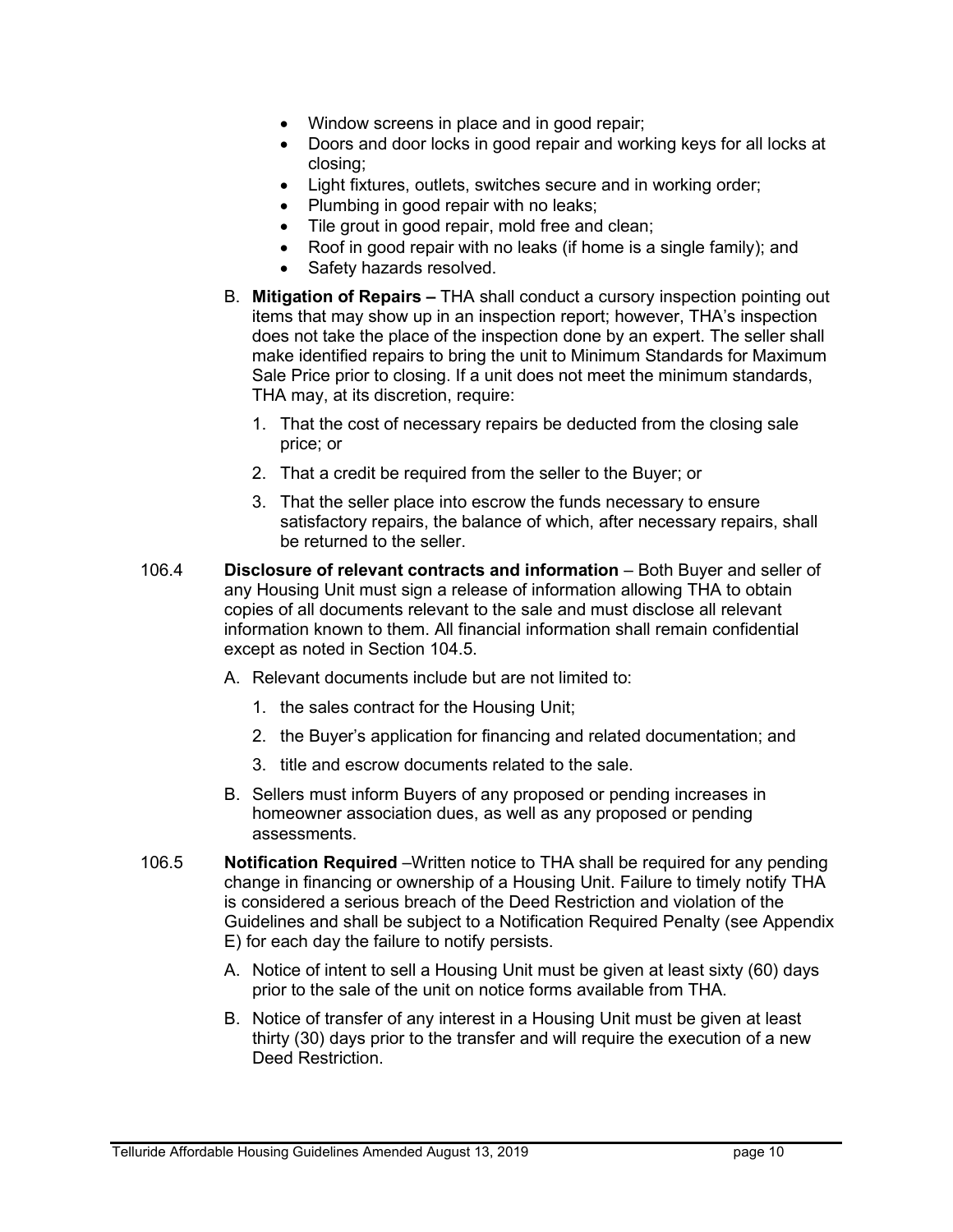- C. Notice of refinancing of a Housing Unit must be given at least thirty (30) days prior to closing of the loan and may necessitate the recording of a new Option to Purchase by the Owner and the note holder at closing.
- 106.6 **Consult with Staff** Sellers are advised to consult with THA Staff prior to offering a Housing Unit for sale, in order to obtain the most current information about applicable Guidelines and processes, and to verify the Maximum Sale Price and other applicable provisions of the Deed Restriction concerning the sale.
- 106.7 **Independent Legal Counsel** All sellers and Buyers of Housing Units are advised to consult independent legal counsel regarding the examination of title and all contracts, agreements and title documents. The retention of such counsel, or related services, shall be at Buyer's and seller's own expense. All fees due to THA shall be paid regardless of any action or services that the Buyer or seller may undertake or acquire.
- 106.8 **Title Company** THA advises Buyers to use a local title company and escrow agent with experience in closings of Housing Units to close the sale transaction. The title documents involved in the closing of Housing Units are unique and technical. Mistakes in the closing documents are easily made and difficult to correct. Seller shall authorize THA to review the conveyance documents prior to closing.
- 106.9 **Fee** At the closing of the sale, the seller, except when the seller is the Town or its designee, a Qualified Household or a Qualified Holder, will pay to THA a fee equal to 1% of the sales price. THA may instruct the title company to pay such fees out of the funds held for the seller at closing. THA may also waive the fee, or a portion thereof, in its sole discretion, to promote affordable housing. Seller is responsible for payment of the transaction fee. Fees due to THA shall be paid regardless of any action or services that the purchaser or seller may undertake or acquire.
- 106.10 **Deed Restriction** THA shall prepare the Buyer's Deed Restriction, including the Option to Purchase, in accordance with the provisions of [Section 108.](#page-24-0)

### <span id="page-22-0"></span>Section 107 **RENTAL PROCEDURES**

- 107.1 In cases where rental of a Housing Unit is permitted under the applicable Housing Program, the following shall apply:
	- A. **Households** Households shall include all Tenants occupying the Housing Unit.
		- 1. Households shall meet the Household Initial Qualification criteria as set forth in Section [103.2.](#page-14-4)
		- 2. Household Qualification shall be recertified by THA Staff at Lease renewal and any time there is a change in Household.
	- B. **Tenants** All Tenants shall be Qualified Employees.
		- 1. THA Staff shall certify the qualification of all Tenants prior to tenancy and/or the signing of a lease.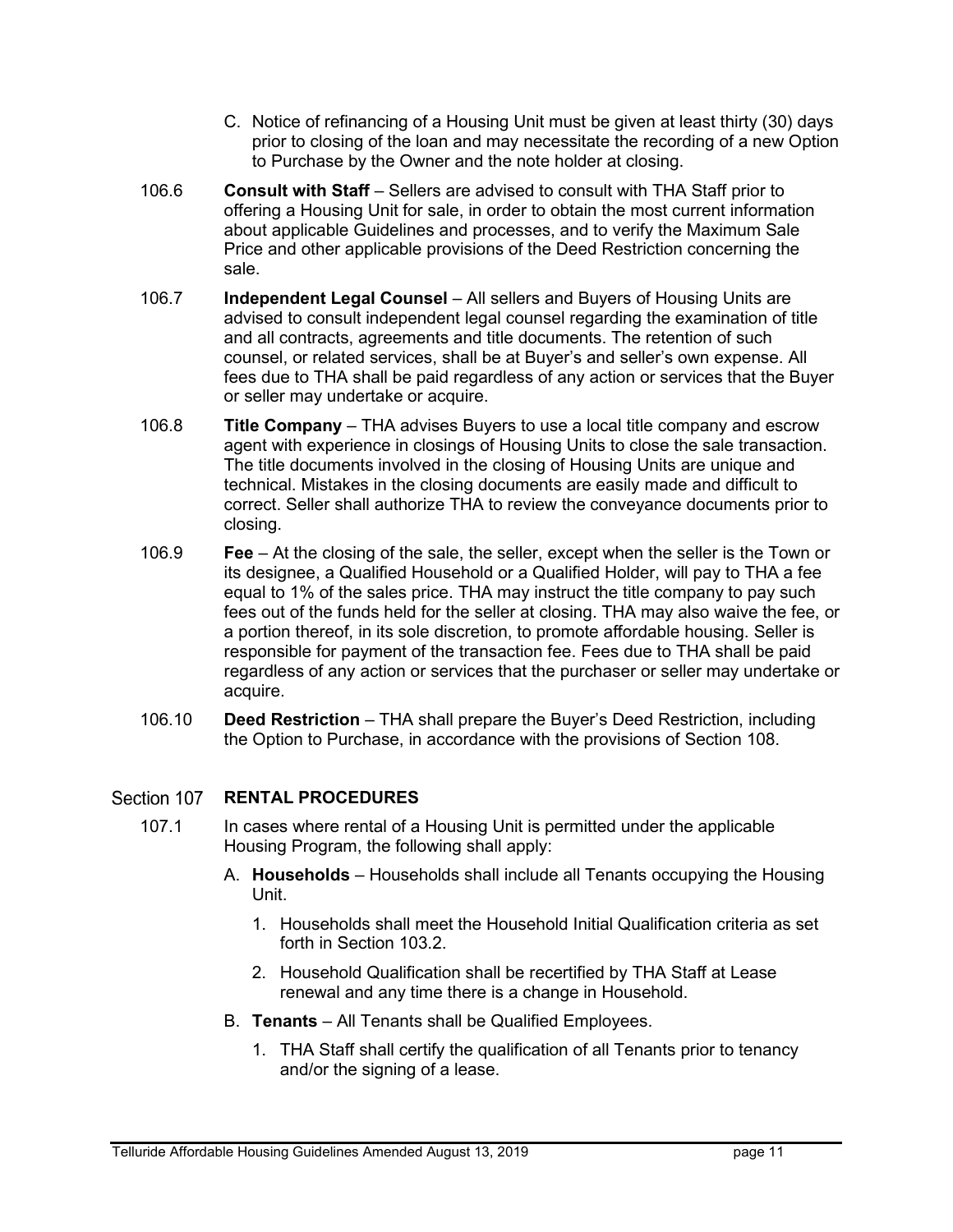- 2. Tenants shall meet the Income Eligibility Criteria designated by the Housing Unit's Income Eligibility Tier (see Appendix A) at time of initial tenancy.
- C. **Landlords** Owners of Housing Units may, in some instances, be permitted to rent their Housing Units.
	- 1. Landlords must obtain proof of qualification from all Tenants prior to occupancy.
	- 2. Landlords shall provide a copy of the lease agreement with Tenant to THA within five working days of its execution.
	- 3. THA shall impose a penalty (see Appendix E) on Landlord for each day of Tenant's occupancy without proof of qualification.
- D. **Leases** Rental and or occupancy of Housing Units must be memorialized by a written Lease.
	- 1. Leases must include reference to applicable provisions of the Deed Restriction including but not limited to restrictions on rental rates.
	- 2. Leases must be for a minimum of six months with a maximum of twenty four months. In cases where the approved rental period exceeds one year, the Lease copy on file shall be updated at least once every twelve calendar months.
	- 3. Executed copies of Leases shall be on file with THA at all times during the period in which rental of the Housing Unit is required or has been approved.
	- 4. A sublease to a Qualified Employee is allowed upon approval of the Owner and of THA.
	- 5. **Lease Renewal** At the time of any Lease renewal, Maximum Rental Rate may be adjusted up or down in conformity with amendments to the Guidelines. Household Income exceeding two (2) times the Income Eligibility Tier limit per Appendix A shall trigger termination of lease and Tenants shall be given 60 days to quit.

## 107.2 **Requirements for Occupancy of a Room or Portion of an Owner-Occupied Housing Unit**

- A. All Tenants must be qualified by THA prior to occupancy and/or execution of a Lease and requalified upon Lease renewal.
- B. For purposes of qualification for room rental pursuant to Section 103.2 each room rental shall be qualified as a tenant household:
	- 1. Tenant households shall meet the Employment, Earned Income, Residency, Property Ownership and Net Assets Standards; and
	- 2. Tenant household Income Eligibility shall be determined by the Housing Unit's Income Eligibility Tier (see Appendix A) at time of initial tenancy, with income restrictions based on the income restriction of the equivalent Household size for the number of Tenants sharing each room.
- C. Maximum Rental Rate per room shall not exceed Tier 1 studio/one-bedroom rental rate.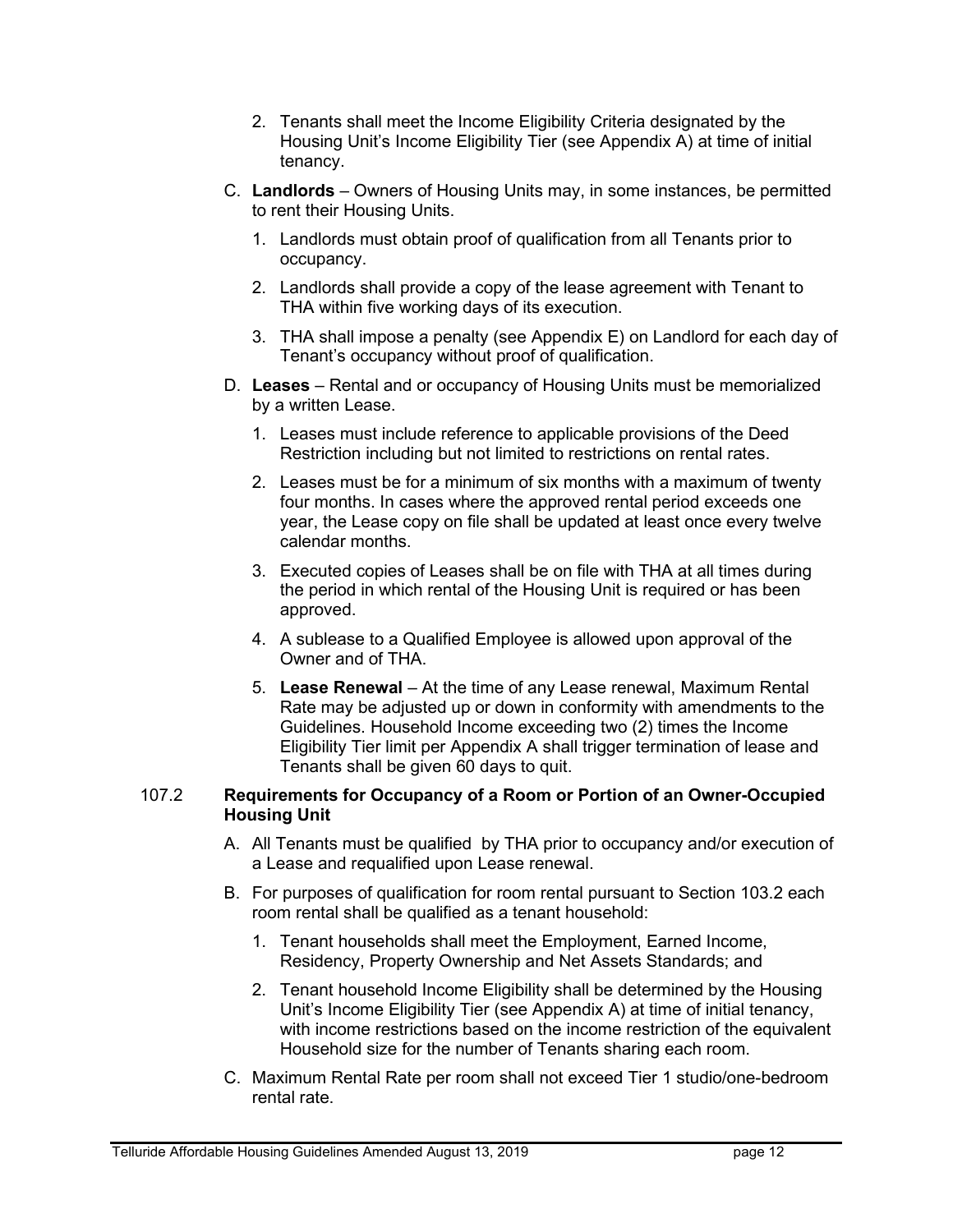- D. A Lease between Owner and Tenant(s) must be executed and filed with THA. Lease term shall be a minimum of six (6) months and a maximum of twelve (12) months. Owners shall be subject to a penalty (see Appendix E) for each day a Tenant occupies a room without proof of qualification, or without a current lease on file with THA.
- E. Tenants renting rooms from a Qualified Owner under this Section 107.2 will not be considered member of the Qualified Owner's Household for Continuing Household Qualification purposes pursuant to Section 105.

### <span id="page-24-0"></span>Section 108 **DEED RESTRICTION**

- 108.1 A Deed Restriction shall be applied prior to or concurrent with each sale or transfer by other means of a Housing Unit. Original executed and recorded documents will be maintained by THA or the Town of Telluride. Provisions herein regarding the form of the Deed Restriction are a summary of significant policies and should not be considered the complete and final Deed Restriction. Sellers and Buyers are advised to consult the Deed Restriction for the Housing Unit for complete specific language, which is the final authority for that Housing Unit.
- 108.2 The Deed Restriction shall specify:
	- A. The Original Purchase Price ("OPP"). Each property Sale generates a new OPP, and necessitates execution of a new Deed Restriction. Transfer of a Housing Unit does not necessarily change the OPP, but does necessitate execution of a new Deed Restriction.
	- B. The Maximum Rental Rate including provisions for any increases when applicable.
	- C. The designated Income Eligibility Tier for the Housing Unit.
	- D. The method of calculation of the allowed Maximum Sale Price ("MSP"). MSP shall be the OPP specified in the Deed Restriction,
		- 1. PLUS, the lesser of:
			- i. An increase in price of three percent (3%) per year from the date of purchase to the date of Owner's notice of intent to sell (compounded annually and prorated at the rate of .25 percent per each whole month of any part of a year); or
			- ii. The greater of:

The amount based on the Consumer Price Index, All Items, Denver-Boulder-Greeley CO, Urban Wage Earners and Clerical Workers (CPI-W) calculated as follows: the Original Purchase Price of the Affordable Housing Unit multiplied by the CPI-W index last published prior to the date of the Owner's notice of intent to sell, divided by the CPI-W as of the date of purchase, (in no event shall the multiplier be less than one); or

the amount based on the Consumer Price Index, All Items, U.S. City Average, Urban Wage Earners and Clerical Workers (CPI-W ) or its successor index, published by the U.S. Department of Labor, Bureau of Labor Statistics, calculated as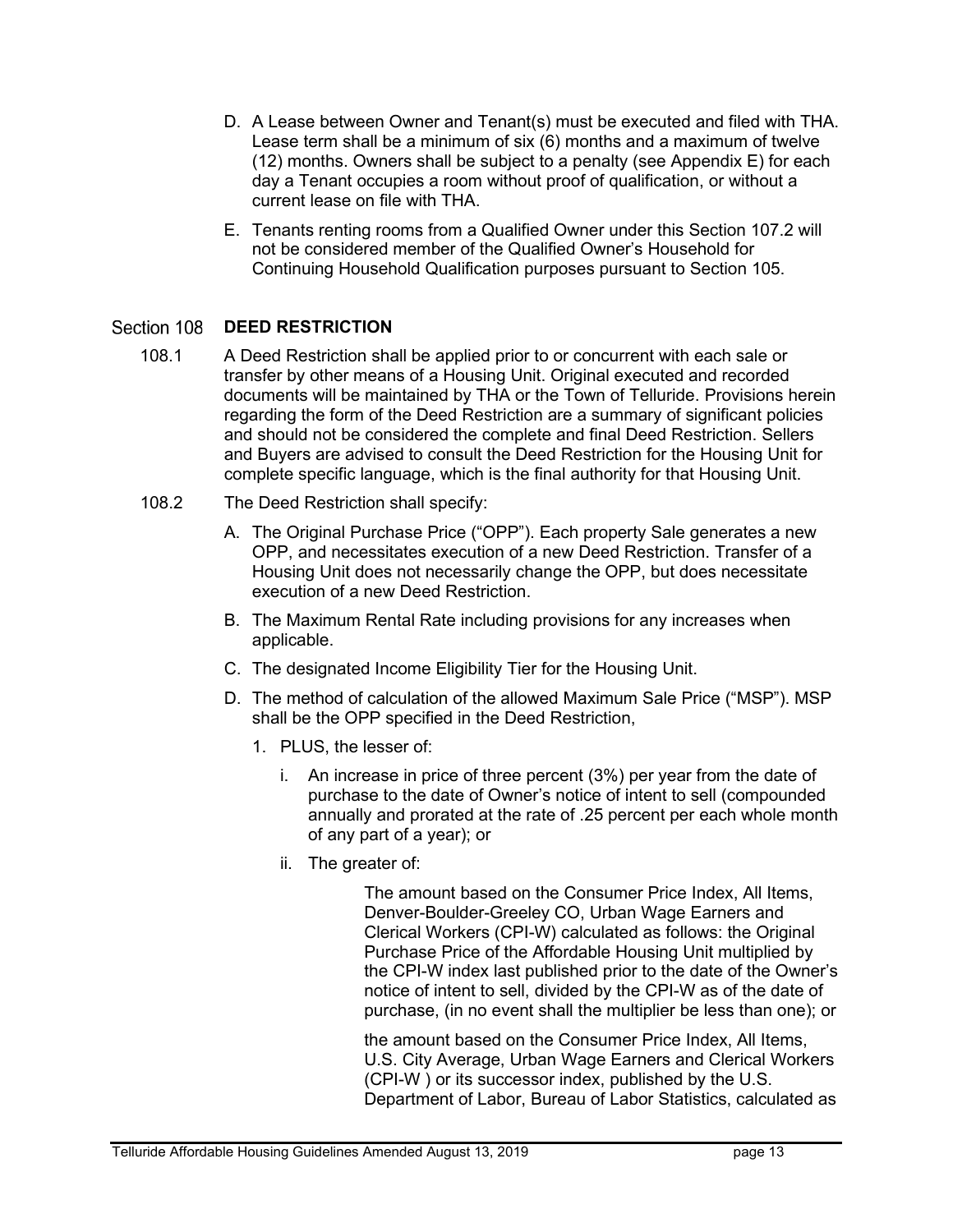follows: The Original Purchase Price of the Housing Unit multiplied by the CPI-W last published prior to the date of the Owner's notice of intent to sell, divided by the CPI-W as of the date of purchase, (in no event shall the multiplier be less than one).

- 2. PLUS, the costs of any public improvements for which assessments were imposed by any municipal special improvement district as created by or with the Town since the recordation date of the Deed Restriction;
- 3. PLUS, the costs of Permitted Capital Improvements as defined, not to exceed five percent (5%) of the OPP or as determined by the Town on a project specific basis provided that:
	- i. Improvements are pre-approved by THA prior to commencement of any work or installation to be considered in the calculation of the MSP.

Proof of homeowners' association approval must be provided to THA prior to commencement of work.

Improvements must be properly permitted and inspected by the Town of Telluride Building Official if applicable.

- ii. Improvements are documented by the Owner and submitted to THA.
- 4. PLUS, the costs of Permitted Capital improvements exceeding five percent (5%) of the OPP that have been approved through the Exception Procedure in Section [109.2.](#page-27-0) In no case shall Permitted Capital Improvements exceed ten percent (10%) of the OPP. THA shall consider Permitted Capital Improvements by previous Owners to ensure that the MSP does not increase the Housing Unit's affordability in relationship to the targeted AMI.
	- i. Improvements are pre-approved by THA prior to commencement of any work or installation to be considered in the calculation of the MSP.

Proof of homeowners' association approval must be provided to THA prior to commencement of work.

Improvements must be properly permitted and inspected by the Town of Telluride Building Official if applicable.

- ii. Improvements are documented by the Owner and submitted to THA.
- 5. Less the Depreciation on Permitted Capital Improvements
- 6. PLUS, any other costs allowed by THA or Town pursuant to policies in effect on the date of Household's notice of intent to sell.
- E. The Housing Unit may be used in a Home Occupation if:
	- 1. proof of compliance with the Telluride Municipal Code Chapter 18 "Telluride Land Use Code" Article 2 Section 2-160, as amended, or its successor document, is provided to THA;
	- 2. HOA approval of the specific Home Occupation is filed with THA, if applicable;
	- 3. the business holds a current Town of Telluride business license; and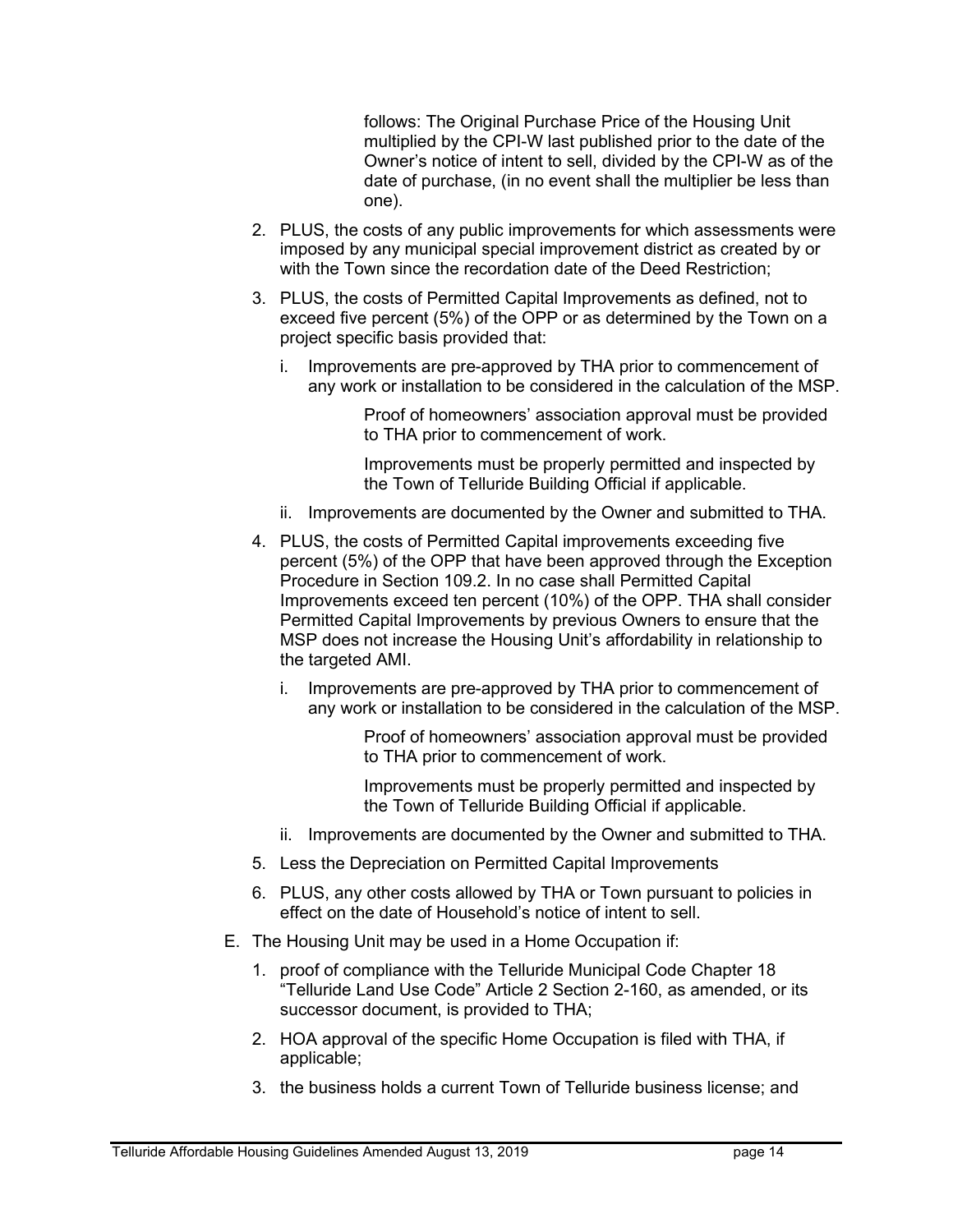4. the business holds current Town of Telluride sales and excise tax licenses, if applicable.

THA does not make any guarantees of the Owner's ability to sell the Housing Unit for its Maximum Sale Price or rent the Housing Unit for its Maximum Rental Rate.

- 108.3 Violation of any of the covenants, conditions and terms of the Deed Restriction shall also be a violation of these Guidelines whether or not a corollary provision exists.
- 108.4 Deed Restrictions for price-restricted rental units shall include a provision conveying an interest in the unit or units to THA (or similar agency acceptable to THA) meeting the requirements of Colorado Revised Statutes §38-12-301. Such interest may include:
	- A. A fractional undivided ownership or trustee interest provided that THA shall be indemnified against any and all liability by reason of its interest, including any and all tax obligations.
	- B. A Lease to THA of the unit or units with authorization to THA to sublet pursuant to these Guidelines, provided that THA assumes no liability by reason thereof. THA may in its sole discretion accept or reject any proposed conveyance or lease, or lease purchase agreement offered pursuant to this Section or to Section [208.5.](#page-35-1)
- 108.5 An Option to Purchase shall be granted by the Lender to THA and/or the Town of Telluride to redeem the Housing Unit in the event of default by purchasing the unit from the holder of the trustee's deed at the redemption price plus reasonable costs of the holder.
- 108.6 The Deed Restriction shall be binding on all Owners, successors and assigns including any holder of a deed in lieu of foreclosure.
- 108.7 The Deed Restriction, Option to Purchase, and any amendments thereto must be recorded in the property records of San Miguel County. The original executed and recorded documents must be returned to THA for their files.
- 108.8 Deed Restrictions may not be transferred off the property unless otherwise permitted by the specific Housing Program under which the Housing Units were created.
- 108.9 All Deed Restrictions must be prepared by THA. No modification or amendment to the Deed Restriction shall be effective unless agreed to in writing by THA.

### <span id="page-26-0"></span>Section 109 **EXCEPTIONS, APPEALS AND GRIEVANCES**

## 109.1 **Definitions**

A. **Exceptions** – Except as otherwise set forth herein, a request for an Exception to these Guidelines may be appropriate when the Applicant understands and acknowledges the criteria and believes that there exists a legitimate and compelling reason why the Applicant should be exempt from such criteria or allowed a modification of the criteria. Exceptions may be granted on a case-by-case basis, provided that THA finds such Exception will promote the provision of Affordable Housing. The Exception Procedure in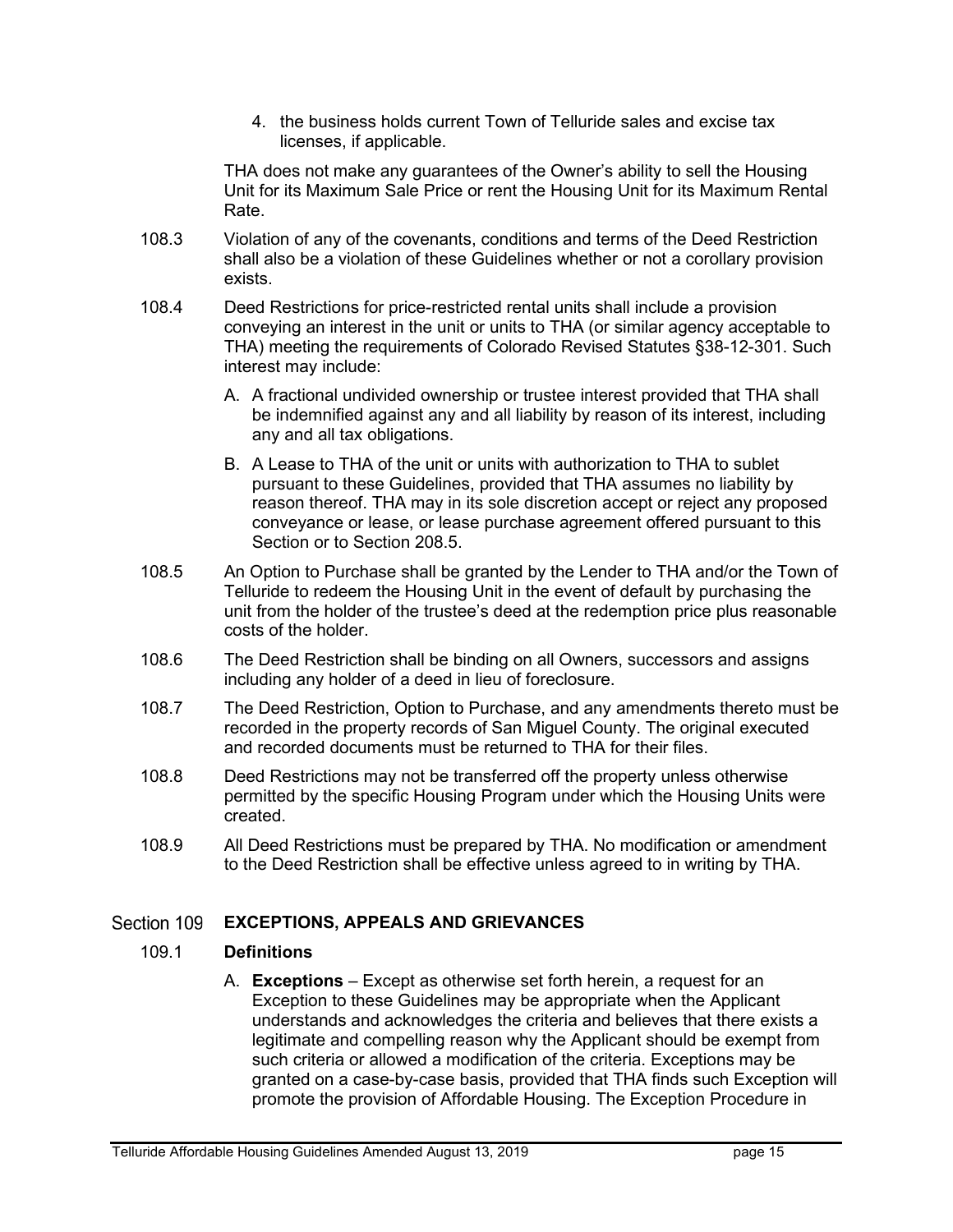Section [109.2](#page-27-0) shall also be the process used when approval by THA is required for any matter governed by the Town of Telluride Land Use Code, unless standards for approval are already included in these Guidelines.

- B. **Appeals** An appeal is appropriate when the Applicant understands and acknowledges the criteria and believes that after an initial determination the criteria have been applied incorrectly.
- C. **Grievances** A grievance is any dispute that seller, Buyer or Owner may have with THA with respect to an action or failure to act in accordance with the individual's rights, duties, welfare, or status. A grievance may be presented to the THA Board under the procedures in Section [109.4.](#page-29-0)

## <span id="page-27-0"></span>109.2 **Exception Procedure**

- A. A Request for Exception must be presented in writing to THA on forms available from THA, and must include:
	- 1. A fully completed application;
	- 2. The particular ground(s) upon which the Exception is based;
	- 3. The action or remedy requested;
	- 4. The name, mailing and electronic addresses and telephone number of the Applicant and similar information of Applicant's representative, if any;
	- 5. Proof of notification of the Exception request to the Housing Unit's homeowners' association, if applicable; and,
	- 6. Exception fee (see Appendix E).
- B. **Process –** All requests for Exceptions will be reviewed by THA Staff for completeness and handled administratively (see Section [903.4](#page-52-0) "Administrative Exceptions") or forwarded to the THA Subcommittee for consideration at a public hearing.
	- 1. Prior to consideration by the Subcommittee, THA Staff shall prepare a written report analyzing the impact of the Exception on the Housing Program. THA Staff shall distribute a copy of the report to the THA Subcommittee and the Applicant requesting the Exception and shall make the report available to the public.
	- 2. Following a hearing by the THA Subcommittee, the decision by the Subcommittee may be appealed to the THA Board pursuant to the Appeals Procedure in Section [109.3.](#page-28-0)
- C. **Standards for Review of Exception Applications** Applicants desiring an Exception must demonstrate, and the THA Subcommittee must find, that the Exception meets the General Policy Goals as set forth in [Section 102](#page-12-2) and that the Exception meets one or more of the following review standards:
	- 1. Promotes greater affordability through:
		- i. decreasing the long term operating and maintenance costs of the Housing Unit in question;
		- ii. enabling the Applicant to take advantage of a financing opportunity that would not be available without the Exception; and/or,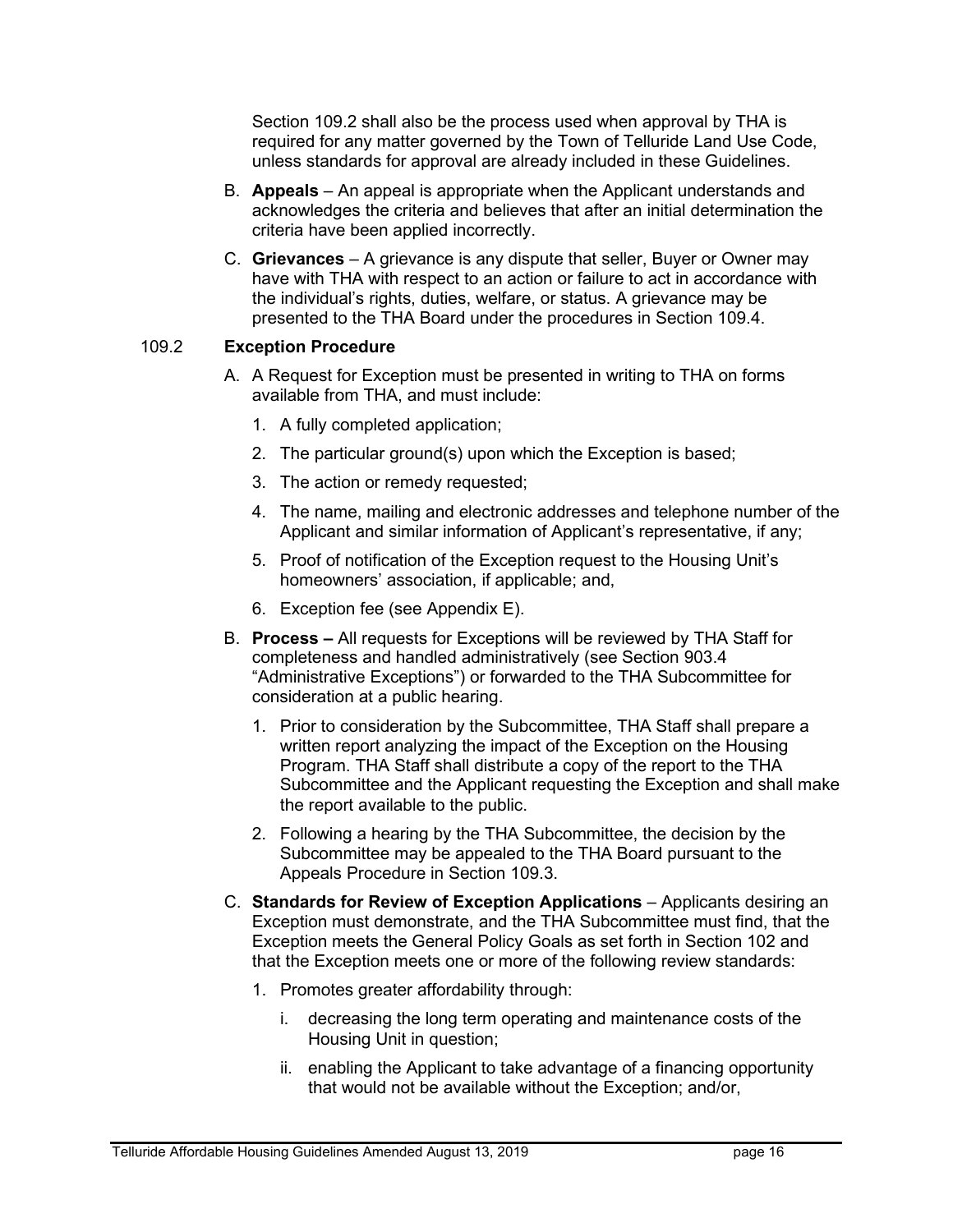- iii. protecting the long term affordability of the Housing Unit through a price control or other similar means.
- 2. Promotes or recognizes long term commitment of the Applicant to residency, employment and community involvement within the boundaries of the Telluride R-1 School District or provides housing for a critical community need;
- 3. Provides increased livability or durability in materials, finishes, fixtures or appliances or useful increased square footage (which shall not include "luxuries" or significantly exceed standards set in recent Townconstructed Housing Units);
- 4. Creates living space for an additional member of the Household while maintaining the income targeting for the Housing Unit;
- 5. Enables a Household to own and occupy a Housing Unit more suitable to the Household's needs;
- 6. Meets currently adopted Town of Telluride Goals and Objectives, or Land Use Code or Master Plan provisions related to Affordable Housing; and/or,
- 7. Enables the Household to respond to life circumstances that arise beyond the reasonable control of the Household (such as need to care for an Elderly or Disabled Household member).
- D. Exceptions shall not be granted:
	- 1. To Applicants who have been issued a Notice of Violation as defined and who remain in violation of provisions of applicable Deed Restriction or of the Guidelines.
	- 2. To Income limits for the Housing Unit pursuant to its Housing Program;
	- 3. For an Unqualified co-borrower unless title is vested 100% in a Qualified Household;
	- 4. For an Unqualified Household to purchase a Housing Unit if there is a Qualified Household that can purchase the same Housing Unit. However, if the Owner has shown a bona fide advertisement effort which shall be no less than forty-five (45) days in duration and no Qualified Household presents itself, an Exception may be considered for the Unqualified Household;
	- 5. To increase the total debt against the Housing Unit in excess of the OPP.

## <span id="page-28-0"></span>109.3 **Appeal Procedure**

- A. Any appeal must be presented in writing to THA on forms available from THA and within 21 days of the decision or determination being appealed. Appeals must include:
	- 1. Verification that Applicant has fully completed the application process;
	- 2. The particular ground(s) upon which the appeal is based;
	- 3. The action or remedy requested;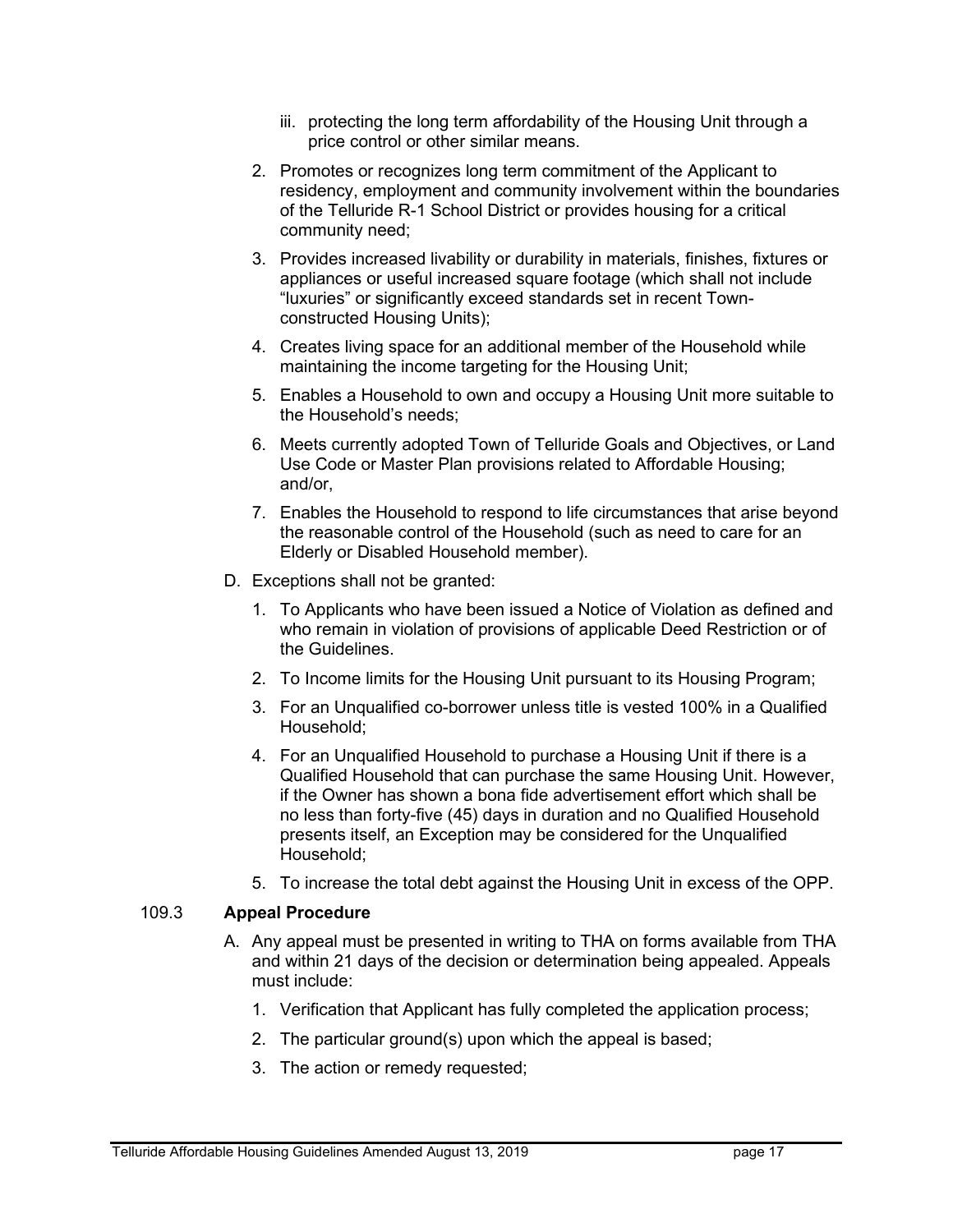- 4. The name, address, telephone number of the appellant and similar information of appellant's representative, if any;
- 5. Proof of notification of the appeal request to the Housing Unit's homeowners' association, if applicable; and
- 6. Appeal fee (see Appendix E).
- B. **Process** All appeals will be reviewed by THA Staff for completeness and forwarded to either the THA Subcommittee or the THA Board (as appropriate) within twenty-one (21) days.
	- 1. **If the appeal concerns a matter that has not yet been reviewed** by the THA Subcommittee (a Staff ruling, for example), the appeal shall first be heard by the THA Subcommittee. The THA Subcommittee shall address the appeal at its next scheduled meeting. Based on the hearing, the THA Subcommittee will provide a written recommendation with findings to the THA Board for a final determination.
	- 2. **If the appeal concerns a matter that has already been considered and ruled** upon by the THA Subcommittee (an Exception, for example), the appeal shall be presented directly to the THA Board.
	- 3. The THA Board shall address the appeal at the next scheduled board meeting. The appellant shall be afforded a fair hearing providing the basic safeguards of due process, including notice and an opportunity to be heard in a timely, reasonable manner. The THA Board may continue the hearing. The appellant and THA Staff shall have the opportunity to examine all documents, records and regulations of THA that are relevant to the hearing. Appellant shall be responsible for all photocopying expenses. Any document not made available after written request may not be relied upon at the hearing. Appellant has the right to be represented by counsel.
		- i. If the appellant fails to appear at the hearing, the THA Board may make a determination to postpone the hearing or make a determination based upon the evidence submitted.
		- ii. The hearing shall be conducted by a designated member of the THA Board, the "Hearing Officer". The hearing shall be recorded. Oral or documentary evidence may be received without strict compliance with the Colorado Rules of Evidence.
		- iii. The right to cross-examine shall be at the discretion of the Hearing Officer and may be regulated by the Hearing Officer as it deems necessary for a fair hearing.
	- 4. **Binding Determination –** The final determination of the THA Board shall be binding and THA shall take all actions necessary to carry out the decision.

## <span id="page-29-0"></span>109.4 **Grievance Procedure**

- A. Any grievance must be presented in writing to THA and include:
	- 1. The particular ground(s) upon which the grievance is based;
	- 2. The action or remedy requested;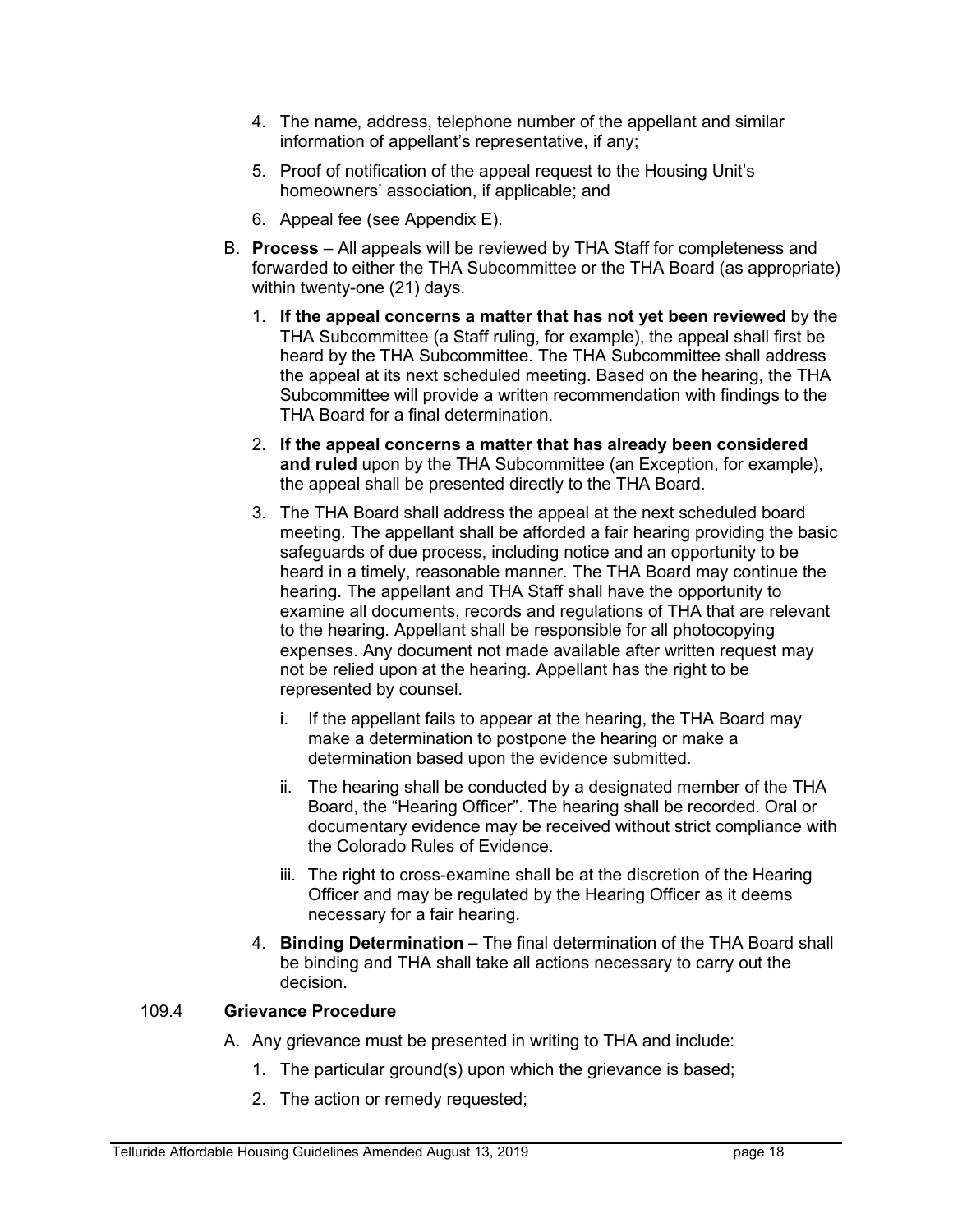- 3. The name, address, telephone number of the complainant and similar information of complainant's representative, if any; and
- 4. Grievance fee (see Appendix E).
- B. **Process** The THA Board shall address the grievance at the next scheduled board meeting. The complainant shall be afforded a fair hearing providing the basic safeguards of due process, including notice and an opportunity to be heard in a timely, reasonable manner. THA Board may continue the hearing. The complainant and THA Staff shall have the opportunity to examine all documents, records and regulations of THA that are relevant to the hearing. Complainant shall be responsible for all photocopying expenses. Any document not made available after written request may not be relied upon at the hearing. Complainant has the right to be represented by counsel.
	- 1. If the complainant fails to appear at the hearing, the THA Board may make a determination to postpone the hearing or make a determination based upon the evidence submitted.
	- 2. The hearing shall be conducted by a designated member of the THA Board, the "Hearing Officer". The hearing shall be recorded. Oral or documentary evidence may be received without strict compliance with the Colorado Rules of Evidence.
	- 3. The right to cross-examine shall be at the discretion of the Hearing Officer and may be regulated by the Hearing Officer as it deems necessary for a fair hearing.
- C. Based on the records of the hearing, the THA Board will provide a written decision with findings to support the determination. The decision shall be binding and THA shall take all actions necessary to carry out the decision.

## <span id="page-30-0"></span>Section 110 **LENDERS AND LOANS**

- 110.1 **Purpose** This Section 110 is intended to meet the following goals in the facilitation of individual mortgage financing for Housing Units:
	- A. Protect the public investment and regulatory integrity of the Town's overall affordable housing program in the short and long term;
	- B. Minimize the financial and other risks to THA and the Town's overall affordable housing program by prohibiting excessive debt or other obligations from being secured by Housing Units;
	- C. Minimize the chance that Owners will create a financial risk for THA through creation of debt or other secured obligations against their Housing Unit; and
	- D. Increase the potential financing opportunities for Applicants and Owners.
- <span id="page-30-1"></span>110.2 **Lenders and Mortgages** – Borrowers are restricted to either conventional or government guaranteed mortgages with a fixed rate from commercial banking and lending institutions authorized to engage in mortgage lending practices in the State of Colorado. All other mortgages will require an Exception from THA prior to purchase of a Housing Unit.
- 110.3 **Notification Required** –Owner shall notify THA immediately when a change in Qualified Household is anticipated. If THA determines the Household is qualified,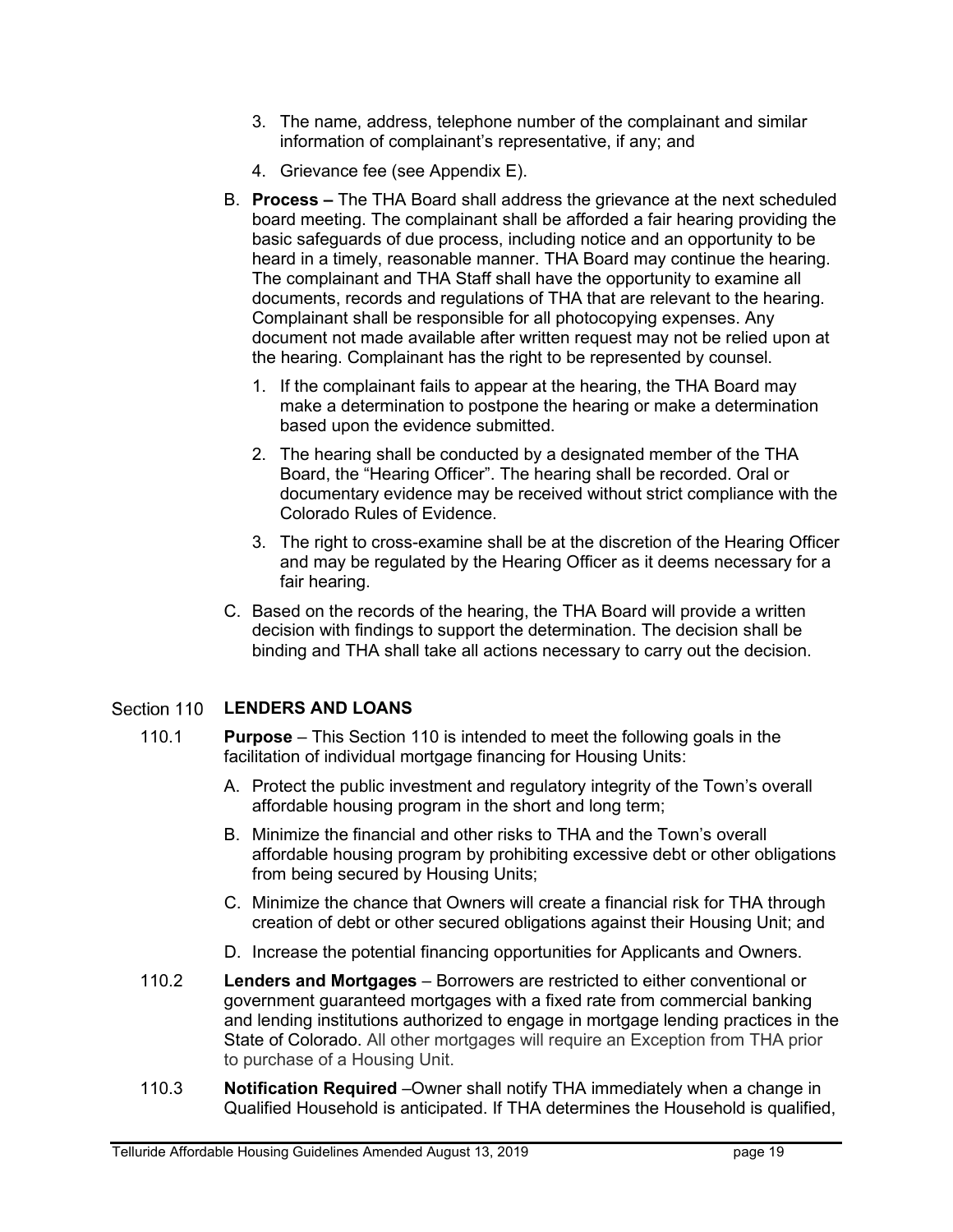the Owner shall cooperate with THA to execute necessary documents including, but not limited to, a new Deed Restriction and Option to Purchase. Failure to notify THA shall be subject to a penalty (see Appendix E), and shall be considered a violation and grounds for loss of qualification status for the entire Household.

- 110.4 **Option to Purchase** Lenders who are beneficiaries of any Deed of Trust executed in connection with the sale of a Housing Unit must sign an Option to Purchase, acknowledging the provisions of the Deed Restriction and granting a right to the Town of Telluride or to THA to purchase the unit in a foreclosure under certain conditions. The Owner shall notify THA immediately when a refinance of a mortgage is anticipated and shall fully cooperate in securing the required signatures for a new Option to Purchase. Failure to notify THA shall be subject to a penalty (see Appendix E) and shall be considered a violation and grounds for loss of qualification status for the entire Household.
- 110.5 **Total Debt** Prior to and continuing after closing on a Housing Unit, Owners shall not incur debt, judgments, liens or other obligations secured by the Housing Unit and in no event shall any obligation secured by the Housing Unit exceed the total Original Purchase Price of the unit. This limitation shall apply also to any refinance of existing debt secured by the Housing Unit. Owners must notify THA prior to finalizing any refinancing of the Housing Unit. Failure to notify THA shall be subject to a penalty (see Appendix E). Owners and Lenders shall cooperate in obtaining new signatures for any new Options to Purchase that may be necessary.

Any debt, lien or other obligation (or any portion thereof) that either exceeds the OPP or for which an Option to Purchase has not been granted to THA shall be considered an unsecured obligation.

110.6 **Co-Borrower or Co-Signor –** Co-borrowers or Co-signors who are not part of the Qualified Household must apply and be approved through the Exception Procedure in Section [109.2.](#page-27-0) Approved co-borrowers and Co-signers shall be required to sign a separate agreement to sell the Housing Unit in the event the Qualified Owner becomes an Unqualified Owner, is in default under its Deed Restriction or the Guidelines, or is otherwise required to sell the Housing Unit. Such Co-signers and co-borrowers shall not occupy the unit unless qualified by THA.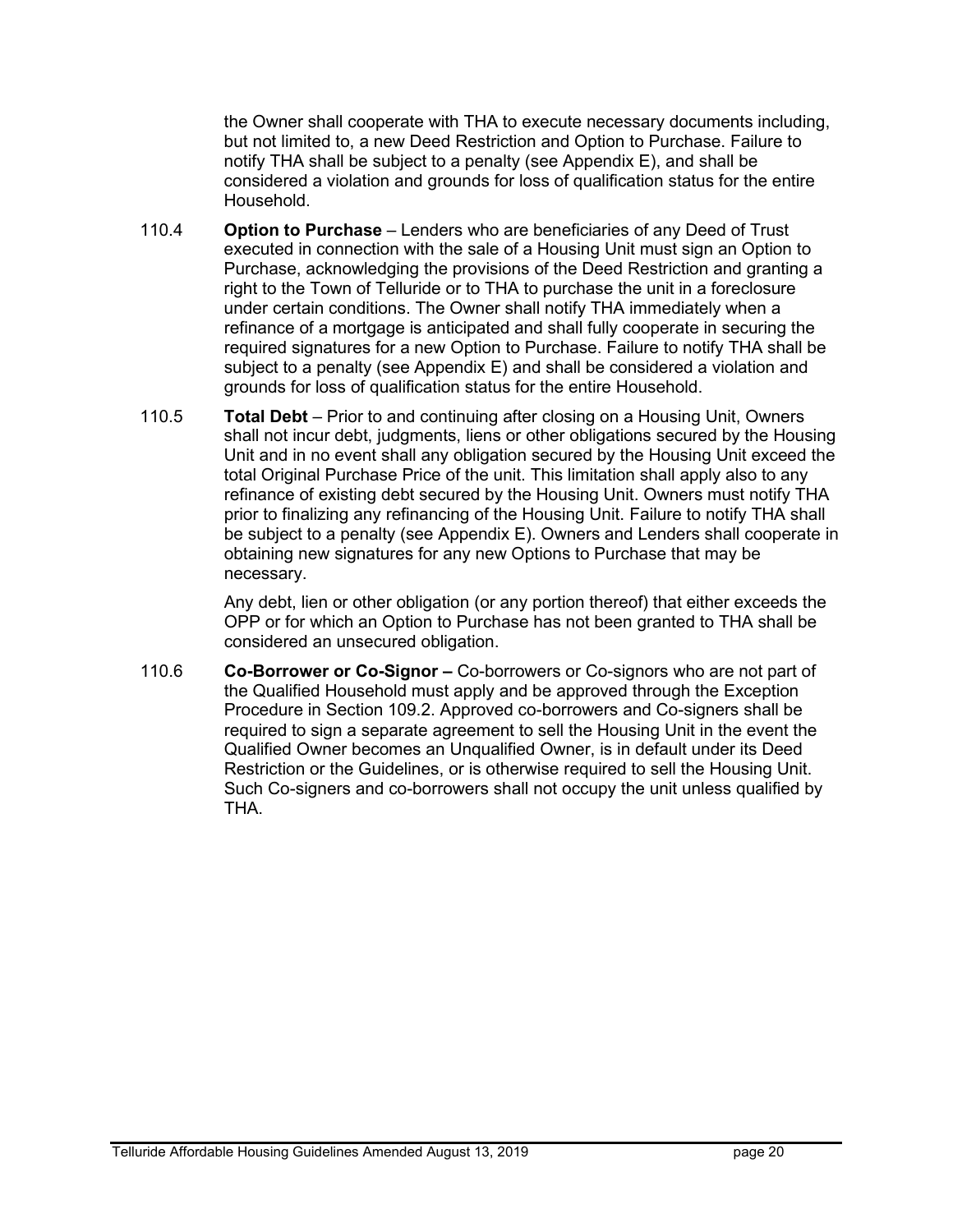## **Part 2 HOUSING MITIGATION PROGRAM**

#### <span id="page-32-1"></span><span id="page-32-0"></span>Section 201 **PURPOSE AND APPLICABILITY**

- 201.1 The Housing Mitigation Program applies to Housing Units created by Land Use Code requirements for developers constructing buildings containing certain types of uses to partially mitigate the employee housing impacts of their development. The Land Use Code establishes a minimum amount of square footage of Affordable Housing which is to be provided by the developer concurrently with the construction of the development.
- 201.2 The Housing Mitigation Program covered in this Part 2 applies to all development subject to the provisions of the Town of Telluride Land Use Code, including any amendments thereto for which a completed application was submitted to the Town Planning Department after the date on which the Telluride Town Council approved these Guidelines. These Guidelines shall also apply to all developments which have contractually agreed to abide by the requirements of the Town of Telluride Land Use Code for Affordable Housing, including any amendments thereto.
- 201.3 Provisions of the Housing Mitigation Program also apply to the Wilkin Court project, which was developed to mitigate the Affordable Housing impacts of new construction by the Town of Telluride.

## <span id="page-32-2"></span>Section 202 **PROGRAM POLICY GOALS**

The Housing Mitigation Program aims to provide Affordable Housing to offset the impacts and needs created by development, and to inform developers of property within the Town of Telluride of the standards and guidelines for construction and sale or rental of housing as required by the Land Use Code, including any amendments thereto.

## <span id="page-32-3"></span>Section 203 **HOUSEHOLD ELIGIBILITY**

In addition to meeting the requirements for being a Qualified Household per Section [103.2A,](#page-14-5) Applicants for purchase or occupancy of Housing Mitigation Units must meet the following Additional Eligibility Criteria.

- 203.1 **Income Eligibility Tiers** Each new Housing Unit created under the Housing Mitigation Program is subject to an Income Limit. Housing Units will be designated for occupancy by an Income Eligibility Tier as defined in Appendix A..
- 203.2 **Household Size –** The total number of people in a Household shall not be less than the Minimum Household Sizes established in Section [103.3B.](#page-16-1)
- <span id="page-32-4"></span>203.3 Affordable Housing units not owned by a Qualified Household or the original developer of the project in which the unit is located may be occupied only by a Qualified Household and may be owned only by one or more of the following Qualified Owners:
	- A. the Town of Telluride or Telluride Housing Authority, or their successors or assigns;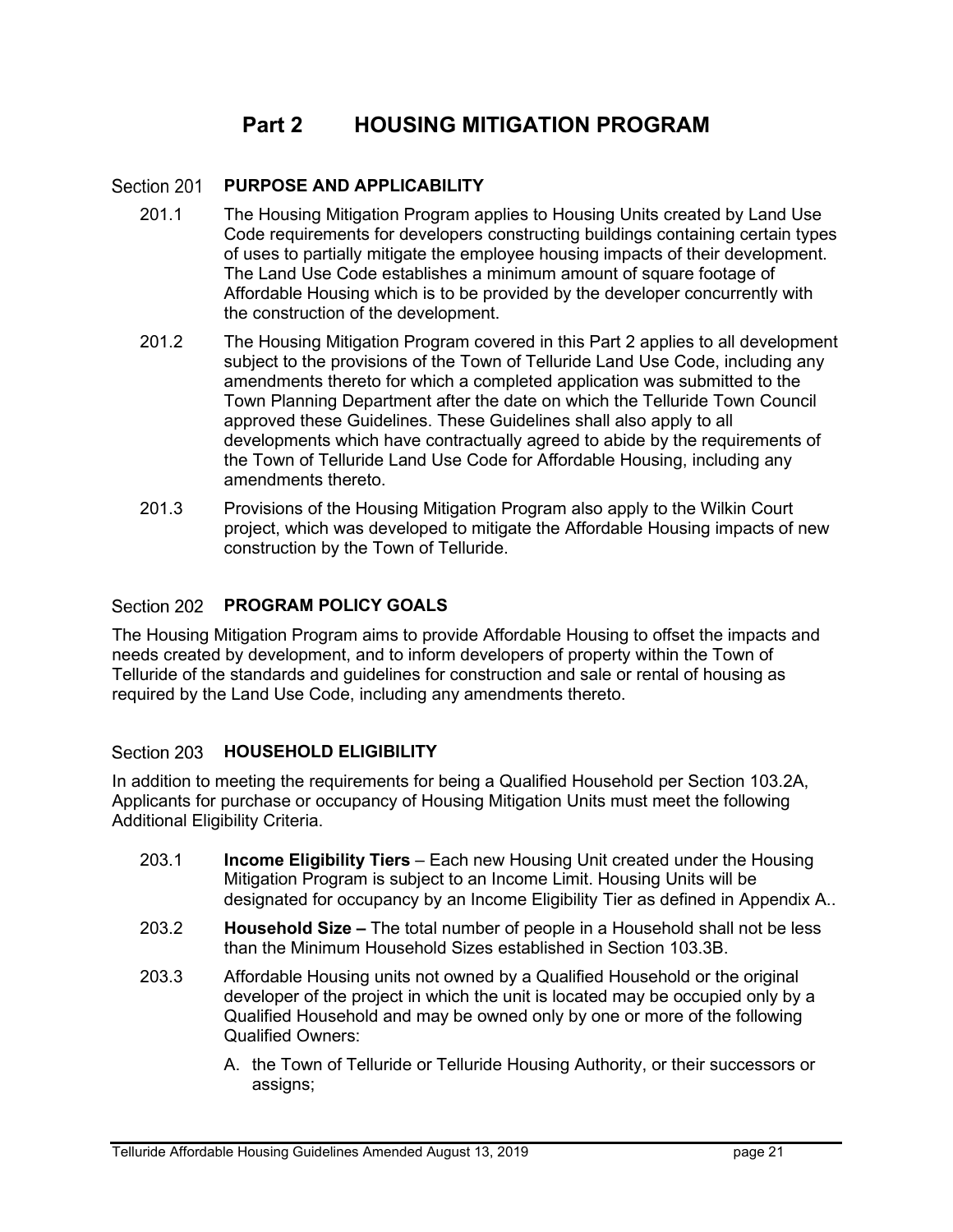- B. a business owner with a Town of Telluride business license and a workforce in the Telluride R1 School District who must rent the Unit to a Qualified Household; or
- C. a person or entity with the controlling interest in, or the successor in interest to, the original owner of the project in which the Housing Unit is located only if an Exception has been granted. The Exception, if granted, shall include a condition that the Housing Unit be rented to a Qualified Household and shall include a Maximum Rental Rate that may be lower than the rental rate that may otherwise be allowed.

### <span id="page-33-0"></span>**INITIAL HOUSEHOLD APPLICATION PROCESS** Section 204

Application for purchase or occupancy of Housing Mitigation Units shall be according to the general Initial Household Application Process contained in [Section 104.](#page-17-0)

## <span id="page-33-1"></span>Section 205 **CONTINUING QUALIFICATION**

THA requires Households, including all occupants of Housing Units, to maintain Qualified Household status on an ongoing basis per [Section 105.](#page-18-0)

### <span id="page-33-3"></span><span id="page-33-2"></span>Section 206 **SALE AND RESALE OF MITIGATION UNITS**

- 206.1 **Initial Sale** Housing Mitigation Units which are offered for sale must be sold to a Qualified Household, or to a Qualified Owner according to Section [203.3,](#page-32-4) who must rent the unit to a Qualified Household. The unit must be sold for no more than the sale price specified in, or calculated pursuant to, the Housing Unit's Deed Restriction. The Initial Sale Price standards and methodology for calculating Initial Sale Prices may be found in Appendix B.
	- A. Initial Sale Prices are calculated and fixed at execution of the original Deed Restriction for the Housing Unit pursuant the methodology outlined in Appendix B and shall be recorded in the Housing Unit's Deed Restriction as the Original Purchase Price [OPP] regardless of whether the unit is offered for sale or for rent.
	- B. For projects comprised of Affordable Housing within single family, duplex or triplex structures the THA Subcommittee may, at its sole discretion and through the Exception Procedure in Section [109.2,](#page-27-0) approve increases of an Initial Sale Price (ISP) up to a maximum of ten percent (10%) above that specified in Appendix B, provided that:
		- 1. the project is comprised of at least two (2) Affordable Housing units;
		- 2. for each unit proposed to have an ISP above the maximum specified in Appendix B, a minimum of one unit shall have an ISP below the maximum specified in Appendix B;
		- 3. the total amount of square feet to be deed restricted for the unit priced below the ISP specified in Appendix B is greater to or equal to the total amount of square footage deed restricted for the unit priced above the ISP specified in Appendix B;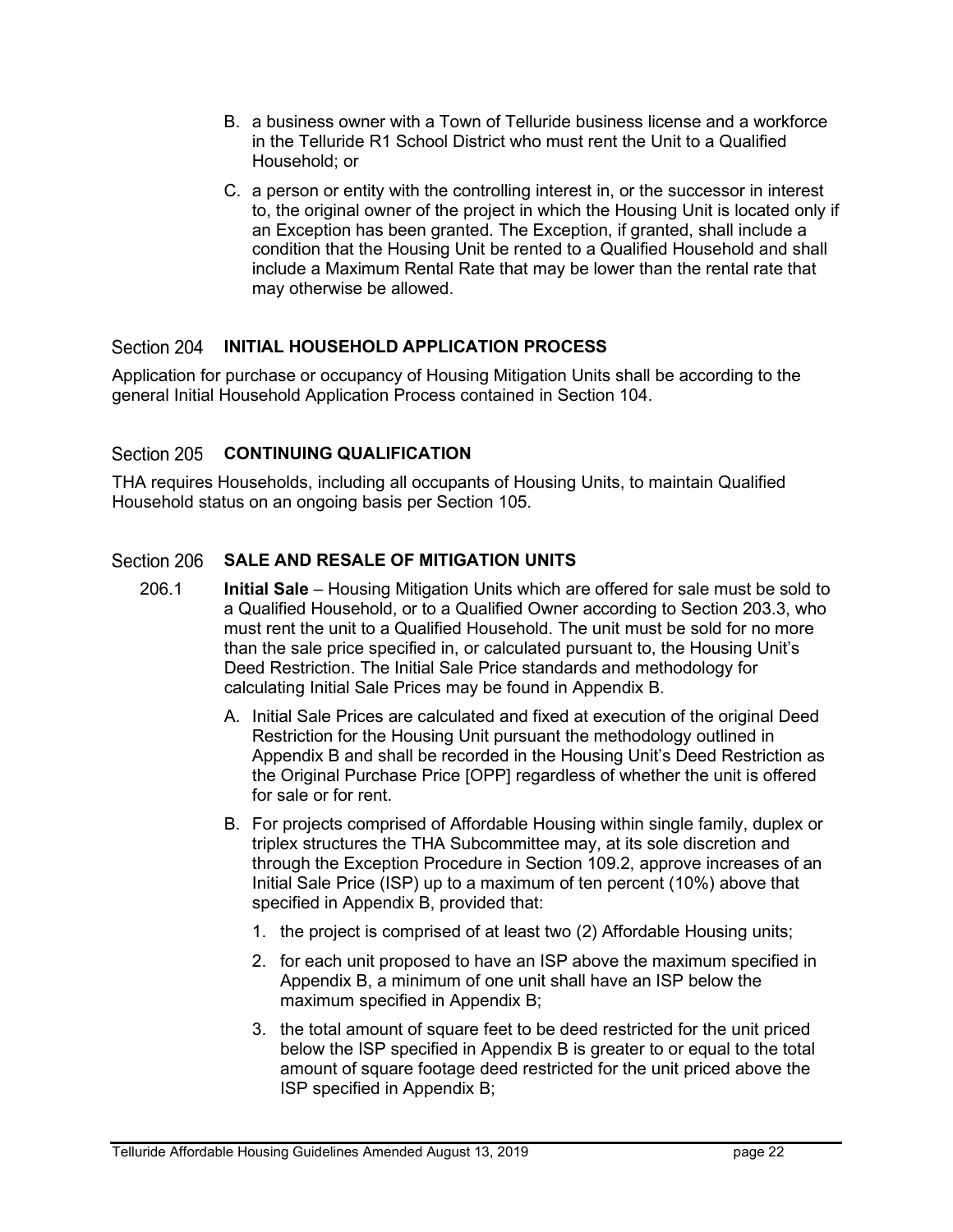- 4. the total value (the units' square footage multiplied by the ISP specified in Appendix B) of the project shall not be greater than the value resulting from the standard application of the ISP specified in Appendix B; and
- 5. it is demonstrated and the Subcommittee finds the variance will benefit the Town's overall affordable housing program.
- 206.2 **Resale** Resale of Housing Mitigation Units is subject to the provisions of [Section 106.](#page-20-0)
- 206.3 **Payment-in-lieu Fees** In certain cases, the developer of a project subject to housing mitigation requirements may make a payment-in-lieu of construction of required Affordable Housing.
	- A. Such payments-in-lieu shall be made according to the current provisions of the Town of Telluride Land Use Code. Payment-in-lieu fees are set by THA according to the methodology described in Appendix C.
	- B. Payments-in-lieu are made to the Town of Telluride and held in an escrow account by the Town to be used toward the production of additional Affordable Housing.

### <span id="page-34-0"></span>Section 207 **RENTAL PROCEDURES**

- 207.1 In cases where rental of Housing Mitigation Housing Units is allowed, the general Rental Procedures contained in [Section 107](#page-22-0) shall apply and compliance with the provisions of Section [208.3](#page-35-2) is required.
- <span id="page-34-1"></span>207.2 Standards for the rental of Housing Units in the Housing Mitigation Program.
	- A. Rental Affordability Standards Affordability Standards are based on Maximum Rental Rates which are targeted at thirty percent (30%) of Household Income for the target group. Maximum Rental Rates and methodology for calculating Maximum Rental Rates are found in Appendix B.
	- B. Maximum Rental Rates in Appendix B include, and may not be increased to pay for, the cost of utilities, condominium dues, management costs and/or taxes. In the event that utilities are paid by the Tenant, THA shall establish the Maximum Rental Rate using HUD utility allowances.
	- C. Rental rates shall apply whether the units are provided furnished or unfurnished.
	- D. The Owner of Affordable Housing rental units, at its cost and expense, must keep and maintain the interior and exterior of the total structure (including all residential units therein) and the adjacent open areas in a safe and clean condition and in a state of good order and repair, reasonable wear and tear and negligent or intentional damage by tenants excepted. In the event of a dispute between Owner and Tenant in regard to this requirement, either party may request an inspection of the premises and/or a hearing on the facts of the case to resolve the dispute, according to the THA Grievance Procedures in effect at the time of the dispute.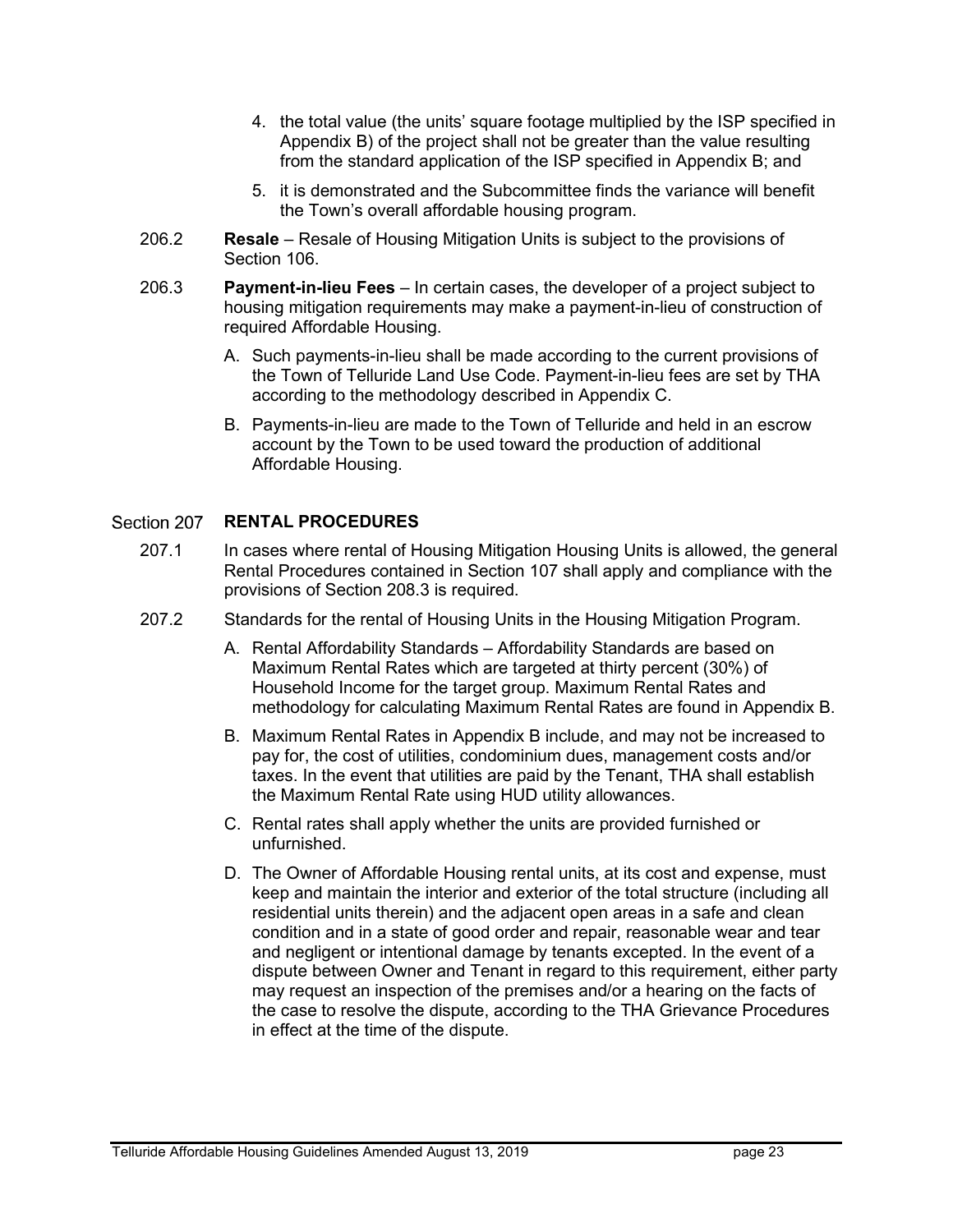#### <span id="page-35-0"></span>Section 208 **DEED RESTRICTION**

- 208.1 Housing Units created under the Housing Mitigation Program must be deed restricted prior to issuance of a Certificate of Occupancy in accordance with the requirements of [Section 108.](#page-24-0) In addition, prior to issuance of any Certificate of Occupancy, the Deed Restriction shall be amended, if necessary, to reflect changes approved by THA and governing bodies which may have occurred during construction or conversion of the units(s) (e.g., net livable square footage).
- 208.2 Deed Restrictions for Housing Mitigation Units must meet the requirements of the Town of Telluride Land Use Code in addition to the general requirements of these Guidelines.
- <span id="page-35-2"></span>208.3 Deed Restrictions for price-restricted rental units shall include a provision conveying an interest in the unit or units to THA (or similar agency acceptable to THA) meeting the requirements of Colorado Revised Statutes §38-12-301. Such interest may include:
	- A. A fractional undivided ownership or trustee interest provided that THA shall be indemnified against any and all liability by reason of its interest.
	- B. A Lease to THA of the unit or units with authorization to THA to sublet pursuant to these Guidelines, provided that THA assumes no liability by reason thereof. THA may in its sole discretion accept or reject any proposed conveyance or lease, or lease purchase agreement offered pursuant to this Section [208.3](#page-35-2) or to Section [208.5.](#page-35-1)
- 208.4 Deed Restrictions may be transferred from one unit to another unit upon compliance with the following procedures and standards and with approval by the Director of Planning.
	- A. The Applicant must file an amended Housing Mitigation Plan (see [Section](#page-36-0)  [209\)](#page-36-0) identifying and including:
		- 1. the original project and its Affordable Housing mitigation requirements;
		- 2. the legal description and square footage of each unit to be released from a Deed Restriction;
		- 3. the legal description and square footage of each unit to be deed restricted; and
		- 4. the location (book and page) of each recorded Deed Restriction to be released.
		- 5. A binding statement from the homeowners association (HOA), if applicable, granting permission to accept the Deed Restriction and to limit the HOA dues assessed on the deed restricted unit to an amount consistent with Telluride Municipal Code Chapter 18, "Land Use Code".
	- B. Each unit on which a new Deed Restriction is to be placed must be a free market unit, of at least the same square footage of the unit to be released from a Deed Restriction, and otherwise meeting all other requirements for housing offered in mitigation.
- <span id="page-35-1"></span>208.5 The requirement that a unit or units be subject to a Deed Restriction may be satisfied by the execution and recordation of a lease-purchase agreement provided that the lease payments do not exceed the Rental Standards, the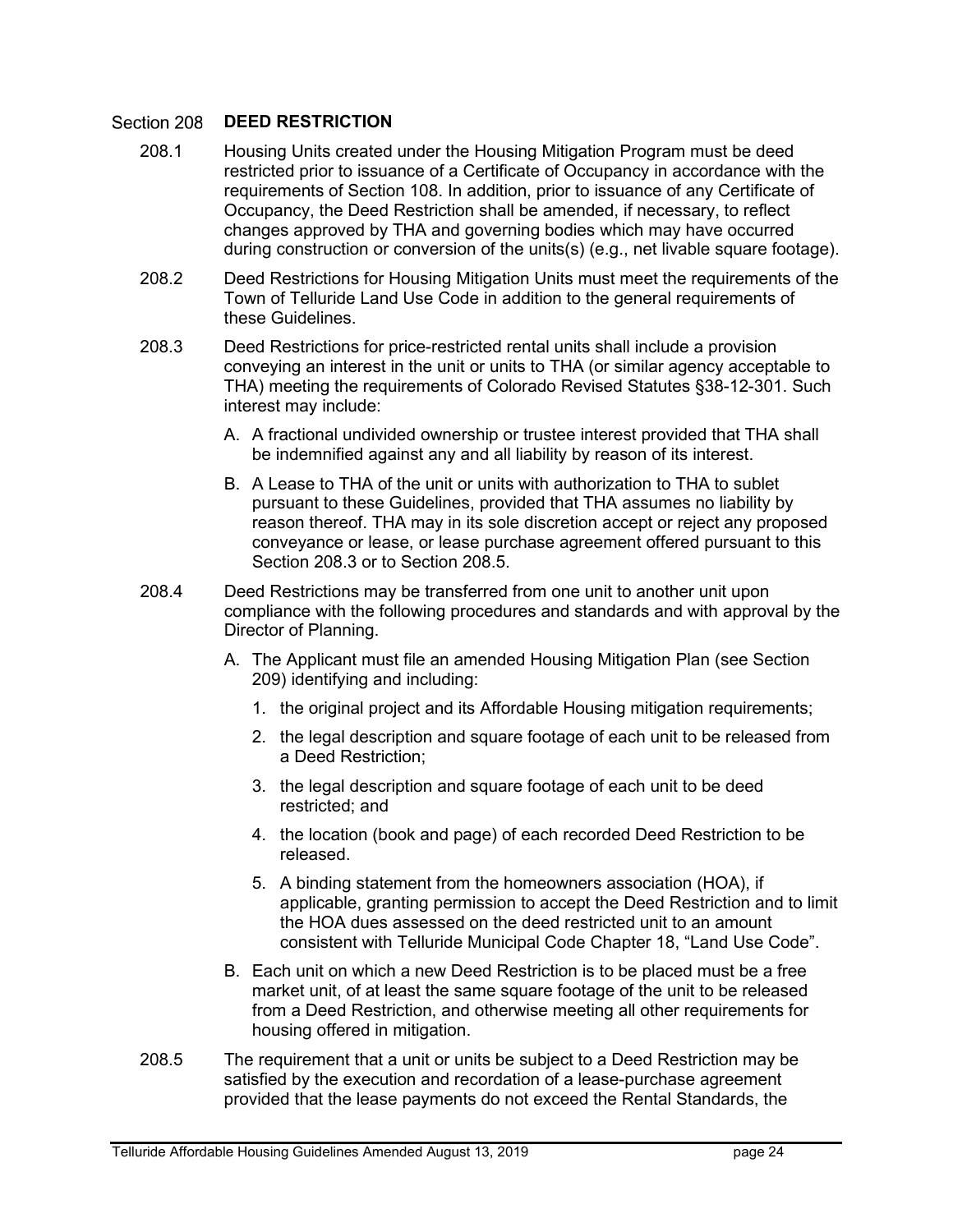purchase price does not exceed the Sale Standards, the lease purchase agreement is a minimum of three years and maximum of five years duration, and that upon sale the unit or units shall be subject to a Deed Restriction as provided for herein.

#### <span id="page-36-0"></span>Section 209 **HOUSING MITIGATION PLAN**

- 209.1 The provisions of Article 3, Division 7 of the Town of Telluride Land Use Code require the filing of a Housing Mitigation Plan for each project. Prior to issuance of a Certificate of Occupancy for any portion of the project, the provisions of Article 3, Division 7 of the Land Use Code and all applicable provisions of these Guidelines must be met.
- 209.2 In addition, units constructed to meet the Land Use Code provisions must meet the construction standards contained in [Section 210.](#page-36-1)

### <span id="page-36-3"></span><span id="page-36-1"></span>**STANDARDS OF SIZE AND CONSTRUCTION** Section 210

210.1 The Land Use Code specifies a certain amount of square footage of Affordable Housing which must be provided concurrently with the construction of a proposed development. The developer must provide a Housing Impact Mitigation Plan to THA for its review as part of the development application, together with the fees specified in the Land Use Code. The standards of unit size and construction required for mitigation units are set forth herein.

| <b>Unit Type:</b> | <b>Minimum Square Feet:</b> | <b>Maximum Square Feet:</b> |  |
|-------------------|-----------------------------|-----------------------------|--|
| 1 Bedroom/Studio  | 450                         | 600                         |  |
| 2 Bedroom         | 750                         | 950                         |  |
| 3 Bedroom         | 950                         | 1.200                       |  |
| 4 Bedroom         | TRD                         | TRD                         |  |

### **Unit Size Standards**

(unit sizes are net livable square footage, including perimeter walls)

- <span id="page-36-2"></span>210.2 **Income Tier Distribution** – Based on the amount of square footage required to be provided, units deed restricted under this Housing Mitigation Program shall be divided between the two Income Tiers as follows:
	- A. If **less than 1000 square feet** of Affordable Housing is required, all square footage shall be provided in Tier 1 units.
	- B. If **at least 1000 square feet, but less than 2000 square feet** of Affordable Housing is required, at least 1000 square feet of the required Affordable Housing must be provided in Tier 1 units.
	- C. If **2000 square feet or greater** of Affordable Housing is required, at least 50% of the required square footage must be provided in Tier 1 units and the remainder may be Tier 2 units.
- 210.3 **Housing Size Distribution** Based on the amount of square footage required to be provided, units deed restricted under this Housing Mitigation Program shall meet the following size standards: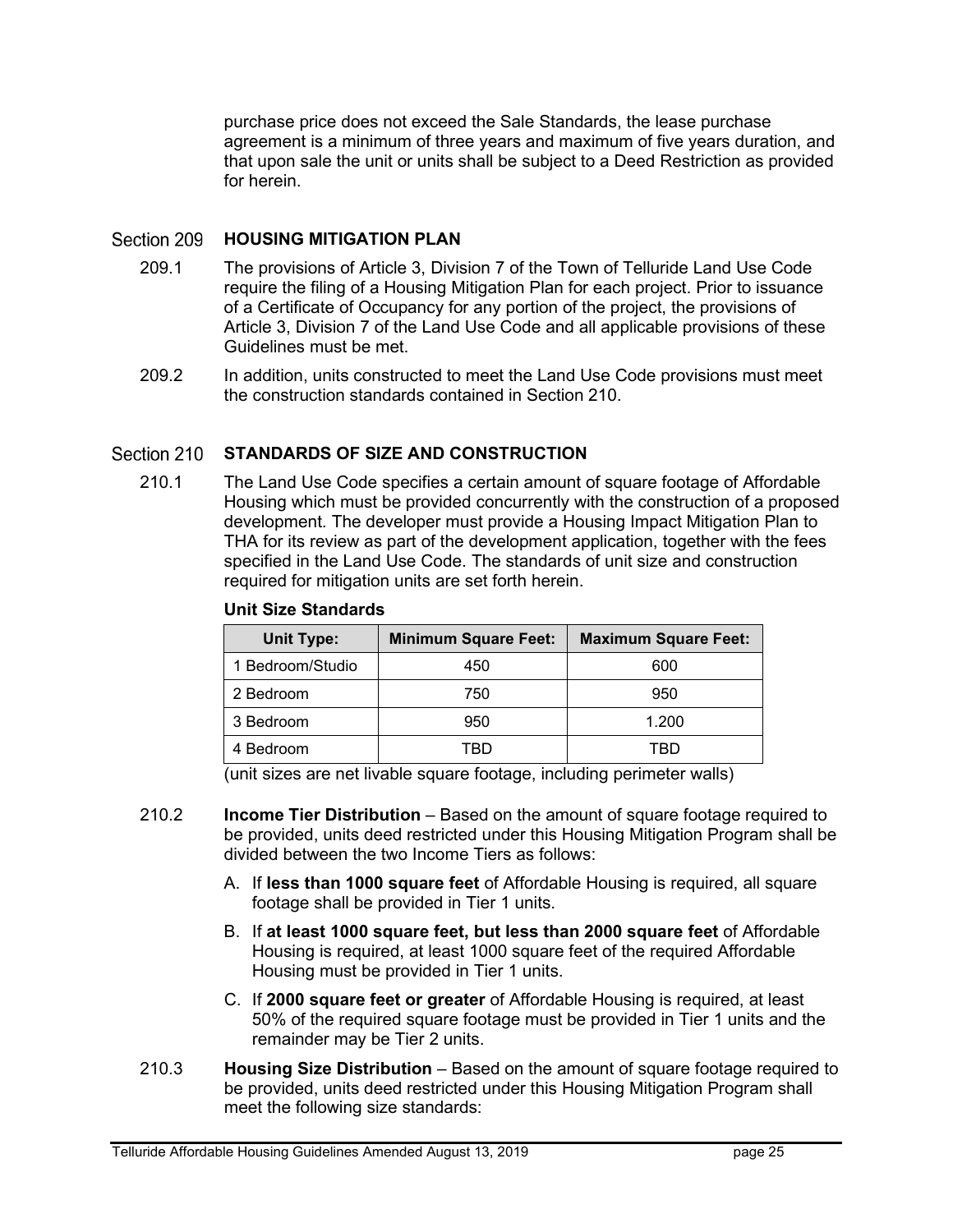- A. If less than 1000 square feet of housing is to be constructed, there is no minimum number of bedrooms.
- B. If greater than 1000 square feet of housing is to be constructed, a minimum of one 2-bedroom or one 3-bedroom unit shall be required.
- C. For each full integral multiple of 1000 square feet of required housing to be constructed, an additional 2-bedroom or 3-bedroom unit shall be required. (e.g. A housing requirement of 2150 square feet would require two 2 bedroom or 3-bedroom units, but a housing requirement of 1800 square feet would only require one).
- 210.4 Minimum square footage is the actual minimum square footage allowed to be constructed or otherwise provided under the provisions of the Land Use Code. Maximum square footage is the maximum amount of square footage which may be credited against the required square footage for a given unit type, regardless of the actual size of the unit provided. In addition to the provisions of Section [210.2,](#page-36-2) for projects which have Affordable Housing comprised of single family, duplex or triplex structures, the THA Subcommittee may, at its sole discretion, approve increases to Maximum Square Footage for each Unit Type up to twenty five (25) square feet per bedroom if it is demonstrated and the THA Subcommittee finds the variance will benefit the overall affordable housing program.
- 210.5 Unit types larger than three bedrooms will be counted as 3-bedroom units.
- <span id="page-37-0"></span>210.6 All newly constructed deed restricted Affordable Housing Units must comply with the applicable building codes in effect in the Town of Telluride and with all rules, regulations and codes of all governmental bodies and agencies having jurisdiction.
- <span id="page-37-1"></span>210.7 All deed restricted Affordable Housing Units must have a fully equipped kitchen and a full bathroom, areas for living and sleeping and designated areas for storage. Areas designated for sleeping and/or bedrooms shall be a minimum of 100 square feet, with a minimum width dimension of 10 feet. THA shall be the final judge of the adequacy of facilities provided in the unit.
- 210.8 For multi-unit projects that have Affordable Housing requirements of
	- A. **less than 1430 square feet**, at least 1000 square feet of the required square footage shall be provided above grade.
	- B. **1430 square feet or greater**, at least 70% of the required square footage shall be provided above grade.
- 210.9 GREEN BUILDING INCENTIVES: The Town of Telluride requires all residential new construction, additions and remodels to comply with green building regulations. Additional incentives may be available to construction of Affordable Housing that exceeds the minimum required standards and may be applied for as an Exception following the procedure in Section [109.2.](#page-27-0)
- 210.10 CERTIFICATE OF OCCUPANCY: Prior to the issuance by the Building Department of a Certificate of Occupancy, the developer must submit an "As Built" Certification to the Building Department with copies to the Planning Department and to THA.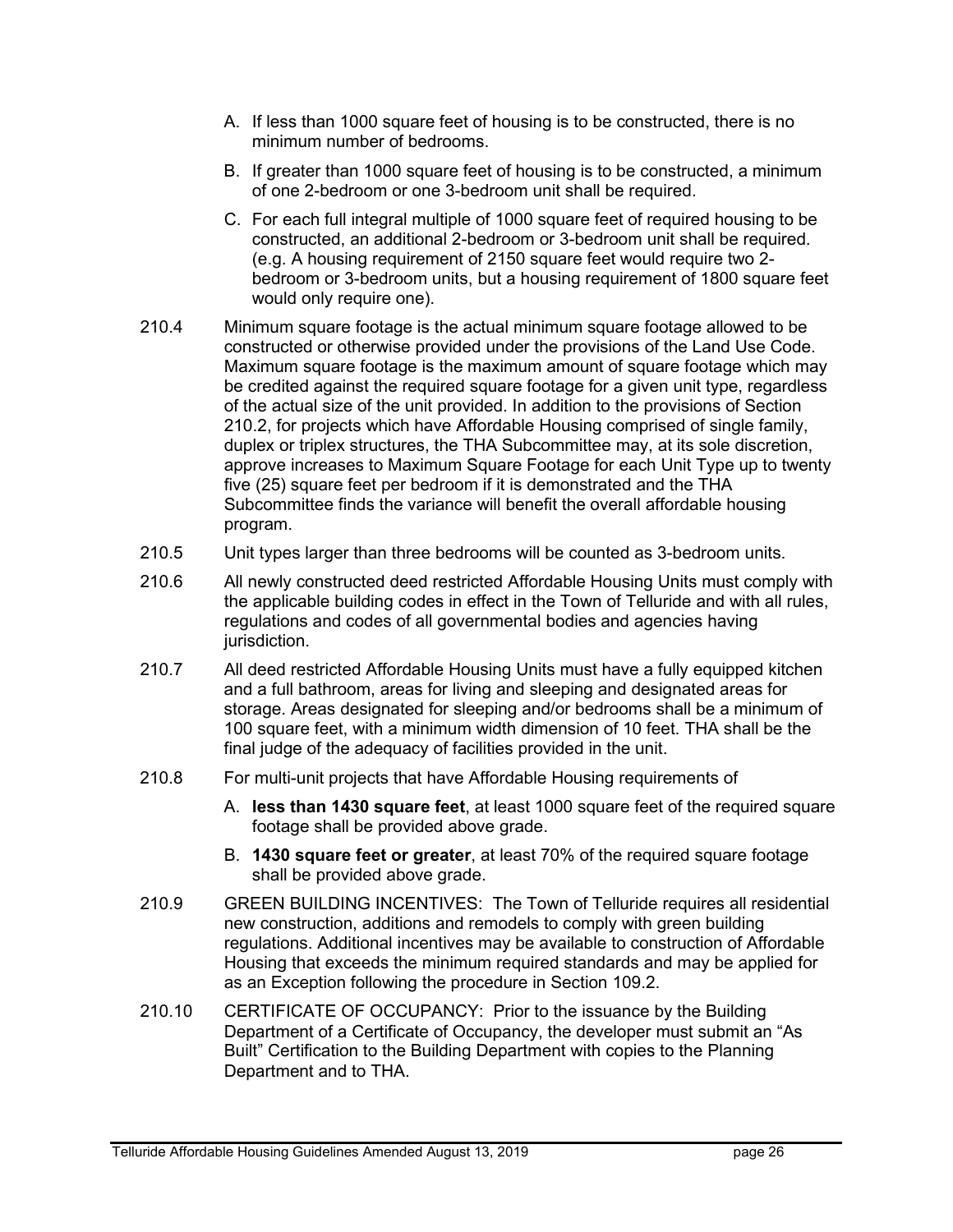#### <span id="page-38-0"></span>Section 211 **ALTERNATE FORMS OF PROVIDING REQUIRED HOUSING**

- 211.1 The Land Use Code allows for alternate forms of providing required Affordable Housing requiring THA approval.
	- A. The purchase of a unit on the open market and placing a Deed Restriction thereon.
	- B. Construction of dormitory/shared facility units.
- <span id="page-38-1"></span>211.2 Open Market Units – Open-market units proposed to be deed restricted in order to satisfy the requirements to provide Affordable Housing are subject to the following requirements:
	- A. Developers may deed restrict units by either:
		- 1. purchasing an open-market unit, placing a Deed Restriction on that unit, and reselling the unit to a Qualified Household; or,
		- 2. purchasing the right to place a Deed Restriction on an open-market unit from the current owner.
	- B. It is the developer's responsibility to demonstrate approval by the homeowners association for the open-market unit proposed for deed restriction, including any limitations on the HOA dues for the Housing Unit.
	- C. It is the developer's responsibility to demonstrate approval by the jurisdiction in which the proposed unit is located for any unit proposed to be deed restricted to provide Affordable Housing, including approval of the provisions of the Deed Restriction.
	- D. Units so deed restricted are subject to all size and construction standards and notes, except that THA may consider an Exception to the size standards on a case by case basis. An Exception to the size standards shall not be greater than 100 square feet from the minimum or maximum allowable square footage per Section [210.1](#page-36-3) (e.g. THA may not approve a 2-bedroom unit smaller than 650 square feet or larger than 1,050 square feet). A developer may request this Exception in its Housing Impact Mitigation Plan or may apply for such Exception as an amendment to the Housing Impact Mitigation Plan.
	- E. Any existing unit which is to be deed restricted must be in a good state of repair and condition. Acceptance of existing units shall be at the sole discretion of THA. If accepted by THA, existing units must meet the Standards set forth in Section [106.3](#page-20-1) in addition to meeting the following criteria, unless a variance from these requirements is approved by THA:
		- 1. units must be freshly painted in the interior, and exterior walls shall be freshly painted within one year of dedication;
		- 2. all appliances must be in good condition and working order;
		- 3. yards and landscaping, windows, heating, plumbing, and electrical systems and equipment shall be in good condition and working order;
		- 4. the roof must have a remaining useful life of at least ten (10) years; and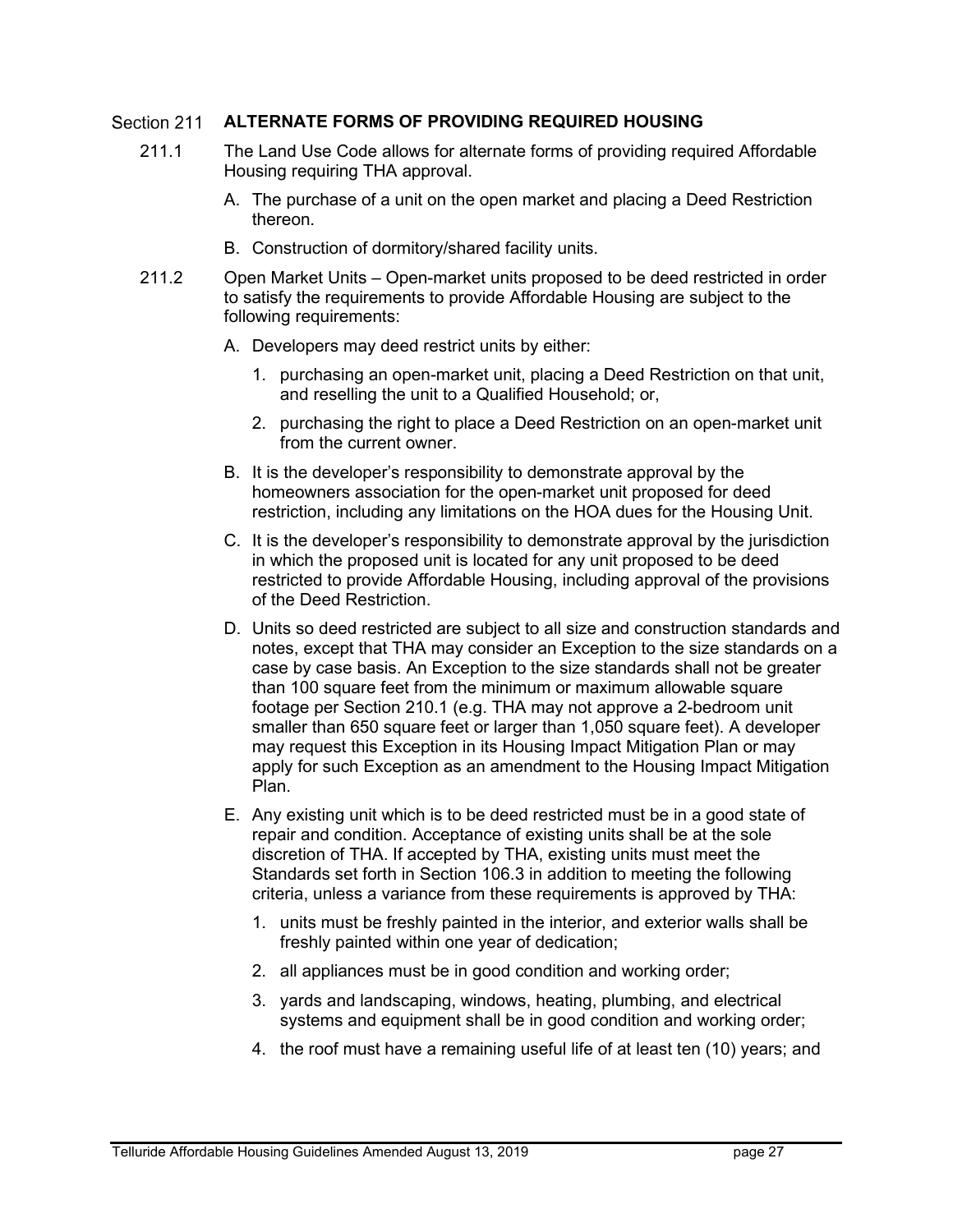- 5. units shall meet applicable building codes in effect in the Town of Telluride, pursuant to inspection and approval by a qualified Building Inspector accepted by THA.
- F. The Applicant shall bear the costs and expenses of any required upgrades as well as any structural/engineering reports required by THA to assess the suitability for occupancy and compliance with required standards.
- G. In order to complete an inspection pursuant to Section [211.2E](#page-38-1) and to receive approval for deed restricting an existing unit, the Developer must pay an Inspection Fee (see Appendix E) to THA, which is not refundable, but which will be credited against any THA Staff time and expense necessary for the approval.
- H. Approvals for deed restricting open market units shall be considered according to the Exceptions Procedure in Section [109.2.](#page-27-0)
- 211.3 Dormitory or Shared Use Facility Developers may propose to satisfy the requirement to provide Affordable Housing by providing dormitory or shared facility units subject to the following provisions:
	- A. Acceptance of dormitory or shared facility units shall be at the sole discretion of THA; and
	- B. Approvals for Dormitory or Shared Facility Housing shall be considered according to the Exceptions Procedure contained in Section [109.2.](#page-27-0)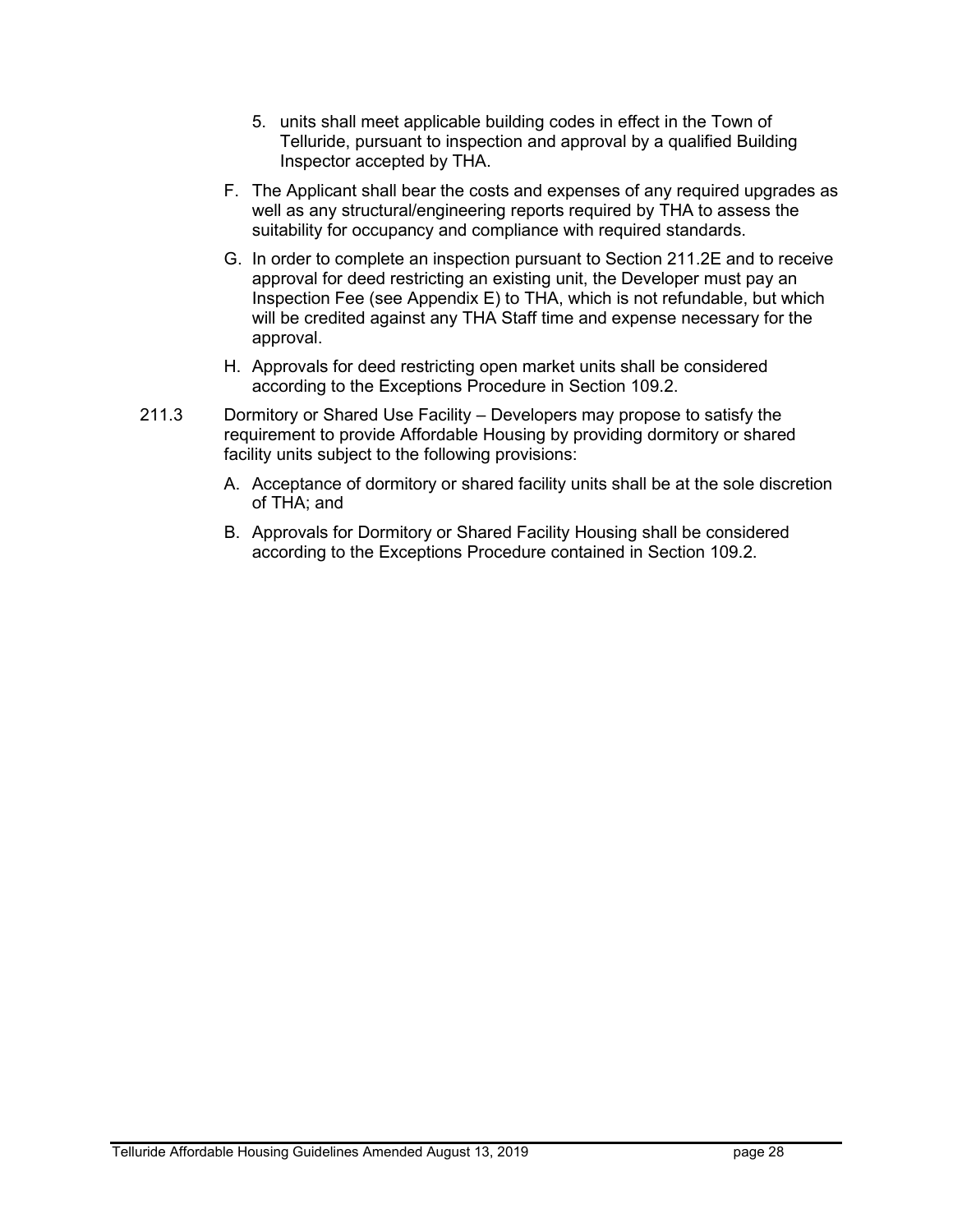## <span id="page-40-0"></span>**Part 3 TOWN CONSTRUCTED OWNERSHIP PROGRAM**

#### <span id="page-40-1"></span>Section 301 **PURPOSE AND APPLICABILITY**

- 301.1 The Town Constructed Ownership Program covered in this Part 3 applies to deed-restricted Housing Units constructed, financed or otherwise produced by the Town of Telluride in order to permanently protect affordable home ownership opportunities, and establishes the standards and procedures for initial and subsequent sale of Town Constructed Housing Units.
- 301.2 The provisions of this Part 3 Town Constructed Ownership Program are intended to apply to the purchase, sale, transfer, assignment, or conveyance of Affordable Housing constructed, financed or otherwise produced by the Town of Telluride. Application to specific projects or properties shall be established by a resolution of the Telluride Town Council.
- 301.3 The provisions of the Town Constructed Ownership Program shall also apply to the Mendota project and to the Cribs, Fino II and Telluride Family Housing projects. In cases where there is a conflict between these Guidelines and the Deed Restriction for any given Housing Unit, the provisions of the Deed Restriction shall govern.

### <span id="page-40-2"></span>Section 302 **PROGRAM POLICY GOALS**

- 302.1 In order to meet the demand for Housing Units within the immediate Telluride area that are affordable to those who are employed within the Telluride R-1 School District, the Town of Telluride constructs, finances, subsidizes or otherwise procures or authorizes the construction of Housing Units.
- 302.2 This Housing Program also limits eligibility for ownership to Qualified Households that meet specific economic means tests which include both Household Income and Household Net Assets. Such tests of economic means are intended to promote economic diversity within the Telluride community.
- 302.3 The Housing Units covered by this Housing Program are subject to price limitations for sale and resale. These limitations are intended to insure affordability for both the current Household occupying the Housing Unit and for the long-term affordability of the Housing Unit as part of the overall affordable housing program of the Town of Telluride and the Telluride Housing Authority.

### <span id="page-40-3"></span>Section 303 **HOUSEHOLD ELIGIBILITY**

In addition to meeting the requirements for being a Qualified Household per Section [103.2A,](#page-14-5) Applicants for purchase or occupancy of Town Constructed Housing Units must meet the following Additional Eligibility Criteria.

303.1 **Income Eligibility Tiers –** Owner occupied units created under the Town Constructed Ownership Program are subject to an Income Limit. Housing Units will be designated by resolution of Telluride Town Council for occupancy by specific Income Eligibility Tiers as defined in Appendix A.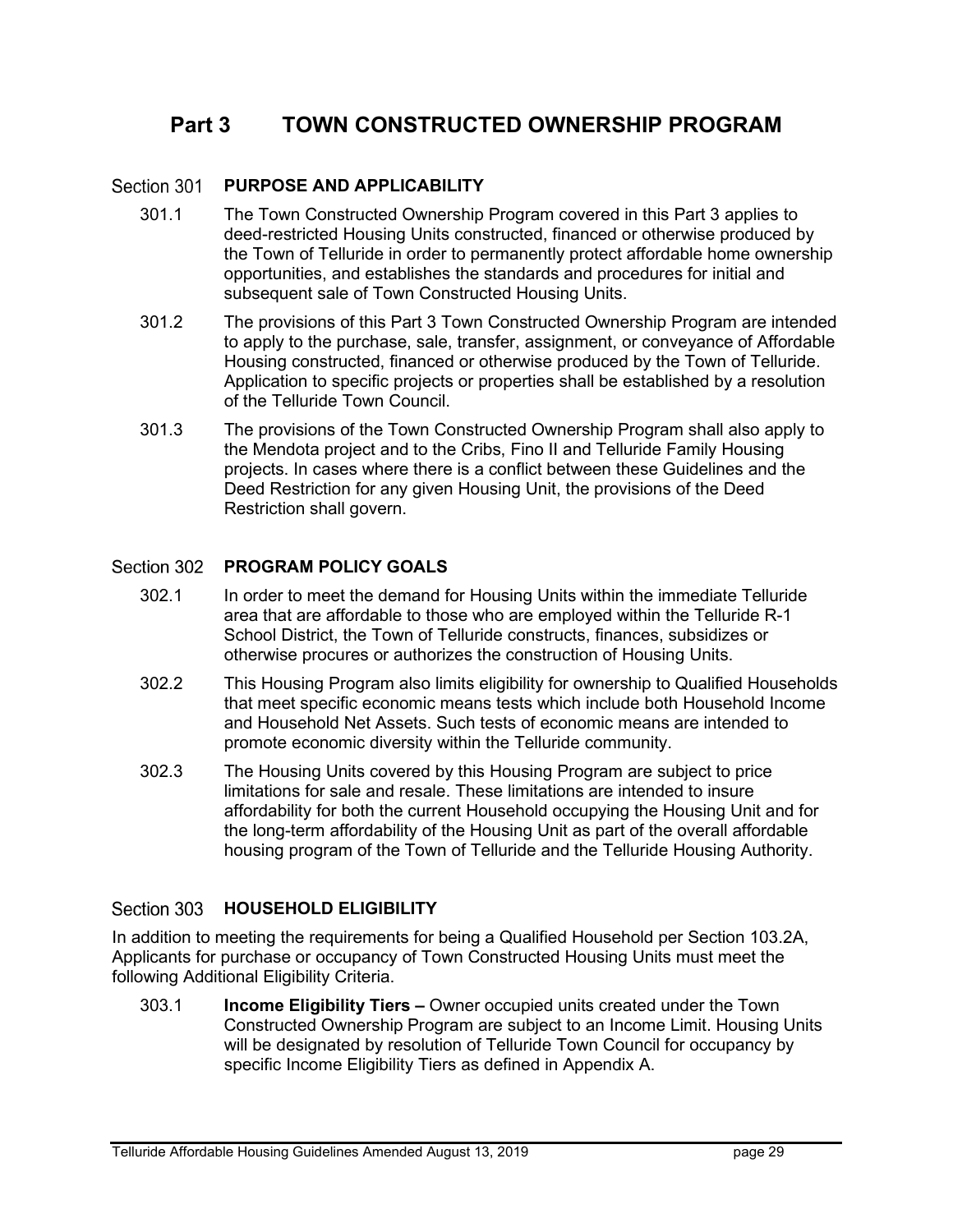- 303.2 **Household Size –** The total number of people in a Household shall not be less than the Minimum Household Sizes established in Section [103.3B.](#page-16-1)
- 303.3 Town Constructed Housing Units not owned by a Qualified Household may only be owned by the Town of Telluride or the Telluride Housing Authority.
- 303.4 Housing Units under the Town Constructed Ownership Program may only be rented to a Qualified Household provided an Exception is granted by THA. The Exception shall include a Maximum Rental Rate that may be lower than the rental rate that may otherwise be allowed.

### <span id="page-41-0"></span>Section 304 **INITIAL HOUSEHOLD APPLICATION PROCESS**

Applications for occupancy or purchase of Town Constructed Housing Units shall be made according to the general Initial Household Application Process contained in [Section 104.](#page-17-0) In addition, the Telluride Town Council may designate certain units as subject to an ownership lottery. An ownership lottery procedure may create application requirements in addition to those in [Section 104](#page-17-0) (see [Section 308](#page-42-1) "Ownership Lotteries").

## <span id="page-41-1"></span>Section 305 **CONTINUING QUALIFICATION**

THA requires Households, including all occupants of Housing Units, to maintain Qualified Household status on an ongoing basis per [Section 105.](#page-18-0)

### <span id="page-41-2"></span>Section 306 **SALE AND RESALE OF TOWN CONSTRUCTED HOUSING UNITS**

- 306.1 Initial sale of Town Constructed Housing Units shall be according to the lottery procedures set forth in [Section 106](#page-20-0) and [Section 308](#page-42-1) and shall comply with the provisions of any Town Council resolution relating to the specific Housing Units.
- 306.2 Resale of Housing Units owned by the Town (except Housing Units for resale to employees of Town) or THA shall also be sold according to the lottery procedures set forth in [Section 106](#page-20-0) and [Section 308.](#page-42-1)
- 306.3 Owners who purchased their Town Constructed Housing Unit on or after April 3, 2018 must offer their unit for resale by lottery which shall be conducted by THA according to the lottery procedures set forth in [Section 106](#page-20-0) and [Section 308,](#page-42-1) and using the Lottery Point System outlined in Appendix D.
- 306.4 Owners who purchased their Town Constructed Housing Unit prior to April 3, 2018 may resell their Housing Unit by:
	- A. the lottery procedures and requirements as set forth in [Section 106](#page-20-0) and [Section 308;](#page-42-1) or
	- B. advertising, marketing and selling a unit directly or listing the unit with a real estate broker licensed to do business in the State of Colorado provided that:
		- 1. the Buyer meets the Qualified Household requirements of Sections [103.2A.2. t](#page-14-2)hrough [103.2A.5. a](#page-14-3)nd has a verifiable residency history and verifiable work history of three (3) years that meet the Continuing Household Qualification criteria set forth in Section [105.5A;](#page-18-1) and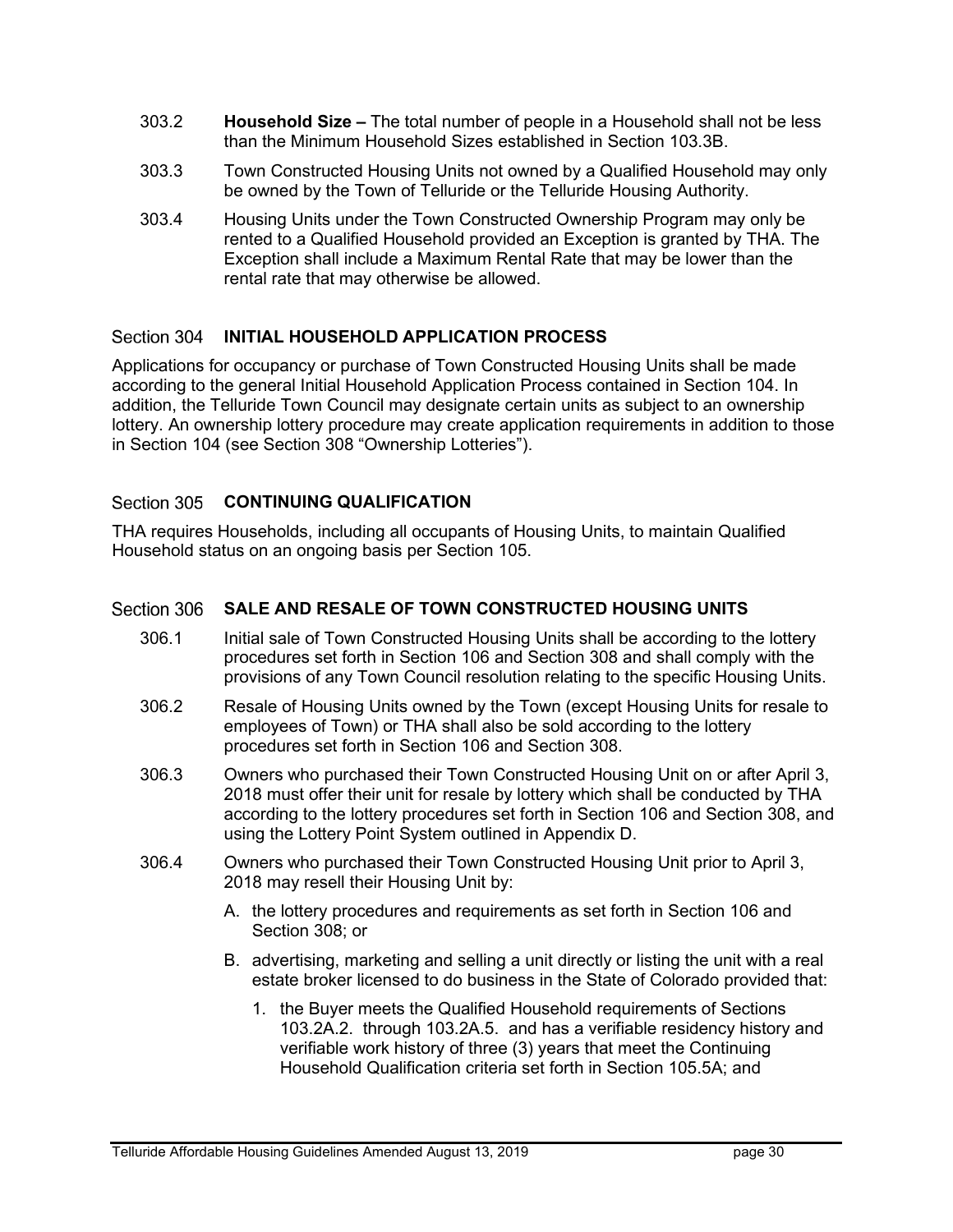2. Seller's real estate commissions must be borne by the seller and cannot be passed on to the Buyer.

### <span id="page-42-0"></span>Section 307 **RENTAL PROCEDURES**

- 307.1 In cases where rental of Town Constructed Housing Units is allowed through the Exception Procedure in Section [109.2](#page-27-0) the Rental Procedures contained in [Section 107](#page-22-0) shall apply.
- 307.2 **Room Rentals in Owner Occupied Units** The room rental provisions of Section 107.2 shall apply. Short-term rental of Housing Units is prohibited and is a violation of the Telluride Municipal Code.
- 307.3 **Town Constructed Rental Units** Units constructed by the Town for rental purposes exclusively are subject to qualifications, processes, regulations and procedures developed by the THA Subcommittee and designated by resolution of the Telluride Town Council on a project specific basis.

### <span id="page-42-1"></span>Section 308 **OWNERSHIP LOTTERIES**

## 308.1 **Ownership Lottery Procedure**

- A. THA shall establish a procedure for Ownership Lotteries for Town Constructed Ownership Units designated as subject to these Guidelines. The purpose of these Lotteries is to:
	- 1. Create an orderly process for offering units for sale to qualifying Households; and
	- 2. Give priority in unit offers to those with an established history of employment within the boundaries of the Telluride R-1 School District.
- B. THA shall open an ownership lottery as follows:
	- 1. Notice of the date, time and location at which applications will be taken shall be published as a Legal Notice in a newspaper of general circulation in the Telluride region. Such notice shall be published at least twenty-one (21) days prior to the close of the application period, which application period shall be a minimum of fourteen (14) days.
	- 2. Application and information materials shall be available at the time of publication of the Legal Notice at locations and web sites announced in the Notice.

## 308.2 **Lottery Application Process And Applicant Responsibilities**

- A. Complete Application
	- 1. Households interested in purchasing a Housing Unit must submit an application to the Town of Telluride, or its designee. All members of a Household over eighteen years of age must submit the required information necessary to determine qualification and eligibility. In addition, a Household must submit a letter from a mortgage lender, stating the Household's ability to pre-qualify for a mortgage.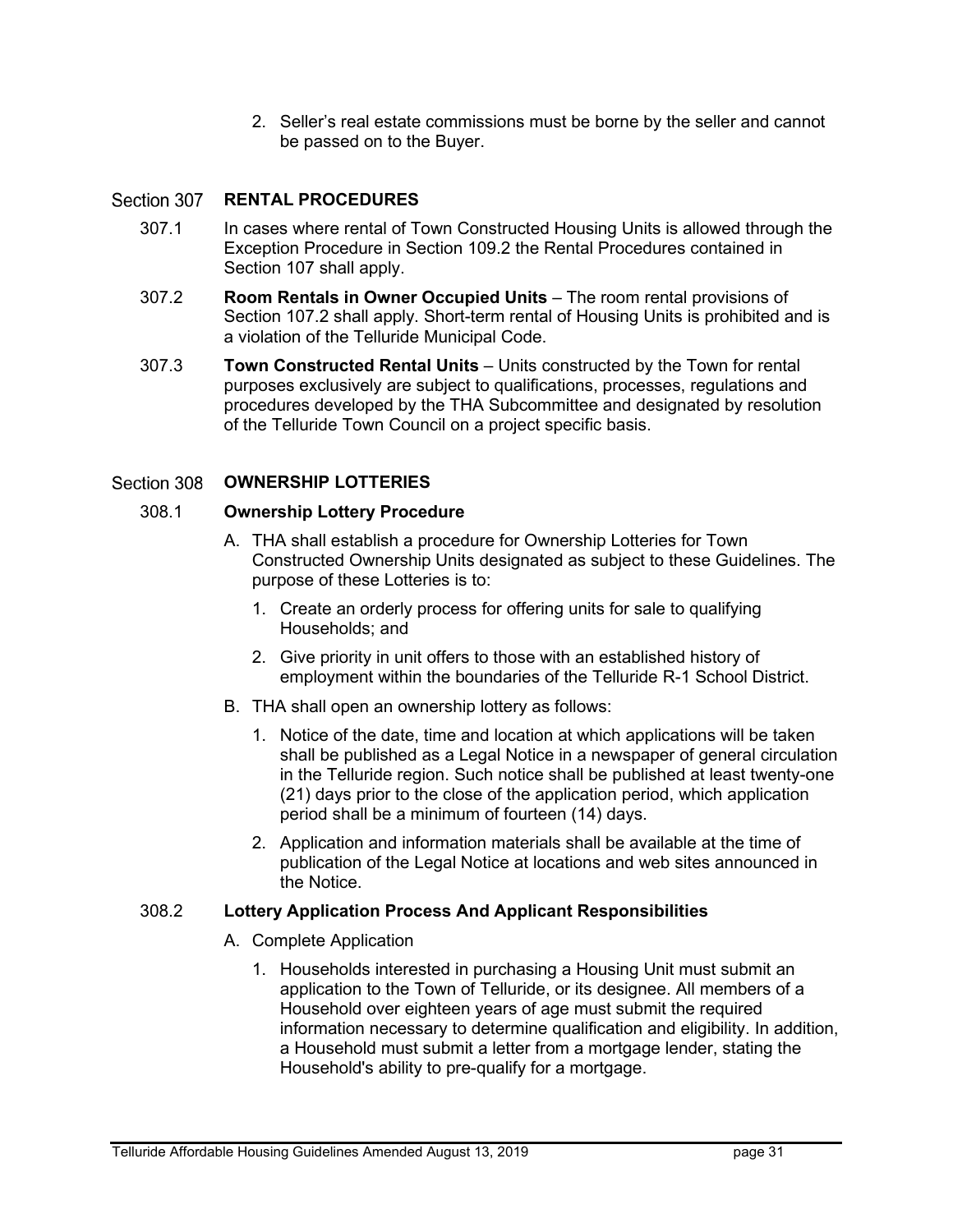- 2. In order to participate in a lottery, Households must sign the sworn statement described in Section [104.1.](#page-17-2)
- 3. If a Household cannot sign the sworn statement, or if a Household does not provide THA Staff with information required to process the application, then it will not be eligible to be entered into the lottery.
- 4. THA Staff shall rely on the sworn statement of the Applicant as to the completeness and accuracy of the application for the purpose of determining eligibility to participate in a lottery.

## 308.3 **Lottery Order**

- A. THA shall only accept lottery applications during the time period specified in the Legal Notice. Mailed applications shall be considered received in the proper time period if postmarked at least two (2) days prior to the last day of the application period and received within two (2) business days after the application period closes. THA shall not be responsible for delays in the delivery of mail beyond two (2) business days after the application period closes. Incomplete applications shall not be processed for qualification.
- B. All Applicants deemed Qualified Households shall automatically qualify for entry in the lottery. Any household not meeting one or more of the Qualification and Eligibility Criteria will be placed on a separate list for unqualified Applicants.
- C. Qualified Applicants shall qualify for additional entries in the lottery according to the criteria as outlined in Appendix D or according to criteria established by resolution of the Telluride Town Council for specific Housing Units.
	- 1. The Lottery Point System may be modified as necessary by THA.
	- 2. The Lottery Point System in effect at the time of Owner's submission to THA of its intent to sell, or of a formal Notice of Violation from THA to an Owner initiating a forced sale of a Housing Unit, shall apply.
- D. Applicants not pursuing conventional loans (loans pursuant to Section [110.2\)](#page-30-1) must receive an Exception. This Exception request will not, of itself, make the Applicants unqualified for the lottery.
- E. Applicants not meeting the minimum Household size pursuant to Section [103.3B](#page-16-1) must receive an Exception. This Exception request will not, of itself, make the Applicants unqualified for the lottery.
- F. Applicants not meeting the Employment Requirement pursuant to Section [103.2B.1. ,](#page-14-6) Section [103.2B.2.](#page-14-7) and/or Section [103.2C](#page-14-8) must receive an Exception. This Exception request will not, of itself, make the Applicants unqualified for the lottery.
- G. Lotteries are subject to the following guidelines:
	- 1. A lottery must be conducted in a duly noticed public meeting of the THA Subcommittee.
	- 2. An independent San Miguel County resident with no direct stake in the lottery outcome shall be invited to draw the Applicant names.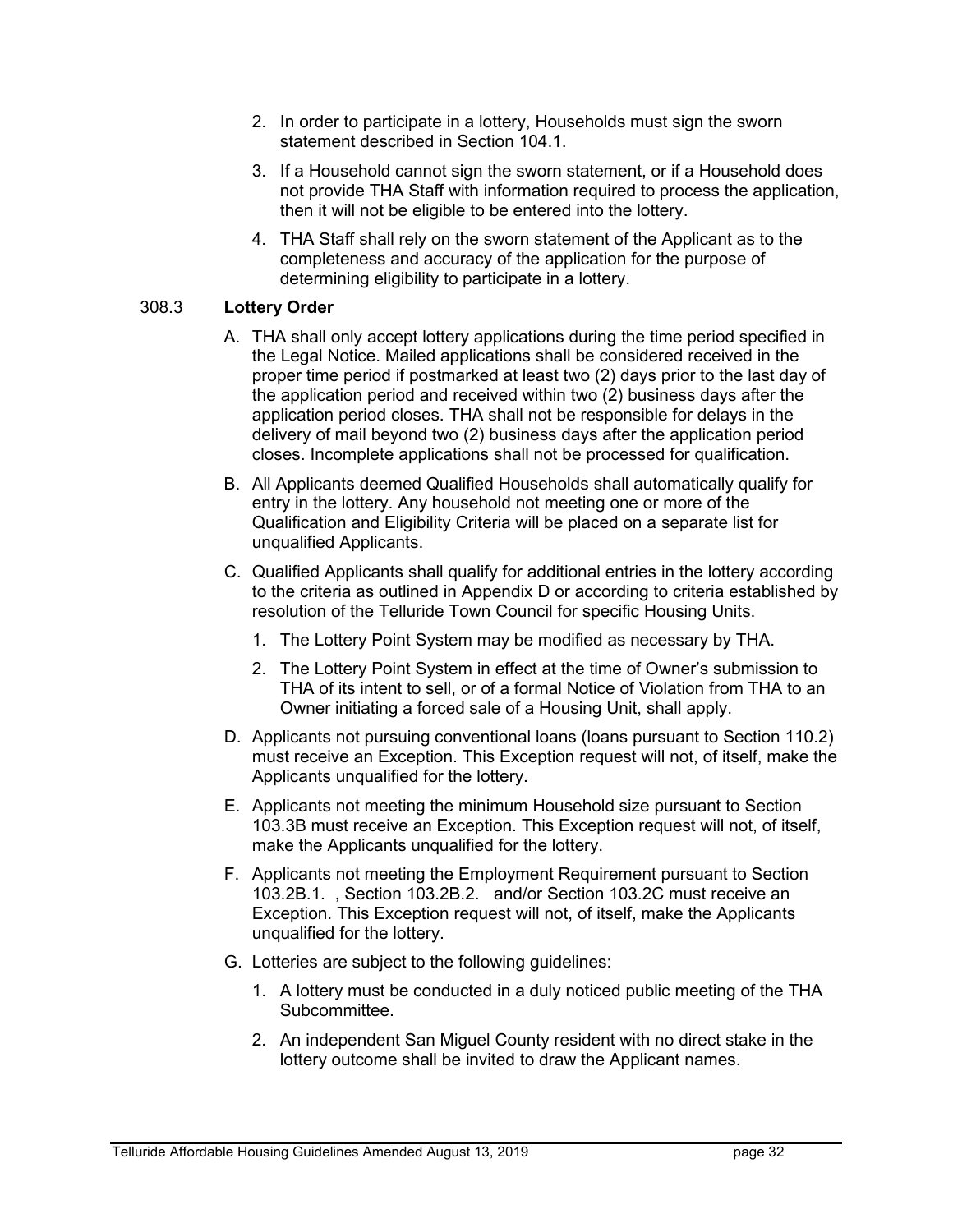- 3. Once an Applicant's name is drawn, any further instances of that Applicant's name drawn are recorded but ignored in establishing the order of Applicants.
- 4. The results of the lottery shall be posted and certified by the resident drawing the names as soon as practically possible after the drawing.
- 5. The order in which applicant names are drawn in the lottery shall determine the order in which Applicants are contacted to purchase the Housing Units offered in the lottery (except for handicapped-accessible units as noted in Section [308.3H\)](#page-44-0).
- 6. These procedures will also be followed to establish the order of the unqualified Applicants. Unqualified Applicants will not be offered a unit until all Qualified Applicants have been offered a unit to purchase based on their preference list. In addition, prior to being offered a unit the Applicant must have been provided an Exception per Section [109.2.](#page-27-0)
- <span id="page-44-0"></span>H. First priority for ADA handicapped accessible units shall be given to Mobility Disabled Households that submit a lottery application based on the lottery order of all Mobility Disabled Households. If there are no Mobility Disabled Households that submit a lottery application for an available handicapped accessible unit, the unit will be available for purchase based on the lottery order by all lottery Applicants who are Qualified Households.
- I. Any material misstatement of fact or deliberate fraud by the Household in connection with any information supplied by the Household to the Town of Telluride shall be cause for disqualification from lottery and the Household will be prohibited from reapplying for any future ownership lottery for one year.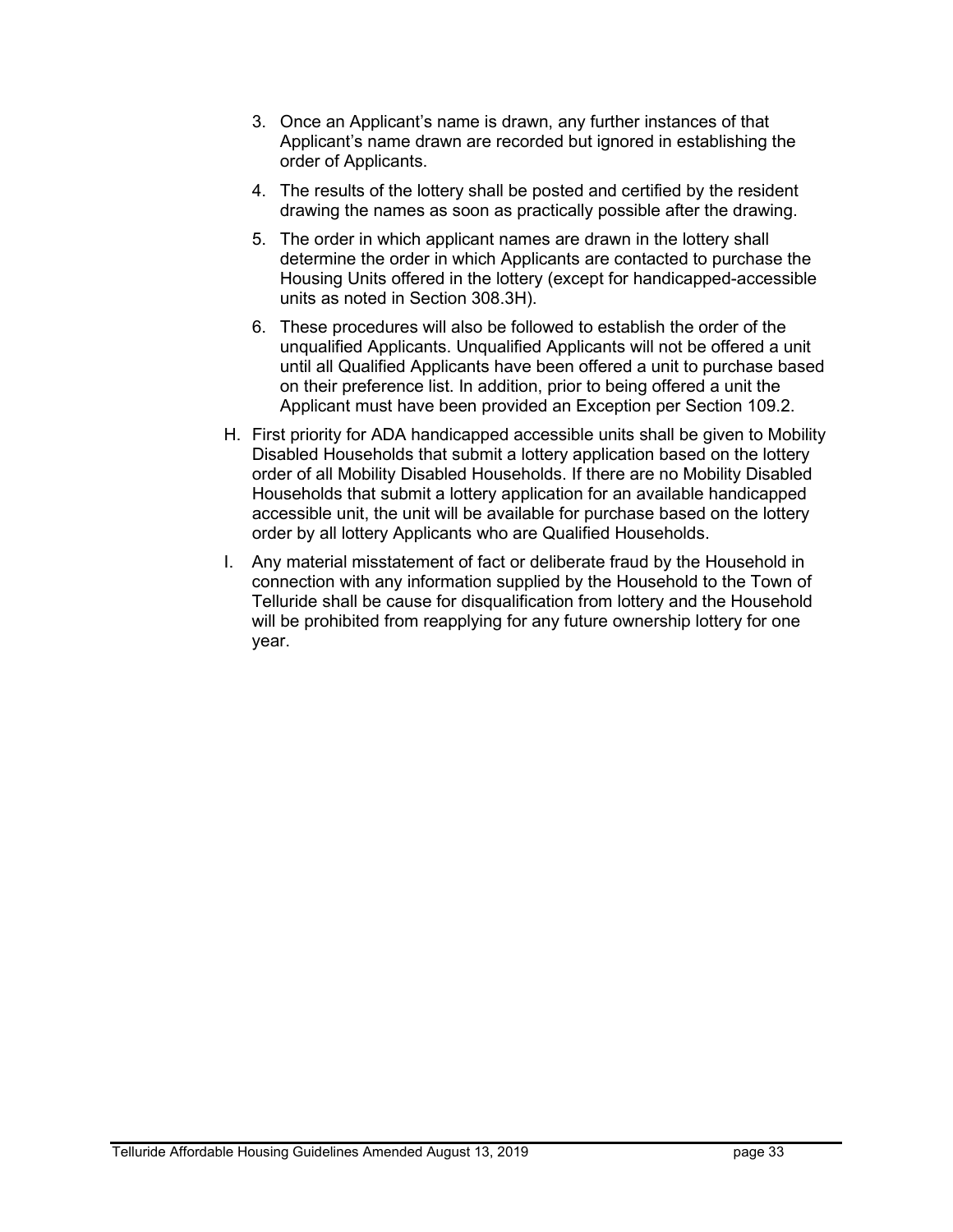[This page is intentionally blank]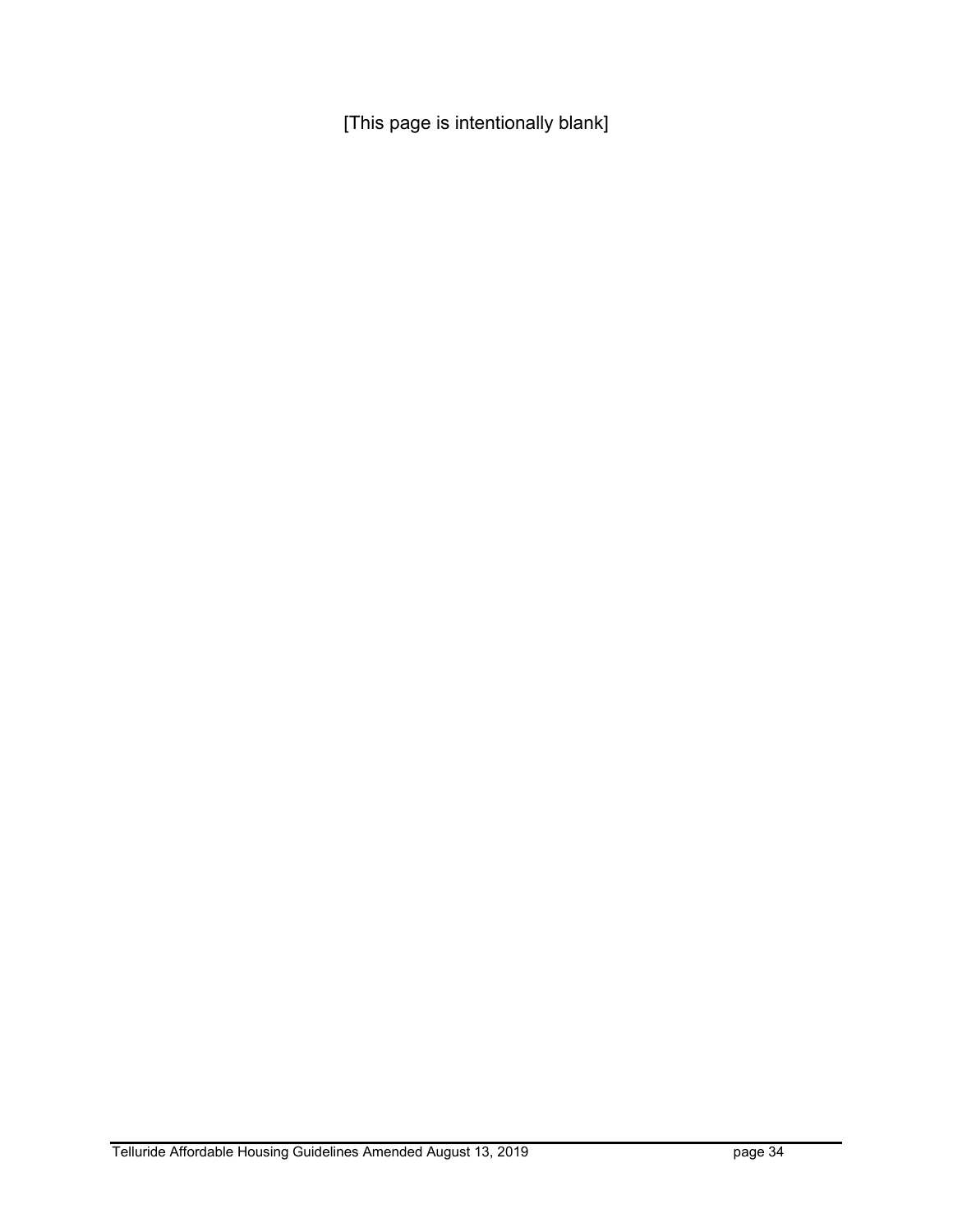## **Part 4 EMPLOYEE DWELLING UNITS PROGRAM**

#### <span id="page-46-1"></span><span id="page-46-0"></span>Section 401 **PURPOSE AND APPLICABILITY**

- 401.1 The Employee Dwelling Units Program covered in this Part 4 has been created to apply to Designated Employee Dwelling Units ("EDUs") as defined and regulated by Telluride Municipal Code Chapter 18 "Land Use Code" Article 3, Division 7 "Affordable Housing and Designated Employee Dwelling Units" (as may be amended) to govern sale, rental, use and occupancy of Housing Units so created.
- 401.2 The provisions of this Housing Program shall apply to all EDUs unless in conflict with the existing Deed Restriction for the particular Housing Unit. The provisions of the recorded Deed Restriction shall govern in case of conflict with these Guidelines.

## <span id="page-46-2"></span>Section 402 **PROGRAM POLICY GOALS**

Designated Employee Dwelling Units as defined in the Land Use Code are Housing Units built through incentives or otherwise created through the Land Use Code to increase Affordable Housing.

## <span id="page-46-3"></span>Section 403 HOUSEHOLD ELIGIBILITY

In addition to meeting the requirements for being a Qualified Household per Section [103.2A.](#page-14-5)1 through 103.2A.4, Applicants for purchase or occupancy of Housing Units subject to the EDU Program must meet the following additional Qualification and Eligibility criteria.

- 403.1 EDUs are required to be occupied by a Qualified Household except as provided for in the Administrative Exception pursuant to Section 407.3.
- 403.2 **Net Assets Qualification** Qualified Households occupying EDUs shall not have Household Net Assets which exceed twice the agreed upon sale price for the EDU except rental EDUs when occupied by the owner of the subject property as provided for in Section 407.3.
	- A. In the event a sale price has not been established,
		- 1. the limit on Household Net Assets shall be twice the Tier 2 Initial Sale Price that would be applied to the Housing Unit according to Appendix B; and
		- 2. such determination shall not imply any limitation on allowed sale price.
	- B. In the event an administrative exception under Section 407.3 is granted, the Net Assets Qualification for the Qualified Household renting the Principal Structure will be one million five-hundred thousand dollars (\$1,500.000).

## 403.3 **Income Eligibility**

A. Household Income for Rental EDUs shall not exceed Tier 3 income limits (see Appendix A).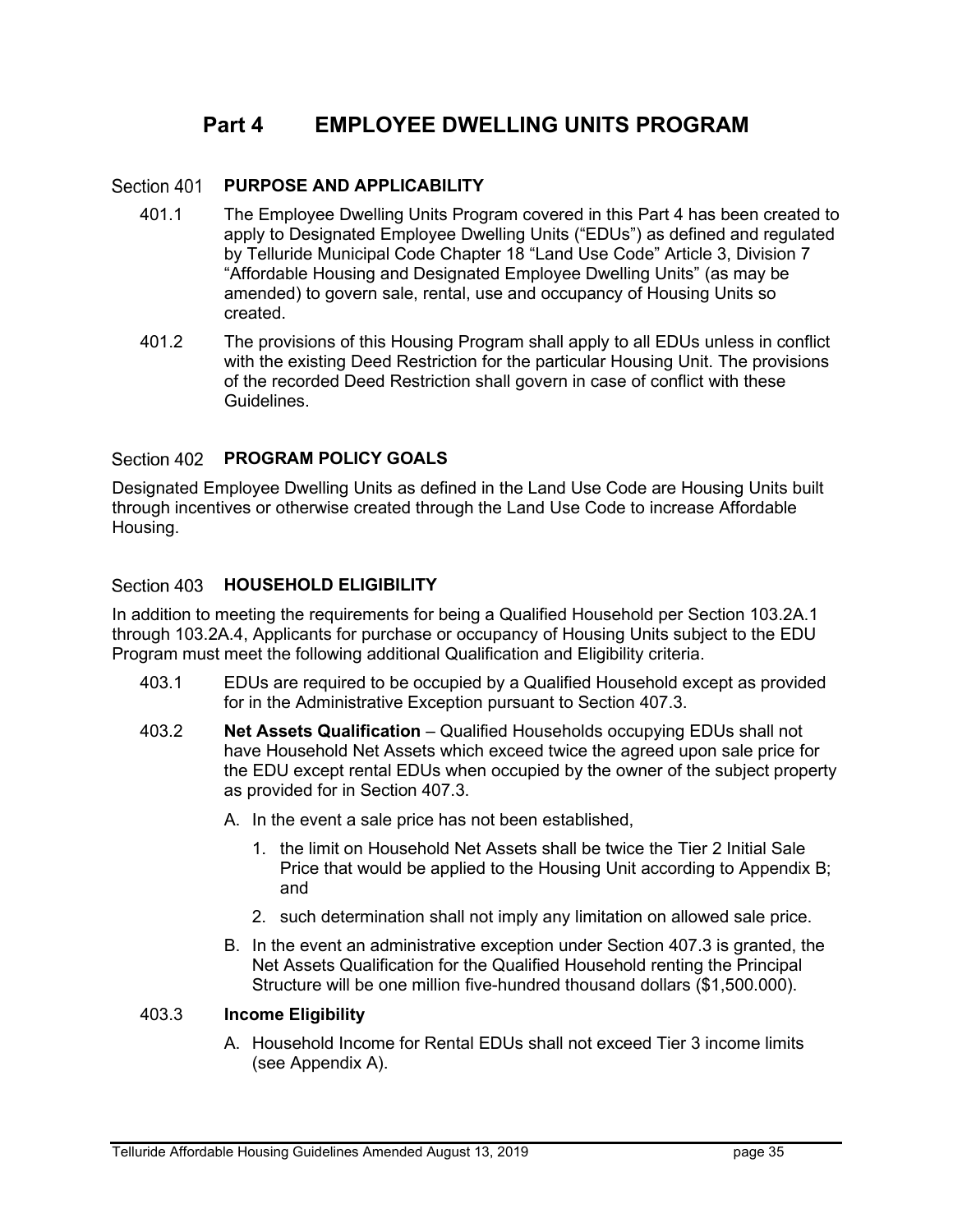- B. In the event of an administrative exception under Section 407.3, Household Income for rental of the Principal Structure shall not exceed Tier 4 Income Limits (see Appendix A).
- 403.4 **Household Size –** The total number of people in a Household shall not be less than the Minimum Household Sizes established in Section [103.3B.](#page-16-1)
- 403.5 EDUs not owned by a Qualified Household as defined herein must be occupied only by a Qualified Household, excluding Qualified Owners with an exception pursuant to 407.3, and may be owned only by one of the following Qualified Owners:
	- A. the original developer of the project in which the Housing Unit is located;
	- B. a person or entity with the controlling interest in, or the successor in interest to, the original owner of the project in which the Housing Unit is located; or
	- C. the Town of Telluride or Telluride Housing Authority, or their successors or assigns.

### <span id="page-47-0"></span>Section 404 **INITIAL HOUSEHOLD APPLICATION PROCESS**

Applications for Housing Units subject to the Employee Dwelling Unit Program shall be made according to the general Initial Household Application Process contained in [Section 104.](#page-17-0)

## <span id="page-47-1"></span>Section 405 **CONTINUING QUALIFICATION**

THA requires Households, including all occupants of Housing Units, to maintain Qualified Household status on an ongoing basis per [Section 105.](#page-18-0)

### <span id="page-47-2"></span>Section 406 **SALE AND RESALE OF EMPLOYEE DWELLING UNITS**

- 406.1 In cases where an EDU is required to be owner occupied, the Sale and resale of such units shall be governed by [Section 106.](#page-20-0)
- 406.2 There is no limitation on sale price for an EDU.
- 406.3 In certain circumstances in residential zone districts, the sale of EDUs is prohibited. Please consult Article 3, Division 7 of the Telluride Land Use Code for information on subdivision, condominiumization, and sale of EDUs.

### <span id="page-47-3"></span>Section 407 **RENTAL PROCEDURES**

- 407.1 In cases where the rental of Employee Dwelling Units is required, the general Rental Procedures contained in [Section 107](#page-22-0) and the Household Qualifications contained in [Section 403](#page-46-3) shall apply.
- 407.2 Rental of EDUs is not subject to any limitations on rental price.
- 407.3 A Qualified Owner of an EDU may apply for an Administrative Exception to live in the EDU and rent out the property's Principal Structure long-term to a Qualified Household. The Owner will not be held to the provisions of [Section 103](#page-13-0) or 403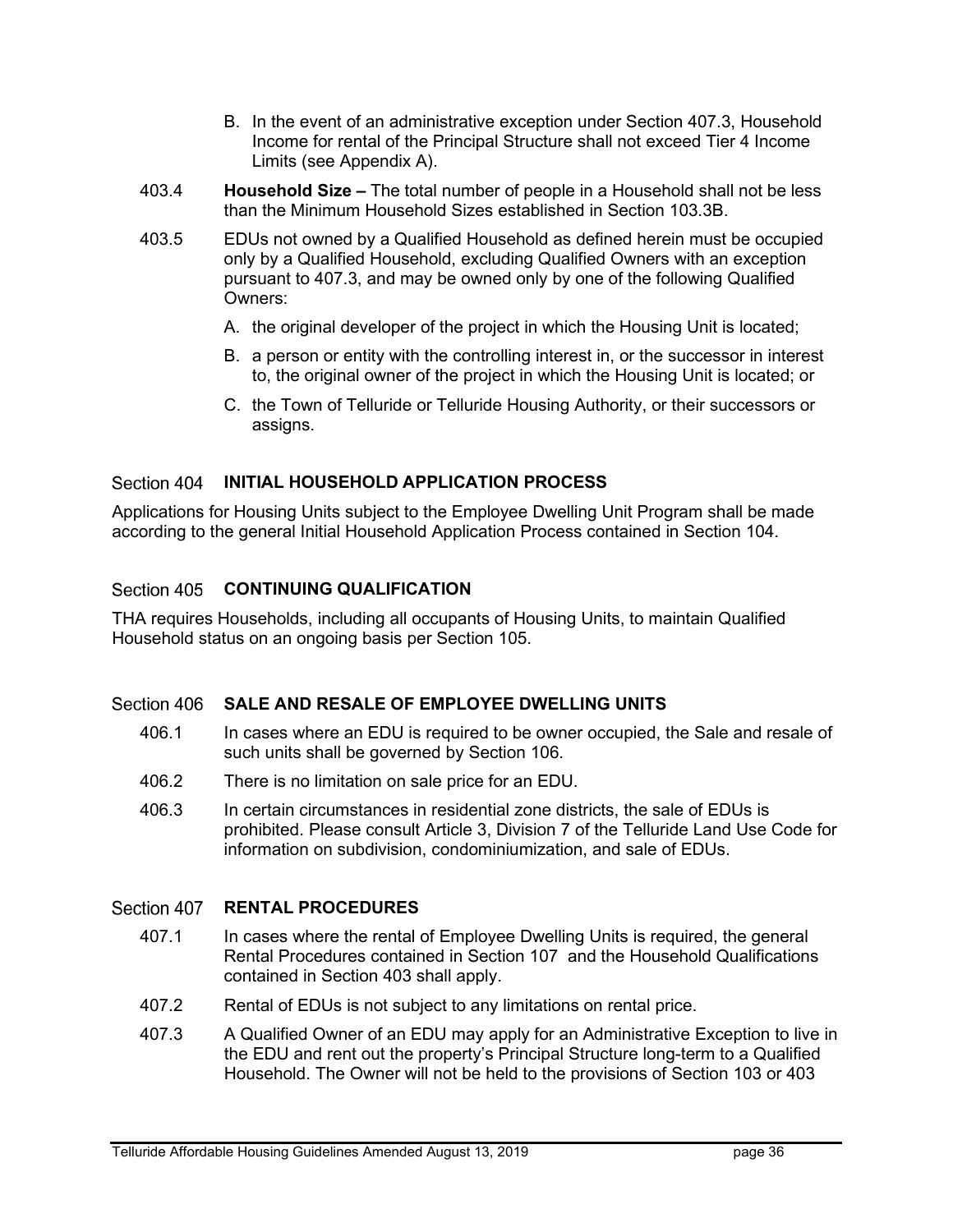provided the Exception is granted, however, the household renting the Principal Structure must meet the qualifications in Sections 103 and 403.

#### <span id="page-48-0"></span>**DEED RESTRICTION FORM AND PROCESS** Section 408

- 408.1 Deed Restrictions for EDUs must meet the requirements of the Town of Telluride Municipal Code Chapter 18 "Land Use Code" Article 3 Division 7 in addition to the requirements of these Guidelines.
- 408.2 As a condition of Sale or transfer of an EDU, a new Deed Restriction prepared by the Town Attorney's office must be executed by the Buyer and recorded against the property at time of sale.

#### <span id="page-48-1"></span>**STANDARDS OF SIZE AND CONSTRUCTION** Section 409

- 409.1 EDUs created by new construction shall meet the construction standards contained in Sections [210.6,](#page-37-0) and [210.7](#page-37-1) and shall require THA inspection and approval.
- 409.2 EDUs created by deed restriction of existing dwellings shall meet the review standards for Housing Mitigation Units contained in Sections [210.6,](#page-37-0) and [210.7,](#page-37-1) as well as the minimum standards set forth in Section [106.3A,](#page-20-2) and shall require THA inspection and approval.
- 409.3 Inspection Fee Any entity requesting an inspection by THA shall pay an Inspection Fee (see Appendix E) prior to the inspection which is not refundable, but which will be credited against any THA time and expense necessary for the approval.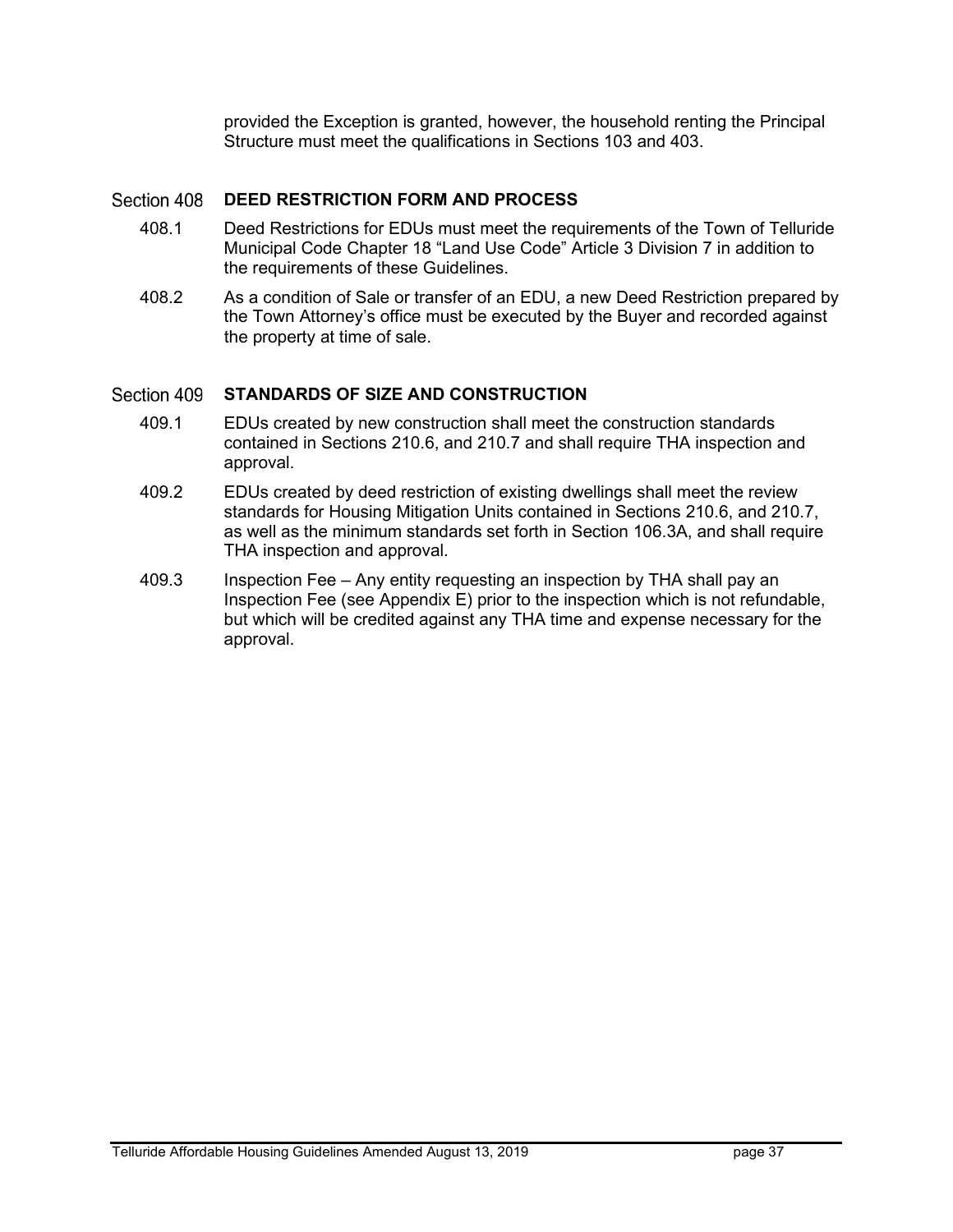[This page is intentionally blank]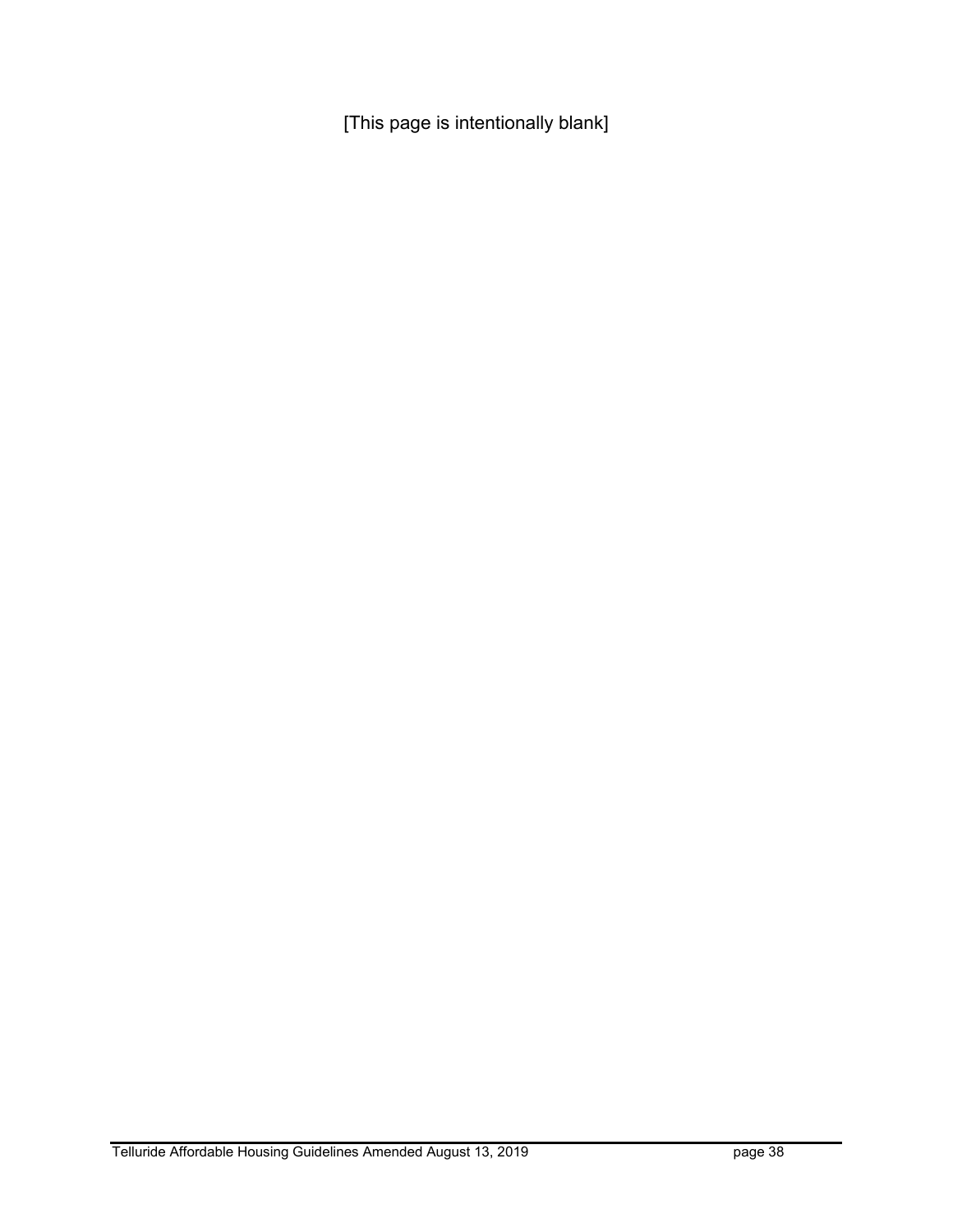## **Part 9 GENERAL MISCELLANEOUS PROVISIONS**

#### <span id="page-50-1"></span><span id="page-50-0"></span>Section 901 **LEGISLATIVE HISTORY**

901.1 **Previous Documents** – These Telluride Affordable Housing Guidelines have been created to merge previous documents, the Town Housing Guidelines for Town Developed or Financed Housing and the older versions of the Telluride Affordable Housing Guidelines. The histories of the previous documents are as follows:

### **Telluride Housing Guidelines for Town Developed or Financed Housing**

Adopted by Telluride Housing Authority on December 20, 2005 Approved by Telluride Town Council on December 20, 2005 Amended on June 27, 2006

## **Telluride Affordable Housing Guidelines**

Adopted by Telluride Housing Authority on September 19, 1994 Approved by Telluride Town Council on October 4, 1994 Amended on April 1, 1997 Amended July 27, 1999 Amended September 14, 1999 Amended October 26, 1999 Amended October 24, 2000 Amended March 27, 2001 Amended October 2001 Amended January 2002 Amended November 6, 2002 Amended January 2, 2004 Amended March 24, 2004

## 901.2 **Telluride Affordable Housing Guidelines**

Amended, consolidated and reenacted by Joint Resolution of the THA and Telluride Town Council on September 18, 2007.

Amended by Joint Resolution of the THA and the Telluride Town Council on September 18, 2012.

Amended by Resolution No. 1 of the THA and Resolution No. 1, Series of 2016 by Telluride Town Council on January 12, 2016.

Amended, consolidated and reenacted by Joint Resolution of the THA and Telluride Town Council on April 3, 2018.

All other amendments were made administratively pursuant to Section [902.3.](#page-51-2)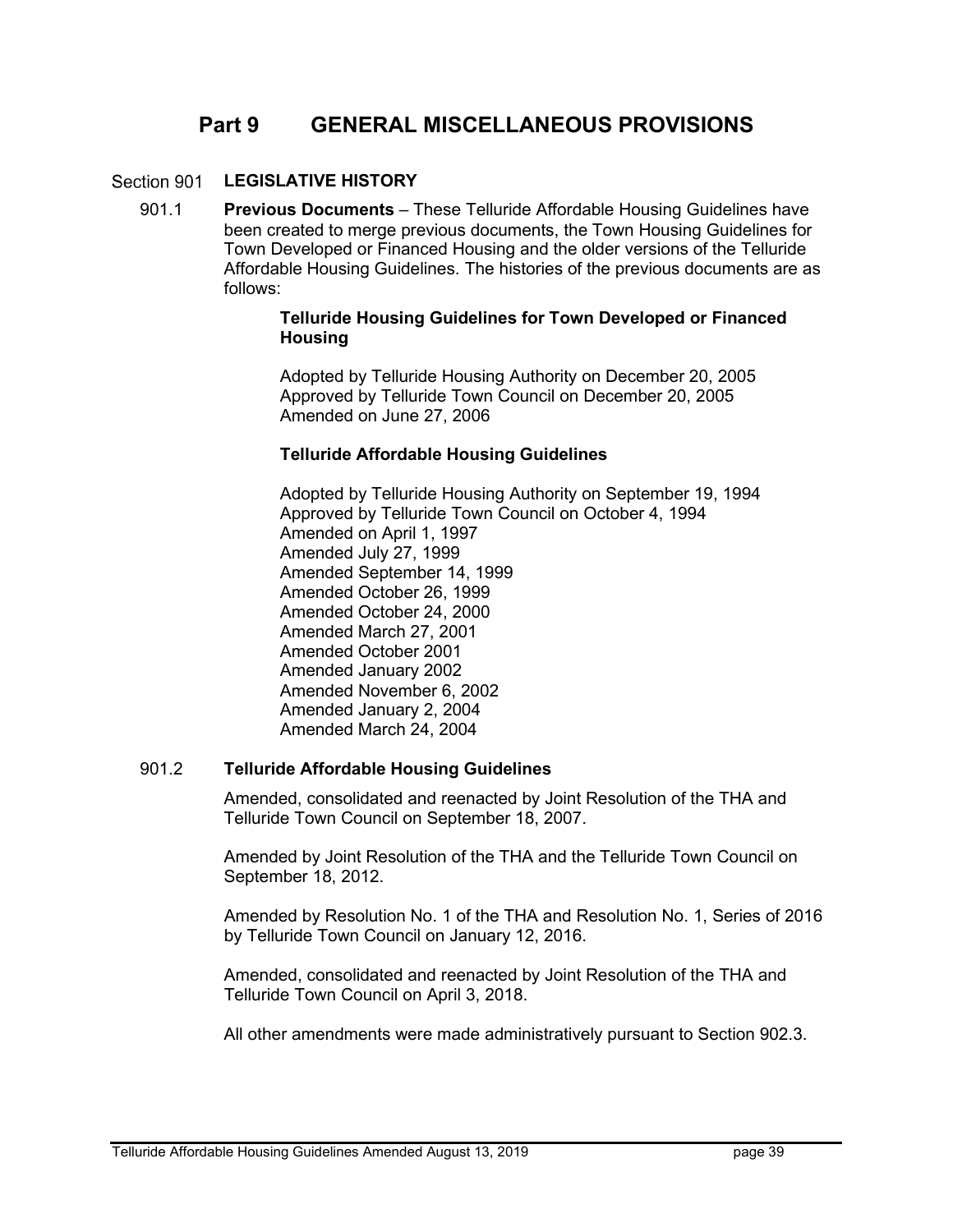## <span id="page-51-0"></span>Section 902 **AMENDMENTS**

- 902.1 This policy shall be reviewed at least every two (2) years by the THA Subcommittee and changes based on the success and failure of the previous policy, if any, will be recommended to Town Council and THA.
- <span id="page-51-3"></span>902.2 Amendments to these Guidelines requiring Town Council and THA approval shall be made according to the following procedure:
	- A. Any proposed amendment shall be presented to the THA Subcommittee for its consideration and recommendation prior to adoption by the Town Council of the Town of Telluride and THA. The THA Subcommittee shall consider such amendment in a timely manner and shall report to the Town Council its finding on the proposed amendment and recommend adoption, adoption with conditions or rejection of the proposed amendment.
	- B. Upon receiving the THA Subcommittee's report on the proposed amendment, the Town Council shall conduct a public hearing of the proposed amendment and either adopt, adopt with amendments or reject the proposed amendment. The public hearing on the proposed amendment shall be considered in a timely manner. Such amendment will be adopted in form of a written resolution of the Town Council of the Town of Telluride.
- <span id="page-51-2"></span>902.3 Updates to the Area Median Income, Initial Sale Prices, Payment in Lieu Fee, and Rental Affordability Standards may be made at any time by THA Staff based on the methodology in place.
- 902.4 The Planning Director, Building Director or the THA Staff may recommend amendments to the methodology used to the THA Subcommittee. The THA Subcommittee may approve the amendments to the methodology or may recommend consideration of the methodology amendments to the Town Council and THA pursuant to Section [902.2.](#page-51-3)

### <span id="page-51-1"></span>Section 903 **ADMINISTRATIVE PROCEDURES**

- 903.1 **Fair Housing Standards –** THA Staff shall administer this policy in compliance with all applicable fair housing standards, including but not limited to the Fair Housing Act and the Town of Telluride non-discrimination ordinance. These standards prohibit discrimination in housing on the basis of age, race, religion, handicapped or disabled status, country of origin, sex, or sexual identity. In addition to any remedies available in the applicable law, any dispute between an Applicant and THA Staff regarding these standards may be filed as a Grievance (see Section [109.4.](#page-29-0)).
- 903.2 **Reasonable Accommodation –** THA Staff shall administer this policy in compliance with all reasonable accommodation standards, including but not limited to the Americans with Disabilities Act. Persons requiring reasonable accommodation for their disability shall give THA Staff at least 48-hours' notice of such need so that appropriate arrangements can be made (for example: providing sign language services for a hearing-impaired person).
- 903.3 **Assignment of Administrative Responsibilities –** THA and/or the Town of Telluride shall have the right to contract with any qualified person or entity for the purpose of administering these Guidelines. The contract for administration shall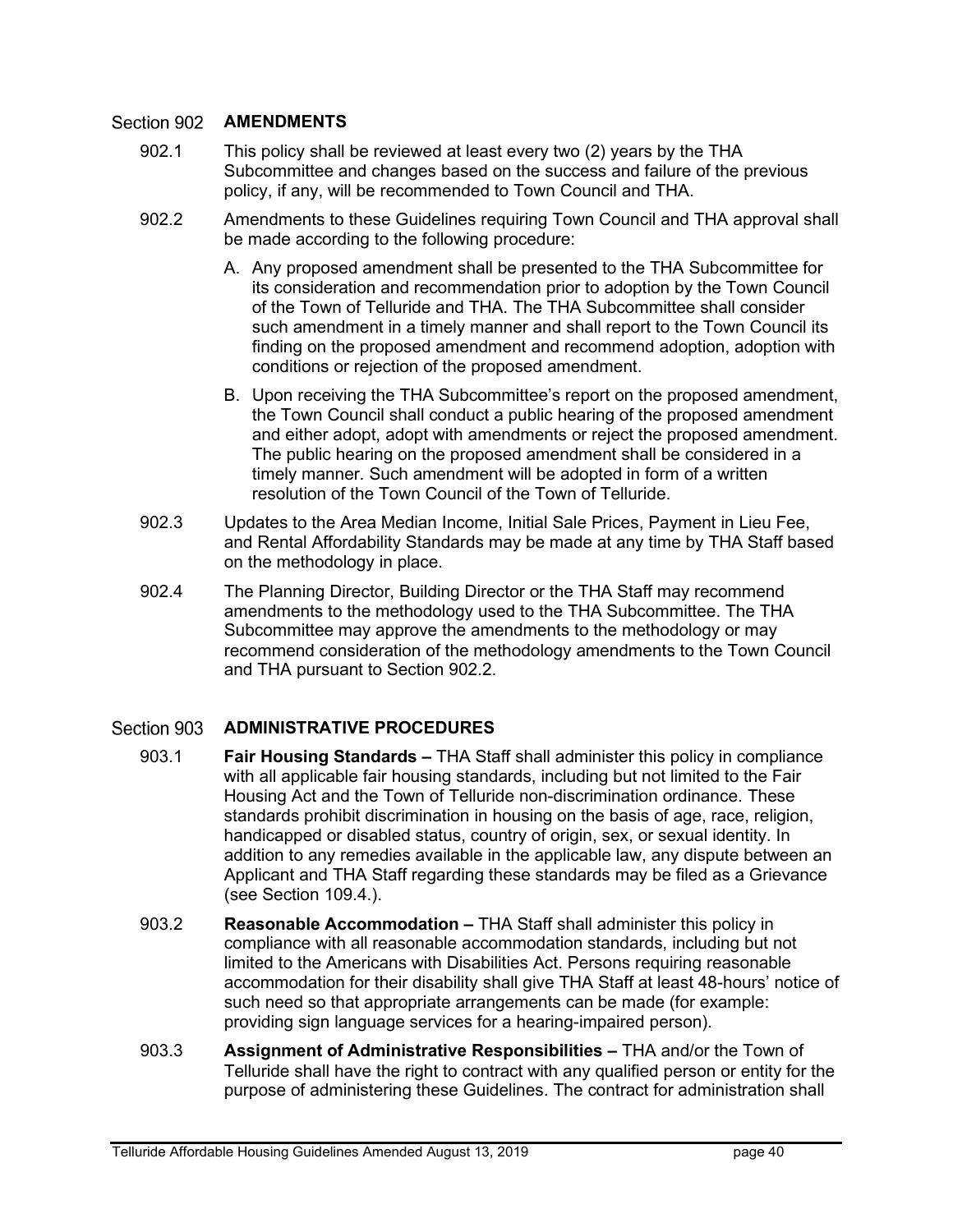provide for oversight by the Town, including access to applicable records and the ability to conduct an independent audit of administrative procedure.

- <span id="page-52-0"></span>903.4 **Administrative Exceptions –** THA Subcommittee grants THA Staff the authority to approve specific Exceptions to be noticed on the Consent Calendar at the Subcommittee Regular Meeting immediately following THA Staff approval. Administrative Exceptions include:
	- A. Approval of occupancy of an EDU by the Qualified Owner who rents the Principal Structure to a Qualified Household.
	- B. Qualification of Guests as defined.
	- C. Extension of time to meet Compliance for a Household that has a medical event impacting their ability to work.
	- D. Use of a co-borrower or Co-signor for unconventional lending after legal review of documents to be recorded.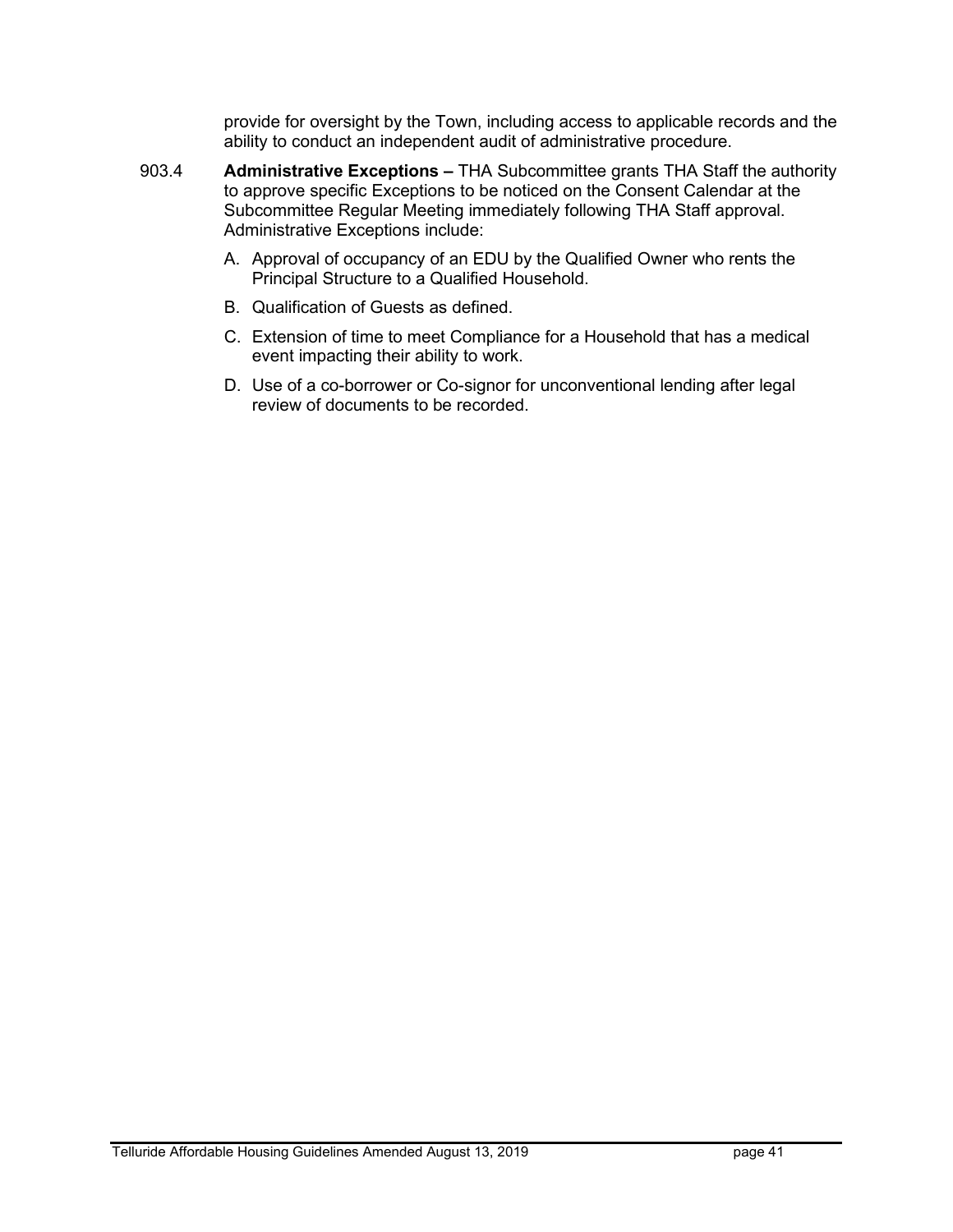[This page is intentionally blank]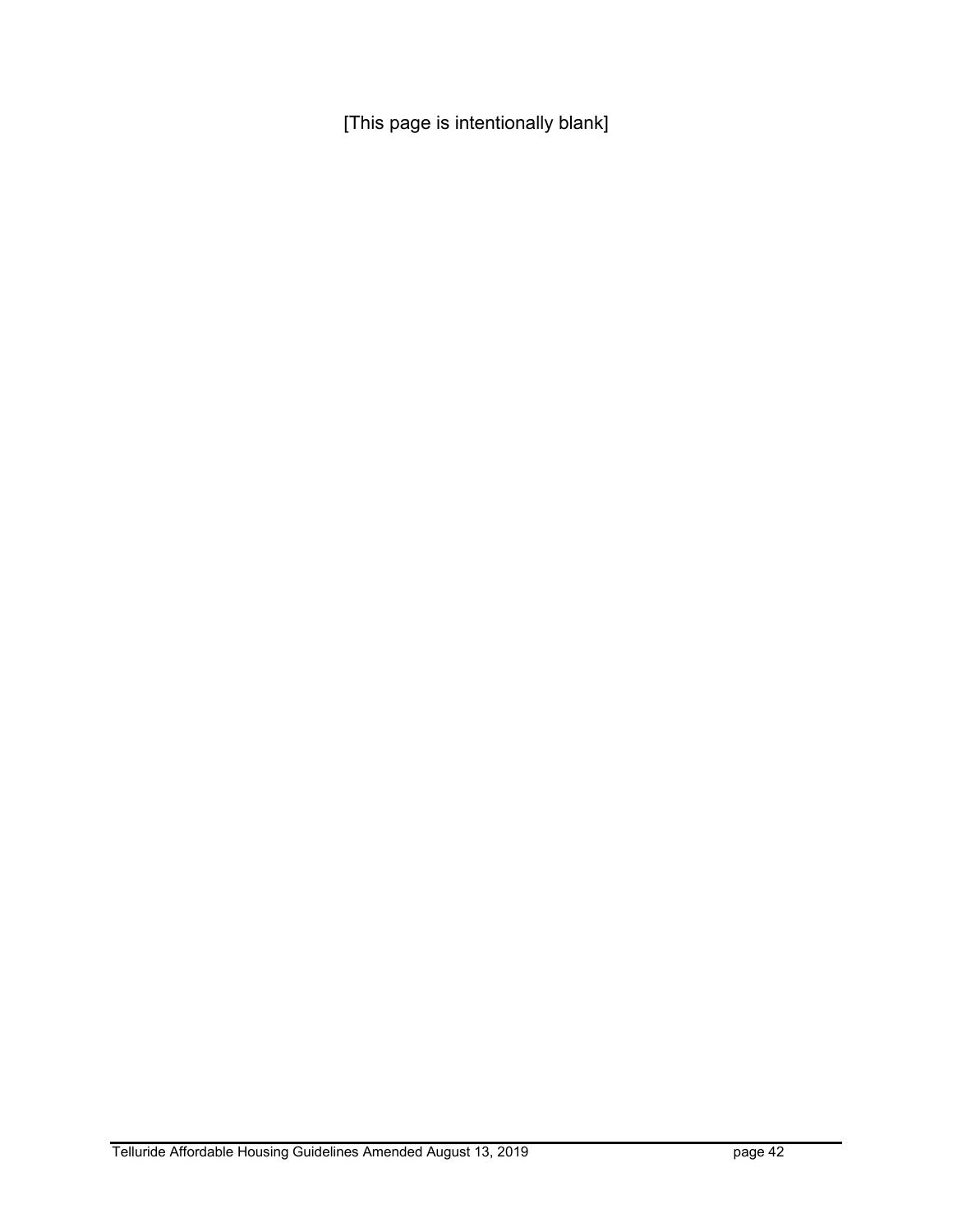## **Appendix A: Income Eligibility Tiers**

## **Area Median Income and Income Limits**

<span id="page-54-0"></span>**Area Median Income** is currently determined by the following procedure:

- 1. Use the most recently updated US Department of HUD "Very Low Income" figures for San Miguel County, Colorado for 1-, 2-, 3-, and 4-person households. These are 50% of Area Median Income, so Area Median Income is double these figures. The 100% AMI is multiplied by each percent to establish the AMI's for the Guidelines.
- 2. THA Staff shall update as new US Department of HUD "Very Low Income" are released.

Based on this procedure, the Area Median Incomes for San Miguel County are:

## **Table 1. San Miguel County Area Median Income (AMI\*) Eligibility**

|                            | <b>Household Size</b> |          |          |          |          |                     |
|----------------------------|-----------------------|----------|----------|----------|----------|---------------------|
|                            | 1 person              | 2 person | 3 person | 4 person | 5 person | $\vert$ 6 person    |
| 100% Area<br>Median Income | \$67,000              | \$76,500 | \$86,100 | \$95,600 |          | \$103,300 \$110,900 |

This is the AMI calculation pursuant to the Telluride Affordable Housing Guidelines.

Qualification is based on Household size, NOT unit size. The following table provides a guide for determining Household Income Eligibility. See Section [103.3B](#page-16-1) for Minimum Household Size requirements.

| <b>Household Size</b> | 1 Person  | 2 Person  | 3 Person  | 4 Person  | <b>5 Person</b> |
|-----------------------|-----------|-----------|-----------|-----------|-----------------|
| <b>70% AMI</b>        | \$46,900  | \$53,550  | \$60,270  | \$66,920  | \$72,310        |
| <b>80% AMI</b>        | \$53,600  | \$61,200  | \$68,880  | \$76,480  | \$82,640        |
| 90% AMI               | \$60,300  | \$68,850  | \$77,490  | \$86,040  | \$92,970        |
| 100% AMI              | \$67,000  | \$76,500  | \$86,100  | \$95,600  | \$103,300       |
| <b>110% AMI</b>       | \$73,700  | \$84,150  | \$94,710  | \$105,160 | \$113,630       |
| <b>120% AMI</b>       | \$80,400  | \$91,800  | \$103,320 | \$114,720 | \$123,960       |
| <b>130% AMI</b>       | \$87,100  | \$99,450  | \$111,930 | \$124,280 | \$134,290       |
| <b>150% AMI</b>       | \$100,500 | \$114,750 | \$129,150 | \$143,400 | \$154,950       |
| <b>180% AMI</b>       | \$120,600 | \$137,700 | \$154,980 | \$172,080 | \$185,940       |
| 200% AMI              | \$134,000 | \$153,000 | \$172,200 | \$191,200 | \$206,600       |
| 220% AMI              | \$147,400 | \$168,300 | \$189,420 | \$210,320 | \$227,260       |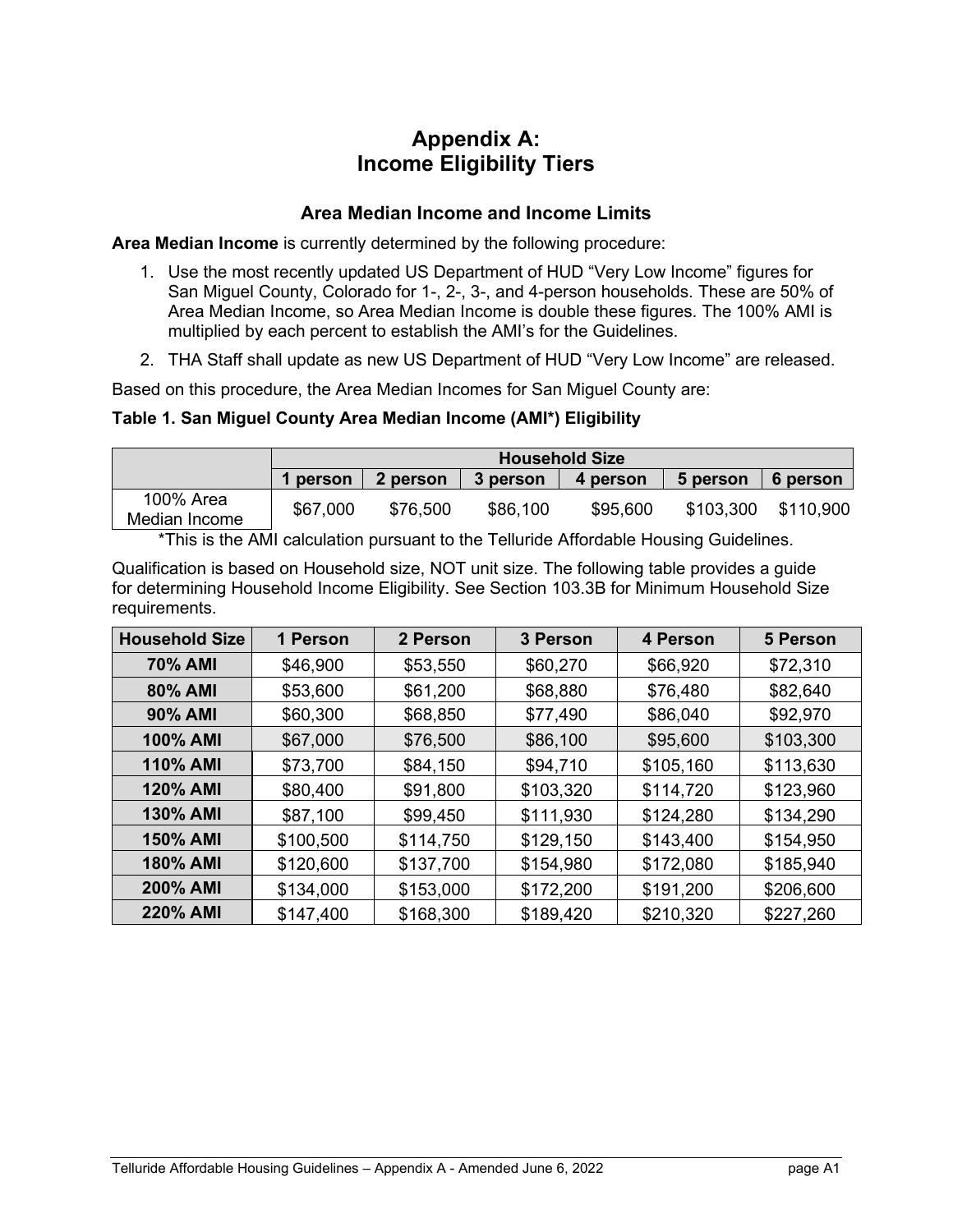## **Income Eligibility Tiers**

**Tier 1 Income –** Household Income shall not exceed one-hundred and twenty percent (120%) of AMI for San Miguel County (see "Definitions"). Sale and rental prices for Tier 1 units are based on affordability targets for San Miguel County noted below as adjusted for the number of bedrooms per unit.

| <b>Unit Size:</b> | <b>Income Target:</b> | Tier 1 Income Limit: |  |
|-------------------|-----------------------|----------------------|--|
| 1 Bedroom/Studio  | 70% of 1 Person AMI   | 120% of 1 Person AMI |  |
| 2 Bedroom         | 90% of 2 Person AMI   | 120% of 2 Person AMI |  |
| 3 Bedroom         | 90% of 3 Person AMI   | 120% of 3 Person AMI |  |
| 4 Bedroom         | 90% of 4 person AMI   | 120% of 4 Person AMI |  |

**Tier 2 Income –** Household Income shall not exceed one-hundred and eighty percent (180%) of AMI for San Miguel County (see "Definitions"). Sale and rental prices for Tier 2 units are based on affordability targets for San Miguel County noted below as adjusted for the number of bedrooms per unit.

| <b>Unit Size:</b> | <b>Income Target:</b> | Tier 2 Income Limit: |
|-------------------|-----------------------|----------------------|
| 1 Bedroom/Studio  | 90% of 1 Person AMI   | 180% of 1 Person AMI |
| 2 Bedroom         | 110% of 2 Person AMI  | 180% of 2 Person AMI |
| 3 Bedroom         | 110% of 3 Person AMI  | 180% of 3 Person AMI |
| 4 Bedroom         | 110% of 4 Person AMI  | 180% of 4 Person AMI |

**Tier 3 Income –** Household income shall not exceed one-hundred and thirty percent (130%) of AMI for San Miguel County (see "Definitions"). Tier 3 Income limits apply only to those units whose Deed Restriction was executed and recorded prior to the creation of these Income Tiers.

| <b>Unit Size:</b> | <b>Income Target:</b> | Tier 3 Income Limit: |  |
|-------------------|-----------------------|----------------------|--|
| 1 Bedroom/Studio  | 80% of 1 Person AMI   | 130% of 1 Person AMi |  |
| 2 Bedroom         | 100% of 2 Person AMI  | 130% of 2 Person AMI |  |
| 3 Bedroom         | 100% of 3 Person AMI  | 130% of 3 Person AMI |  |
| 4 Bedroom         | 100% of 4 Person AMI  | 130% of 4 Person AMI |  |

**Tier 4 Income –** Household income shall not exceed two-hundred and twenty percent (220%) of AMI for San Miguel County (see "Definitions").

| <b>Unit Size:</b> | <b>Income Target:</b> | <b>Tier 4 Income Limit:</b> |
|-------------------|-----------------------|-----------------------------|
| 1 Bedroom/Studio  | 130% of 1 Person AMI  | 220% of 1 Person AMI        |
| 2 Bedroom         | 150% of 2 Person AMI  | 220% of 2 Person AMI        |
| 3 Bedroom         | 150% of 3 Person AMI  | 220% of 3 Person AMI        |
| 4 Bedroom         | 150% of 4 Person AMI  | 220% of 4 Person AMI        |

Sale and rental prices are based on affordability by Area Median Income target percentages for San Miguel County as adjusted for the number of bedrooms per unit.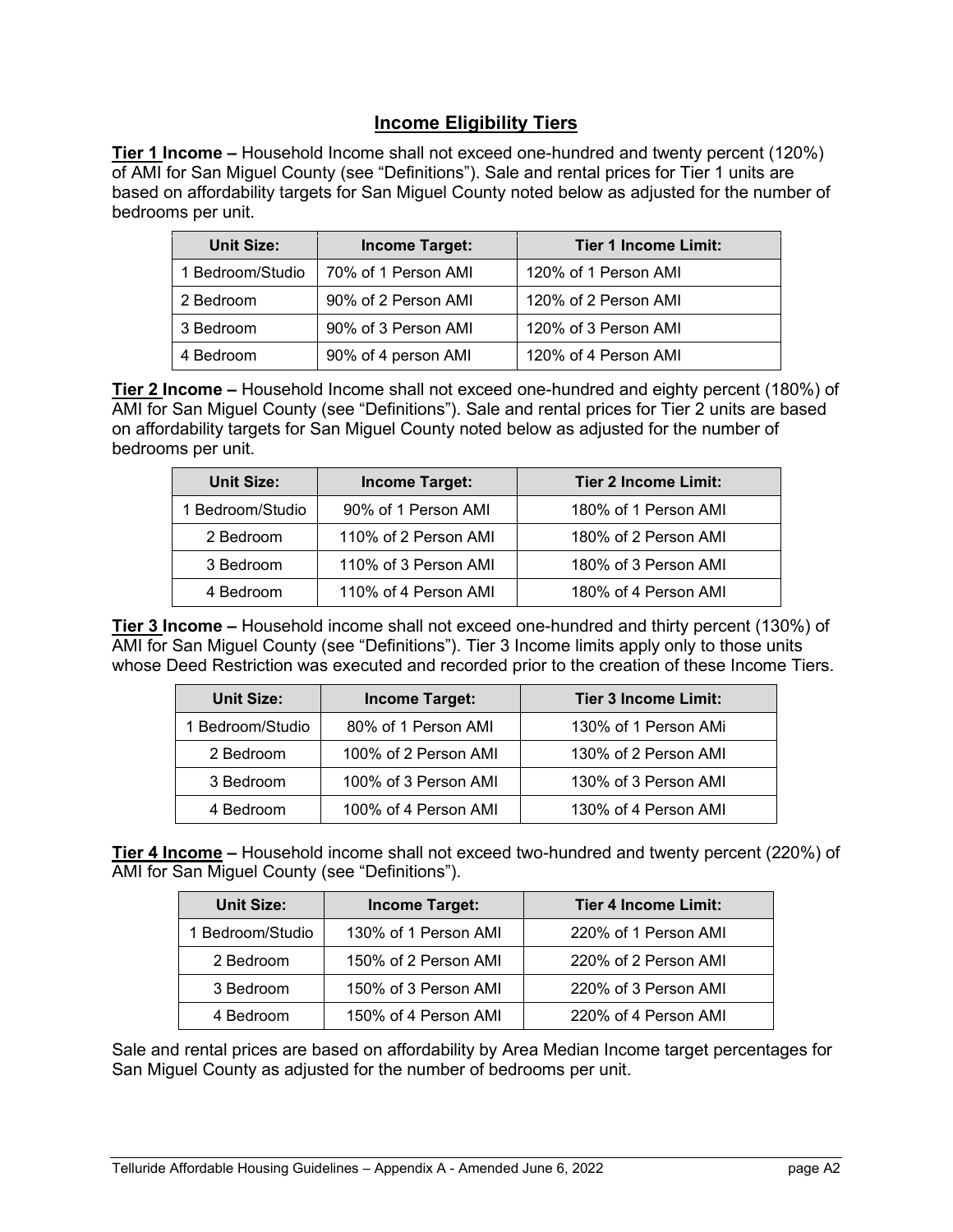## **Appendix B: Initial Sale Prices and Maximum Rental Prices**

## <span id="page-56-0"></span>**ALLOWED RENT AND SALE PRICES**

It is generally accepted in the affordable housing field that housing is affordable if either

(1) the total of rent and utilities or

(2) the total of mortgage payment, insurance, taxes and HOA dues is not more than 30% of monthly gross income. This standard forms the basis of the allowed rents and sale prices.

In calculating allowed prices on a square footage basis, it is assumed that a Household earning the target income for the unit will occupy a unit at the mid-point of the allowed square footage range for a given number of bedrooms.

Calculation of **Maximum Rental Rate** (total of rent and utilities) is accomplished by dividing the Target Income by 12 and multiplying the result by 30%. Expressed in MS Excel format:

## *Maximum Rental Rate*

### *=TargetIncome/12\*30%*

The Maximum Rental Rate is also the allowed payment for a monthly mortgage payment (including also the taxes, insurance and HOA dues escrow payments). Calculation of the **Allowed Initial Sale Price** assumes a 30-year fixed rate mortgage with a down payment of 5% of the purchase price. This calculation can be simplified by choosing a higher than market interest rate instead of attempting to quantify the escrow portion of the monthly payment. Since recent interest rates for a 30-year fixed rate mortgage have been close to 6.5%, using an effective interest rate of 7.25% gives a generous cushion for the escrow payments. Expressed in MS Excel format:

### *Allowed Initial Sale Price*

## *=-PV(InterestRate/12,360,AllowedGrossRent)/(1-DownPaymentPercentage)*

Calculating the above prices on a square footage basis requires dividing the Allowed Maximum Rental Rate and Allowed Initial Sale Price above by the mid-point square footage for a given bedroom size. Mid-points (based on the square footage limits from Section [210.1\)](#page-36-3) are:

| <b>Unit Type:</b> | <b>Min Square Feet:</b> | <b>Mid Point:</b> | <b>Max Square Feet:</b> |
|-------------------|-------------------------|-------------------|-------------------------|
| 1 Bedroom/Studio  | 450                     | 525               | 600                     |
| 2 Bedroom         | 750                     | 850               | 950                     |
| 3 Bedroom         | 950                     | l.075             | 1,200                   |
| 4 Bedroom         | TBD                     | TRΓ               | TBL                     |

For the purposes of calculating Rental Affordability Standards in Section [207.2A,](#page-34-1) the Mid-point in the table shall be used with no adjustment for specific Unit Size.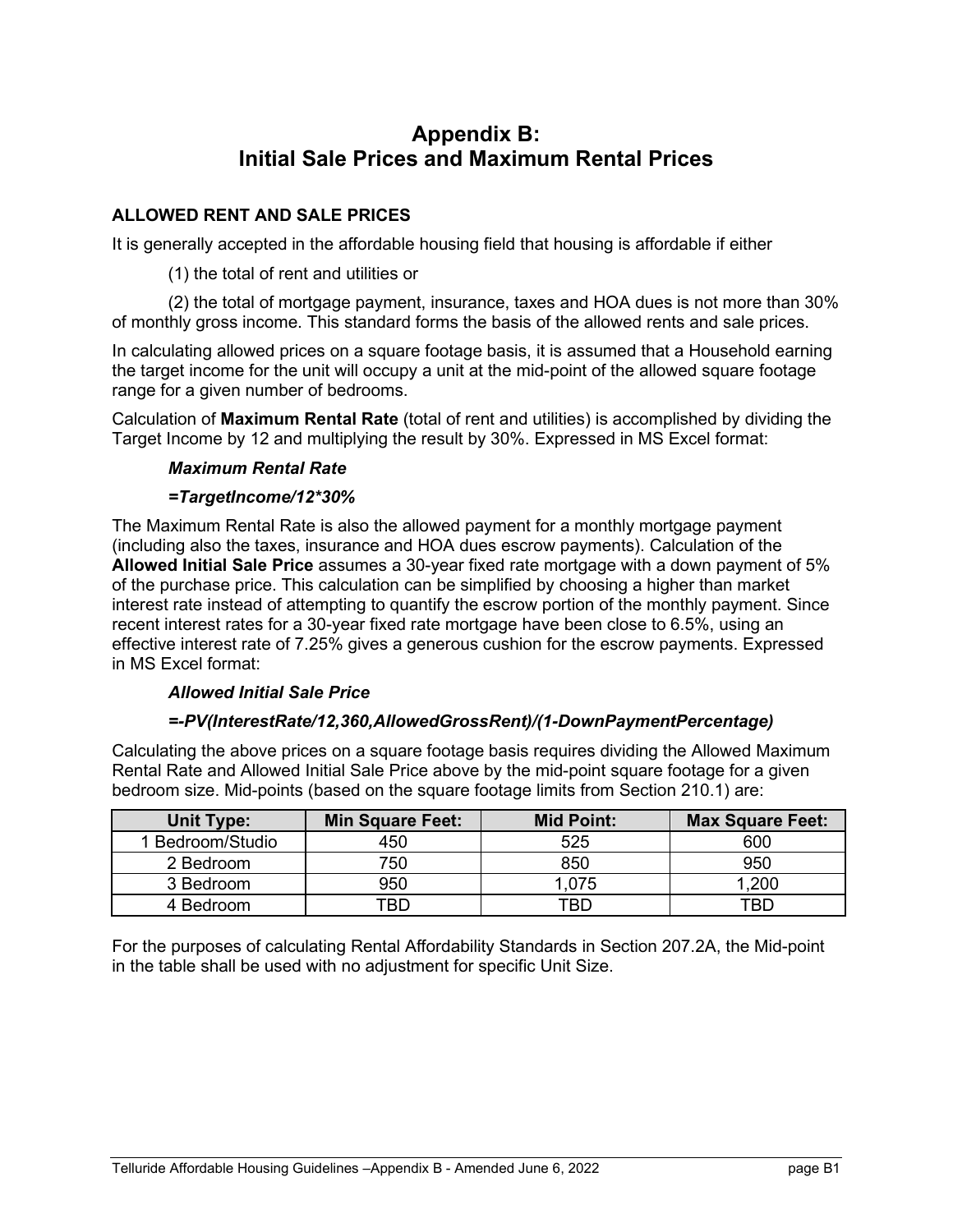## **Initial Sale Price Standards**

Initial Sale Prices shall be calculated by multiplying the actual square footage of the unit (but not to exceed the maximum square footage of the unit type found in Section [210.1](#page-36-3) unless modified as allowed) times the maximum price per square foot found below (unless modified as allowed), for the unit type.

## **Tier 1 Initial Sale Prices**

| <b>Unit Size:</b> | <b>Income Target:</b> | <b>Maximum Initial Sale Price:</b> |  |
|-------------------|-----------------------|------------------------------------|--|
| 1 Bedroom/Studio  | 70% of 1 Person AMI   | \$345 per square foot              |  |
| 2 Bedroom         | 90% of 2 Person AMI   | \$312 per square foot              |  |
| 3 Bedroom         | 90% of 3 Person AMI   | \$278 per square foot              |  |
| 4 Bedroom         | TRD                   |                                    |  |

## **Tier 2 Initial Sale Prices**

| <b>Unit Size:</b> | <b>Income Target:</b> | <b>Maximum Initial Sale Price:</b> |
|-------------------|-----------------------|------------------------------------|
| 1 Bedroom/Studio  | 90% of 1 Person AMI   | \$443 per square foot              |
| 2 Bedroom         | 110% of 2 Person AMI  | \$382 per square foot              |
| 3 Bedroom         | 110% of 3 Person AMI  | \$340 per square foot              |
| 4 Bedroom         | ERD.                  | TRD                                |

**Tier 3 –** Housing Units are no longer being added to Tier 3, so Initial Sale Prices are not defined.

## **Tier 4 Initial Sale Prices**

| <b>Unit Size:</b> | <b>Income Target:</b> | <b>Maximum Initial Sale Price:</b> |
|-------------------|-----------------------|------------------------------------|
| 1 Bedroom/Studio  | 130% of 1 person AMI  | \$640 per square foot              |
| 2 Bedroom         | 150% of 2 person AMI  | \$521 per square foot              |
| 3 Bedroom         | 150% of 3 person AMI  | \$463 per square foot              |
| 4 Bedroom         | 150% of 4 person AMI  | \$369 per square foot              |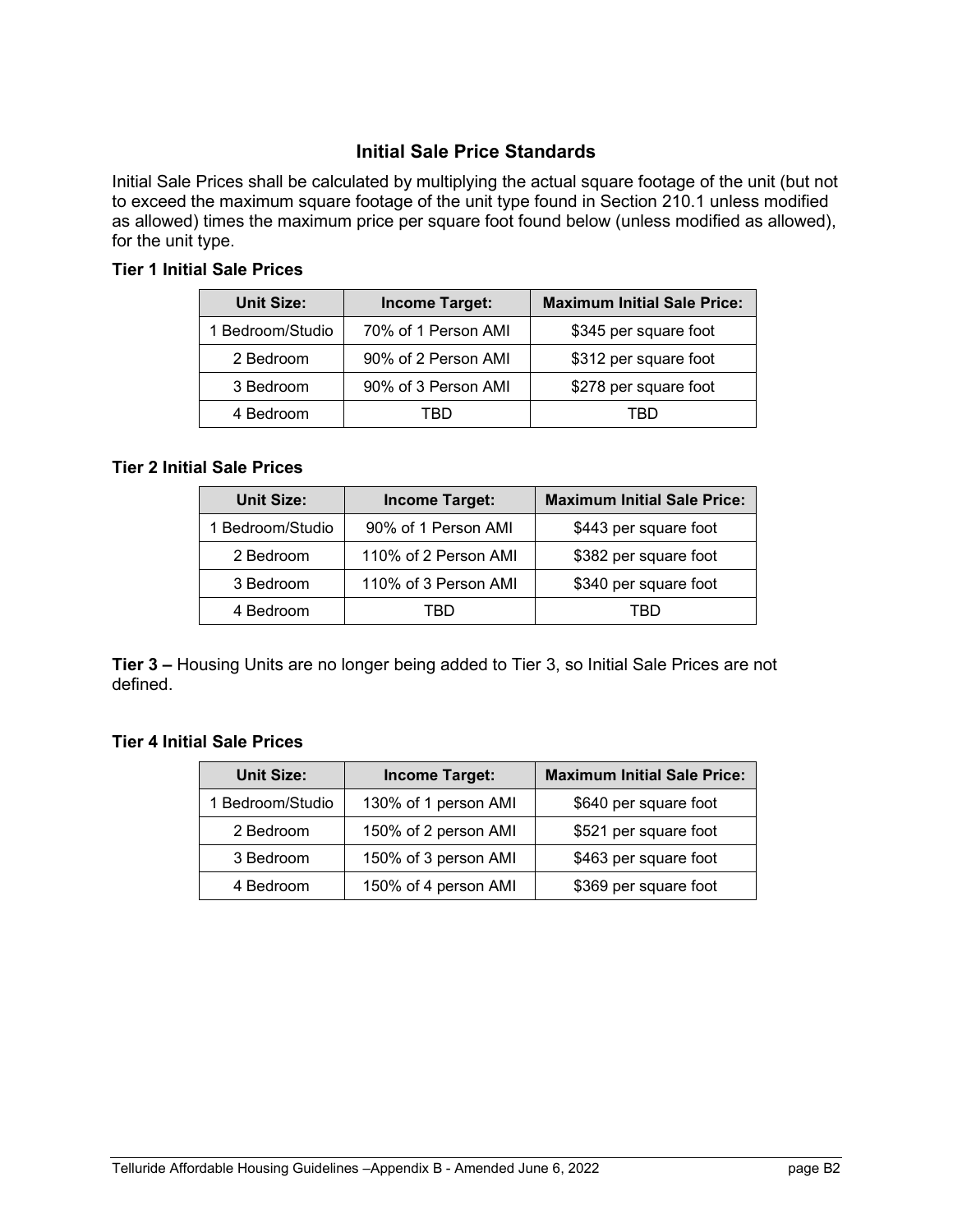## **Rental Affordability Standards**

### **Tier 1 Maximum Rental Rate**

| <b>Unit Size:</b> | <b>Income Target:</b> | <b>Maximum Rental Rate:</b>          |
|-------------------|-----------------------|--------------------------------------|
| 1 Bedroom/Studio  | 70% of 1 Person AMI   | \$1173/month less Utility Allowances |
| 2 Bedroom         | 90% of 2 Person AMI   | \$1721/month less Utility Allowances |
| 3 Bedroom         | 90% of 3 Person AMI   | \$1937/month less Utility Allowances |
| 4 Bedroom         | TBD                   | TRD                                  |

## **Tier 2 Maximum Rental Rate**

| <b>Unit Size:</b> | <b>Income Target:</b> | <b>Maximum Rental Rate:</b>          |
|-------------------|-----------------------|--------------------------------------|
| 1 Bedroom/Studio  | 90% of 1 Person AMI   | \$1508/month less Utility Allowances |
| 2 Bedroom         | 110% of 2 Person AMI  | \$2104/month less Utility Allowances |
| 3 Bedroom         | 110% of 3 Person AMI  | \$2368/month less Utility Allowances |
| 4 Bedroom         | FBD                   | TRD                                  |

## **Tier 3 Maximum Rental Rate**

For Tier 3 units with permission to rent, the rental standard for Tier 1 units will be followed to calculate Maximum Rental Rate.

### **Tier 4 Maximum Rental Rate**

| <b>Unit Size:</b> | <b>Income Target:</b> | <b>Maximum Rental Rate:</b>          |
|-------------------|-----------------------|--------------------------------------|
| 1 Bedroom/Studio  | 130% of 1 person AMI  | \$2178/month less Utility Allowances |
| 2 Bedroom         | 150% of 2 person AMI  | \$2869/month less Utility Allowances |
| 3 Bedroom         | 150% of 3 person AMI  | \$3229/month less Utility Allowances |
| 4 Bedroom         | -RD                   | TRD                                  |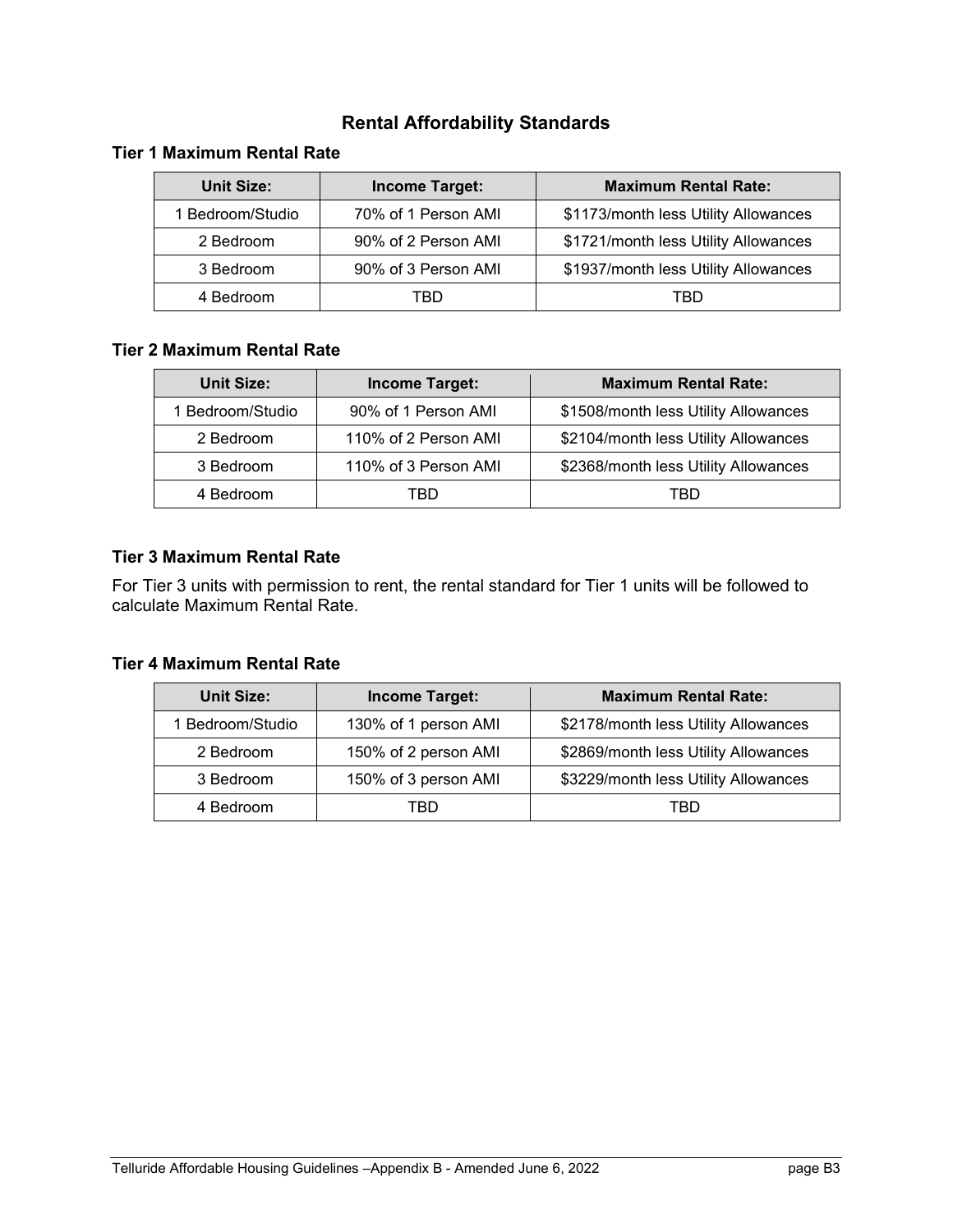[This page is intentionally blank]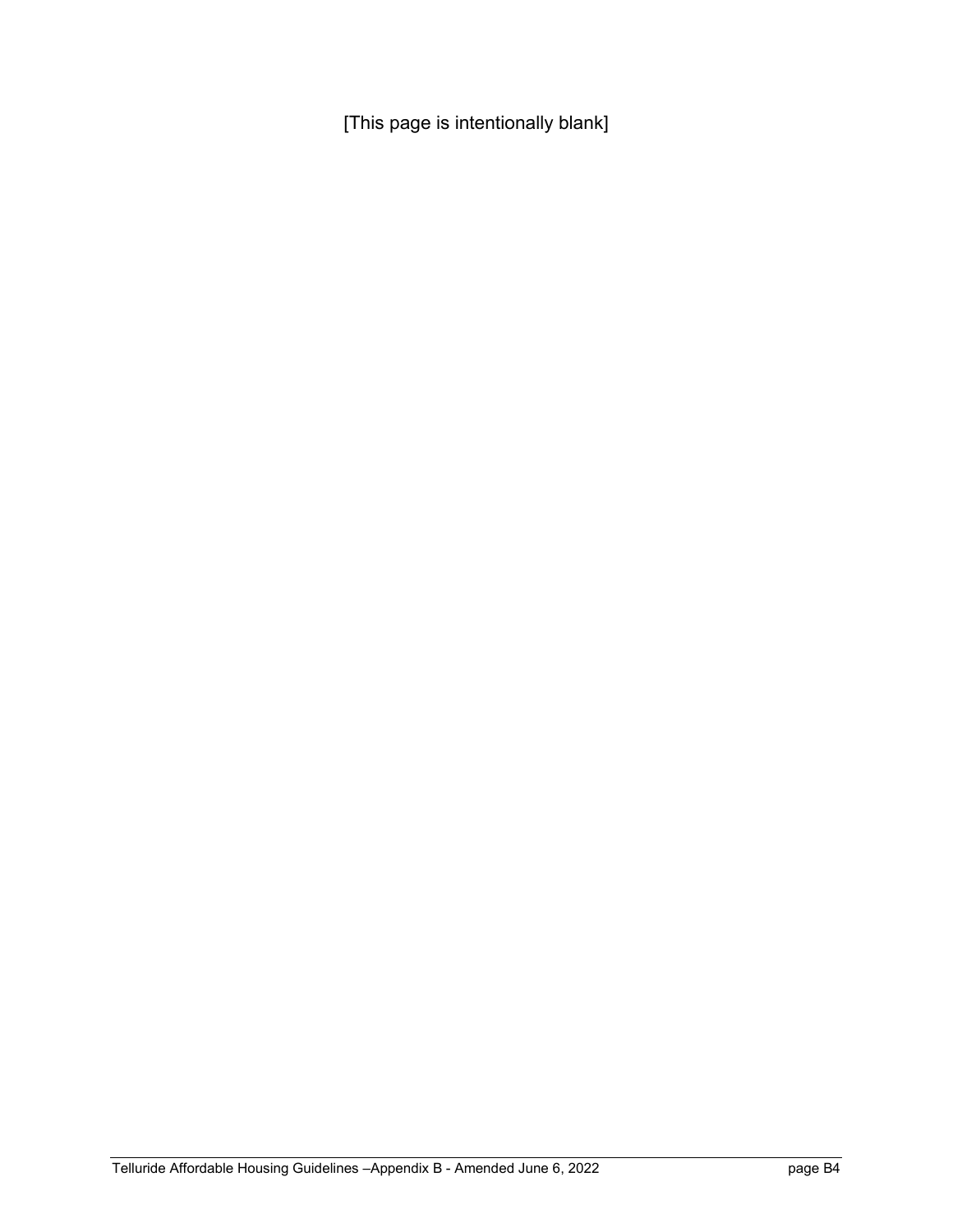## **Appendix C: Payment-In-Lieu Fee**

<span id="page-60-0"></span>The Payment-in-Lieu (PIL) fee is based on the difference between the market price of housing and the price that is affordable to households with incomes that are targeted by the Telluride Affordable Housing Guidelines. The following method shall be used by the Town Planning Department staff to calculate the PIL fee, which shall be calculated annually by April 30 each calendar year:

## **Step One – Compile Free Market Dwelling Unit Sales Prices**

Utilize the Multiple Listing Service (MLS) to find real estate sales within the following parameters:

- Sales that occurred within the previous 3 calendar years; and
- Free Market Dwelling Units\*; and
- Units within duplex or multi-family developments; and
- Studio, 1, 2, or 3 bedrooms; and
- Within the Telluride Region as defined in the Telluride Master Plan

\* Free Market means units that are not subject to use or occupancy restrictions, such as restrictions that require accommodations uses for any period of time or housing Deed Restrictions.

## **Step Two – Determine Free Market Dwelling Unit Average Sales Price Per Square Foot**

Determine the average sales price per square foot of all Free Market Dwelling Units from Step One by dividing the sum of all average sales prices per square foot by the total # of sales.

## **Step Three – Determine Affordable Average Sales Price Per Square Foot**

Using the Tier 1 Initial Sales Price table in the Telluride Affordable Housing Guidelines, determine the average allowed initial sales price per square foot for 1 Bedroom/Studio, 2 Bedroom, and 3 Bedroom Tier 1 units combined (the sum of the allowed initial sales prices for per square foot for 1 Bedroom/Studio, 2 Bedroom, and 3 Bedroom Tier 1 units divided by the number of unit types).

## Example:

Tier 1 Initial Sales Price Table from the Telluride Affordable Housing Guidelines, July 2017:

| <b>Unit Size:</b> | <b>Maximum Initial Sale Price:</b><br><b>Income Target:</b> |                       |
|-------------------|-------------------------------------------------------------|-----------------------|
| 1 Bedroom/Studio  | 70% of 1 Person AMI                                         | \$284 per square foot |
| 2 Bedroom         | 90% of 2 Person AMI                                         | \$258 per square foot |
| 3 Bedroom         | 90% of 2.5 Person AMI                                       | \$217 per square foot |

\$284 per square foot (1 Bedroom/Studio) + \$258/square foot (2 Bedroom) + \$217/square foot (3 Bedroom) / 3 unit types = \$253 per square foot Affordable Average Sales Price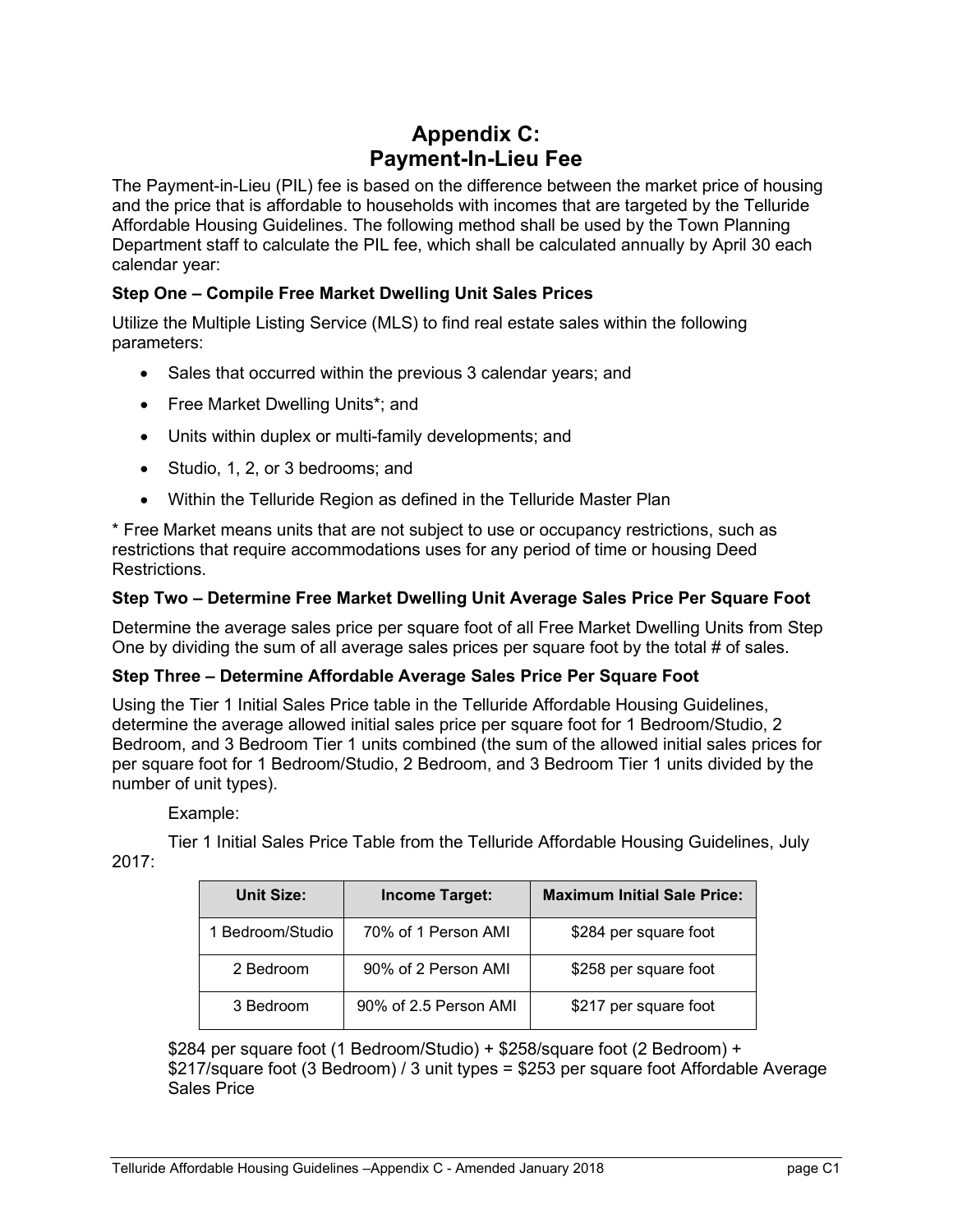## **Step Four – Calculate the Market-Affordability Difference**

Subtract the Affordable Average Sales Price Per Square Foot from the Free Market Dwelling Unit Average Sales Price Per Square Foot. The resulting difference is the Payment-in-Lieu fee.

Example Calculation:

Free Market Dwelling Unit Average Sales Price Per Square Foot = FM Price

Affordable Average Sales Price Per Square Foot = AH Price

FM Price – AH Price = Payment-in-Lieu Fee

Based on this methodology, the Payment-in-Lieu Fee as of January 31, 2018 was \$458.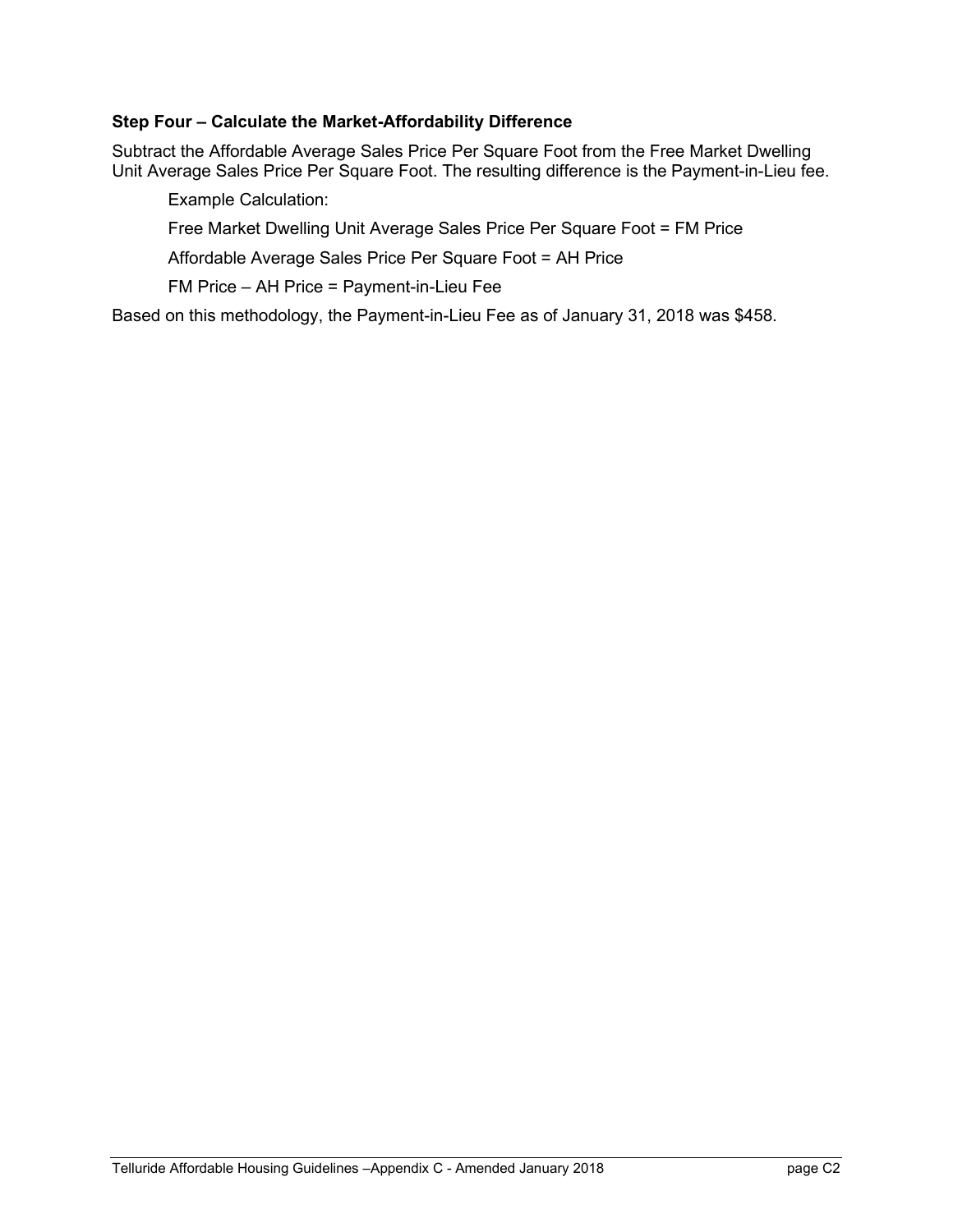## **Appendix D: Lottery Point System**

## <span id="page-62-0"></span>**INITIAL LOTTERY ENTRY:**

Completed lottery applications shall be processed for qualification of a Household. All lottery Applicants certified as Qualified Households shall be eligible for one entry into the lottery.

## **ADDITIONAL LOTTERY ENTRIES:**

In an effort to weight Applicants based on criteria deemed to further the intent of the Town of Telluride's Affordable Housing Programs, points toward additional lottery entries are given to Households meeting the criteria outlined below.

One (1) additional entry is awarded to Households with five (5) to nine (9) points.

Two (2) additional entries are awarded to Households with ten (10) or more points.

The maximum number of entries allowed is three (3).

### **Employment and Residency History**

Additional entries in the lottery shall be awarded to Households that can demonstrate multiple years of employment and residency within the boundaries of the Telluride R-1 School District based on the following criteria:

A. For a given year to count toward an additional lottery entry an individual must provide proof:

- 1. that they have worked a minimum of eight (8) of every twelve (12) months on a rolling twelve (12) month basis, and must have worked a minimum of forty (40) hours per month during the minimum eight (8) months
- 2. they have worked at least 1400 hours during that calendar year. The current calendar year may be counted if the individual has accumulated 1400 hours of employment to date for the current year.

B. The years of employment do not have to be consecutive, but they must be within the timing shown in Table 1 below.

C. If individual Household members have different lengths of employment, the Household shall be evaluated for eligibility for this additional entry in the lottery based on the individual with the greatest length of employment.

| <b>Years of Employment History</b> | 3 to 5 Years    | 6 to 8 Years    | 9-10 Years      | <b>Over 10 Years</b> |
|------------------------------------|-----------------|-----------------|-----------------|----------------------|
|                                    | of the previous | of the previous | of the previous | of the previous      |
|                                    | 6 vears         | 10 year         | 12 vears        | 15 vears             |
| <b>Additional Points Received</b>  |                 |                 | 5               | 6                    |

### **Additional Considerations**

• **Local High School Graduates** – Applicants who attended four (4) years and graduated from the Telluride High School or the Telluride Mountain School are awarded an additional two (2) points.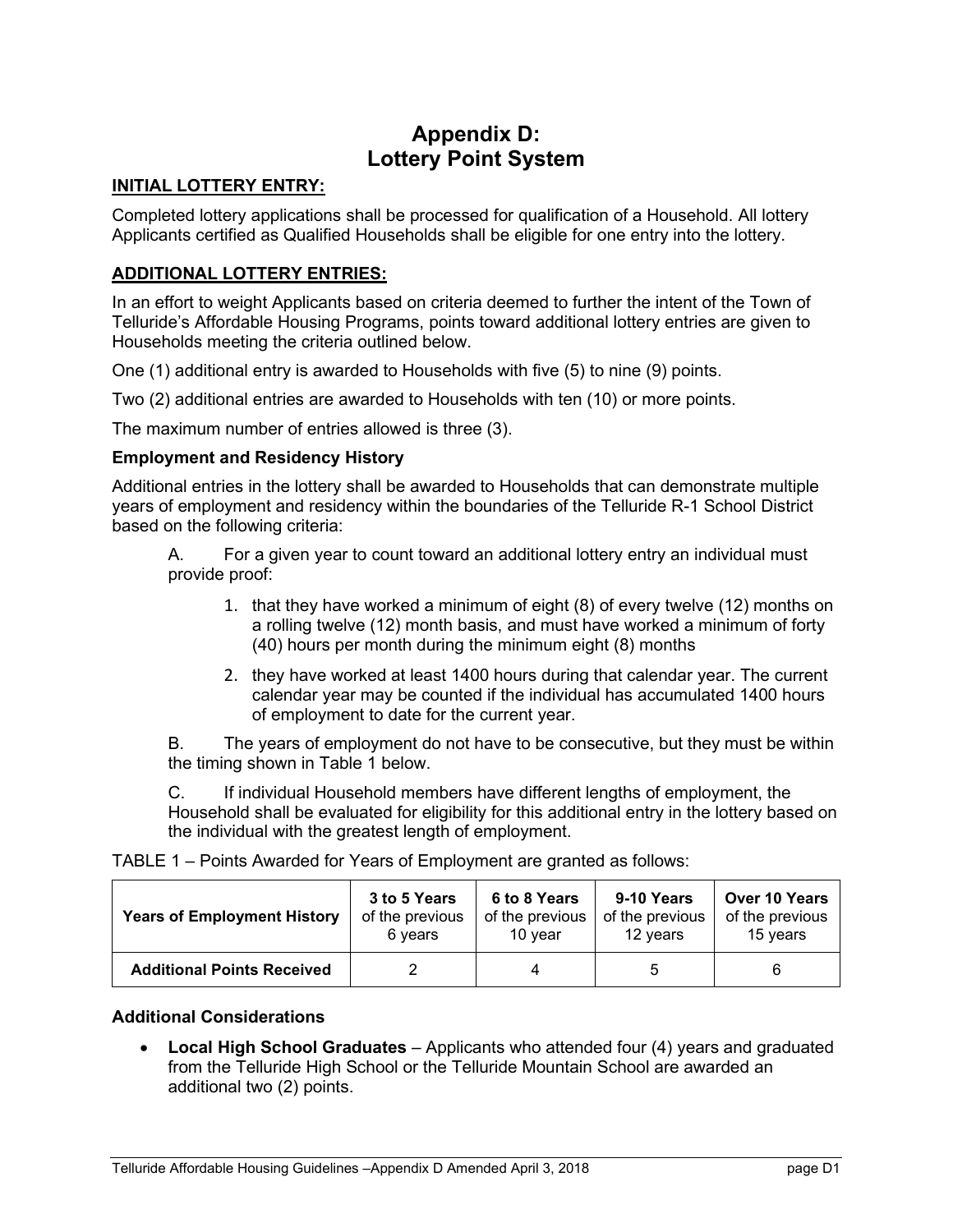- **Essential Response Personnel** Applicants who are currently Essential Response Personnel for less than five (5) years are awarded two (2) points, and those with five (5) or more years receive four (4) points.
- **Current Owners of Housing Units** Qualified Owners of Housing Units in full compliance with the Guidelines wishing to downsize to a smaller home are awarded five (5) points. Owners of Housing Units wishing to move to a larger Housing Unit are awarded three (3) points.
- **Military Service** Applicants who are United States active duty military or who have served at least 90 days of aggregate active duty service in the United States military, naval, or air service and were released under conditions other than dishonorable, or their surviving spouse, are awarded two (2) points. (A surviving spouse who is remarried or in a domestic partnership does not qualify.)